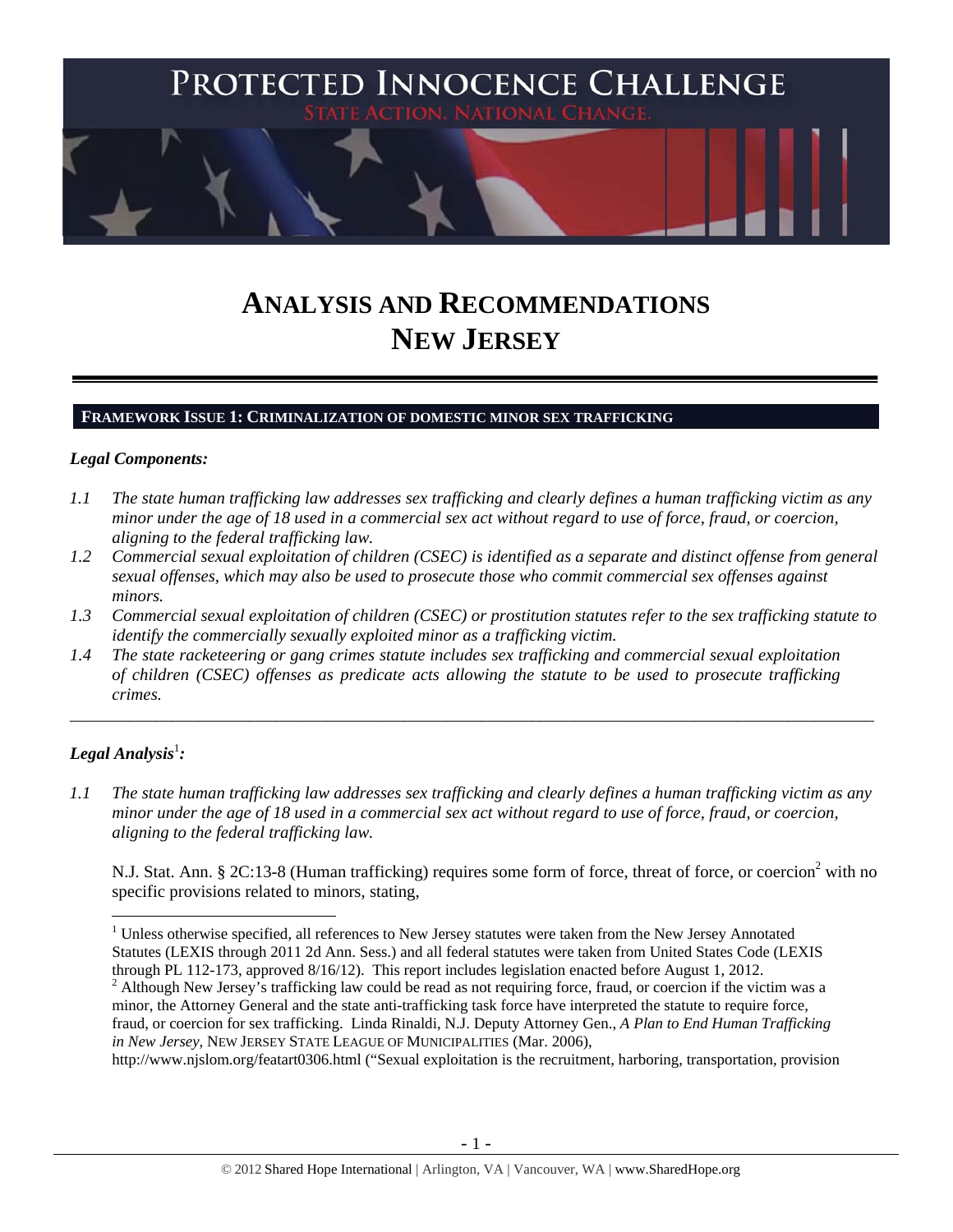a. A person commits the crime of human trafficking if he:

(1) knowingly holds, recruits, lures, entices, harbors, transports, provides or obtains, by any means, another to engage in sexual activity<sup>3</sup> as defined in paragraph  $(2)$  of subsection a. of N.J.S. 2C:34-1 [Prostitution and related offenses] or to provide labor services:

(a) by threats of serious bodily harm or physical restraint against the person or any other person; (b) by means of any scheme, plan or pattern intended to cause the person to believe that the person or any other person would suffer serious bodily harm or physical restraint;

(c) by committing a violation of N.J.S.2C:13-5 [Criminal coercion] against the person; or (d) by destroying, concealing, removing, confiscating, or possessing any passport, immigrationrelated document as defined in section 1 of P.L. 1997, c. 1 (C. 2C:21-31[Unauthorized practice of immigration law; penalties]), or other document issued by a governmental agency to any person which could be used as a means of verifying the person's identity or age or any other personal identifying information; or

(e) by means of the abuse or threatened abuse of the law or legal process

(2) receives anything of value from participation as an organizer, supervisor, financier or manager in a scheme or course of conduct which violates paragraph (1) of this subsection.

A conviction under N.J. Stat. Ann. § 2C:13-8 is punishable as a first degree crime by imprisonment for 10–20 years and a possible fine up to \$200,000.<sup>4</sup> N.J. Stat. Ann. §§ 2C:13-8(b), 2C:43-6(a)(1), 2C:43-3(a)(1). If, however, the trafficker is convicted under N.J. Stat. Ann. § 2C:13-8(a)(2), the trafficker shall be sentenced to imprisonment for 20 years to life, and shall not be eligible for parole until 20 years have been served. N.J. Stat. Ann. § 2C:13-8(d).

. . .

 $\overline{a}$ 

A person who has been convicted of an offense may be sentenced to pay a fine, to make restitution, or both, such fine not to exceed:

e. Any higher amount equal to double the pecuniary gain to the offender or loss to the victim caused by the conduct constituting the offense by the offender. In such case the court shall make a finding as to the amount of the gain or loss, and if the record does not contain sufficient evidence to support such a finding the court may conduct a hearing upon the issue. For purposes of this section the term "gain" means the amount of money or the value of property derived by the offender and "loss" means the amount of value separated from the victim or the amount of any payment owed to the victim and avoided or evaded and includes any reasonable and necessary expense incurred by the owner in recovering or replacing lost, stolen or damaged property, or recovering any payment avoided or evaded, and, with respect to property of a research facility, includes the cost of repeating an interrupted or invalidated experiment or loss of profits. The term "victim" shall mean a person who suffers a personal physical or psychological injury or death or incurs loss of or injury to personal or real property as a result of a crime committed against that person, or in the case of a homicide, the nearest relative of the victim. . . .

or obtaining of a person for the purpose of a commercial sex act, in which the commercial sex act is induced by force, fraud or coercion."); N.J. Human Trafficking Task Force, *Terminology and Statutes*, OFFICE OF THE ATTORNEY GENERAL, http://www.nj.gov/oag/dcj/humantrafficking/terminology.html (last visited July 16, 2012) (defining human trafficking as "[t]he use of force, fraud or coercion to bring a person into conditions of extreme

exploitation").<br><sup>3</sup> Pursuant to N.J. Stat. Ann. § 2C:34-1(a)(2), "'Sexual activity' includes, but is not limited to, sexual intercourse, including genital-genital, oral-genital, anal-genital, and oral-anal contact, whether between persons of the same or opposite sex; masturbation; touching of the genitals, buttocks, or female breasts; sadistic or masochistic abuse and other deviate sexual relations."

<sup>4</sup> Under N.J. Stat. Ann. § 2C:43-3(e),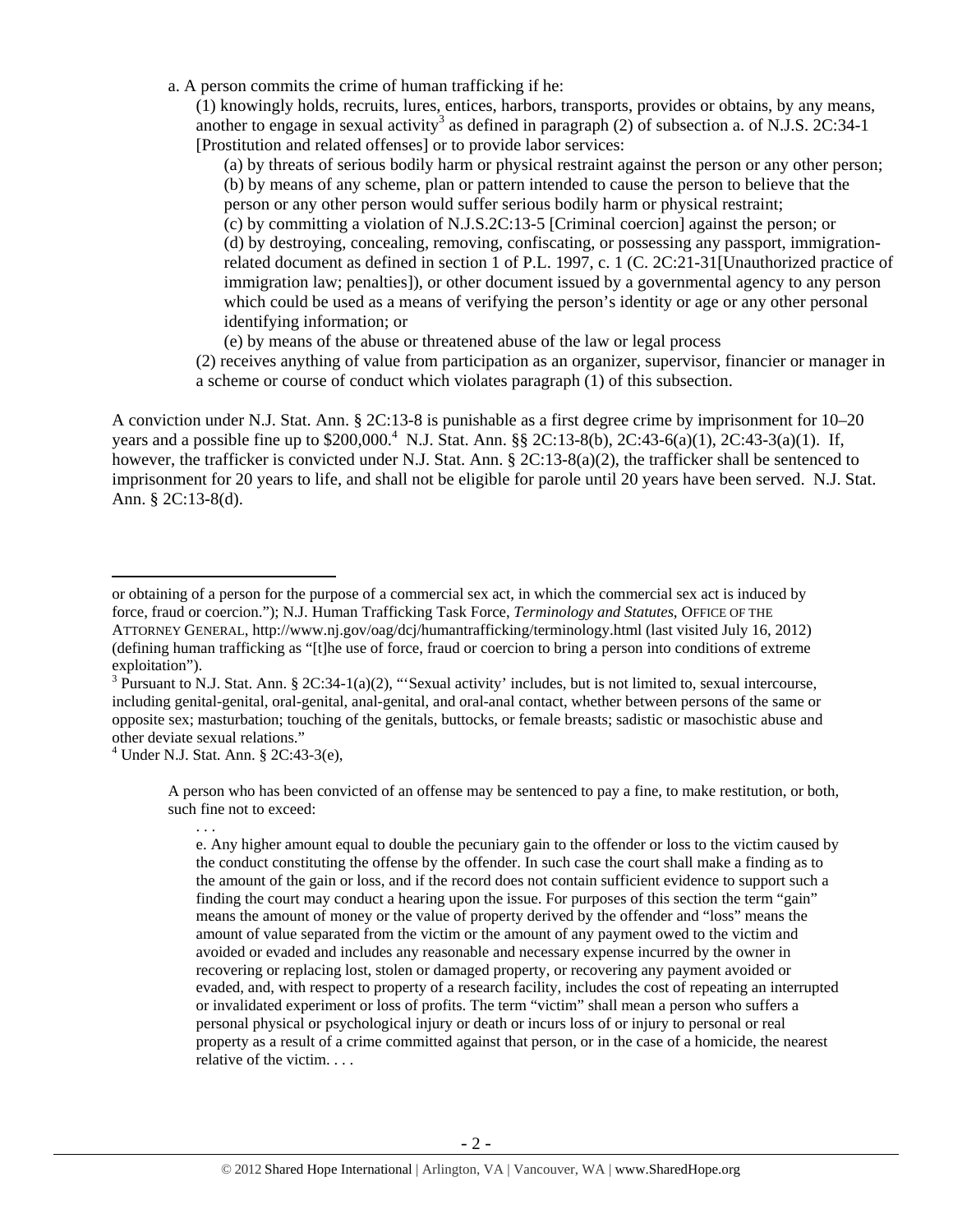- 1.1.1 Recommendation: Eliminate the requirement to prove a form of force, fraud or coercion in sex trafficking of a child cases or enact a separate sex trafficking of a child statute that does not require proof of force, fraud or coercion.<sup>5</sup>
- *1.2 Commercial sexual exploitation of children (CSEC) is identified as a separate and distinct offense from general sexual offenses, which may also be used to prosecute those who commit commercial sex offenses against minors.*

The following laws criminalize CSEC in New Jersey:

1. N.J. Stat. Ann. § 2C:34-1(b)(3), (4) (Prostitution and related offenses) states,

A person commits an offense if:

. . .

. . .

(3) The actor knowingly promotes prostitution<sup>6</sup> of a child under 18 whether or not the actor mistakenly believed that the child was 18 years of age or older, even if such mistaken belief was reasonable;

(4) The actor knowingly promotes prostitution of the actor's child, ward, or any other person for whose care the actor is responsible;

A conviction under either of these subsections is punishable as a second degree crime by imprisonment for 5– 10 years and a possible fine not to exceed \$150,000.7 N.J. Stat. Ann. §§ 2C:34-1(c)(1), 2C:43-6(a)(2), 2C:43-  $3(a)(2)$ .

2. Also, under N. J. Stat. Ann. § 2C:34-1(b),

A person commits an offense if:

(7) The actor knowingly engages in prostitution<sup>8</sup> with a person under the age of 18, or if the actor enters into or remains in a house of prostitution for the purpose of engaging in sexual activity<sup>9</sup> with a

(d) Soliciting a person to patronize a prostitute;

(e) Procuring a prostitute for a patron;

<sup>&</sup>lt;sup>5</sup><br><sup>5</sup> Subsequent recommendations in this report are predicated upon the recommendations contained in Section 1.1 being previously or simultaneously implemented.

<sup>&</sup>lt;sup>6</sup> Pursuant to N.J. Stat. Ann. § 2C:34-1(a)(4), "promoting prostitution" is defined as,

<sup>(</sup>a) Owning, controlling, managing, supervising or otherwise keeping, alone or in association with another, a house of prostitution or a prostitution business;

<sup>(</sup>b) Procuring an inmate for a house of prostitution or place in a house of prostitution for one who would be an inmate;

<sup>(</sup>c) Encouraging, inducing, or otherwise purposely causing another to become or remain a prostitute;

<sup>(</sup>f) Transporting a person into or within this State with purpose to promote that person's engaging in prostitution, or procuring or paying for transportation with that purpose; or

<sup>(</sup>g) Knowingly leasing or otherwise permitting a place controlled by the actor, alone or in association with others, to be regularly used for prostitution or promotion of prostitution, or failure to make a reasonable effort to abate such use by ejecting the tenant, notifying law enforcement authorities, or other legally

available means.<br><sup>7</sup> Under N.J. Stat. Ann. § 2C:43-3, "A person who has been convicted of an offense may be sentenced to pay a fine, to make restitution, or both . . . ."

<sup>&</sup>lt;sup>8</sup> Under N.J. Stat. Ann. § 2C:34-1(a)(1), "prostitution" is defined as "sexual activity with another person in exchange for something of economic value, or the offer or acceptance of an offer to engage in sexual activity in exchange for something of economic value."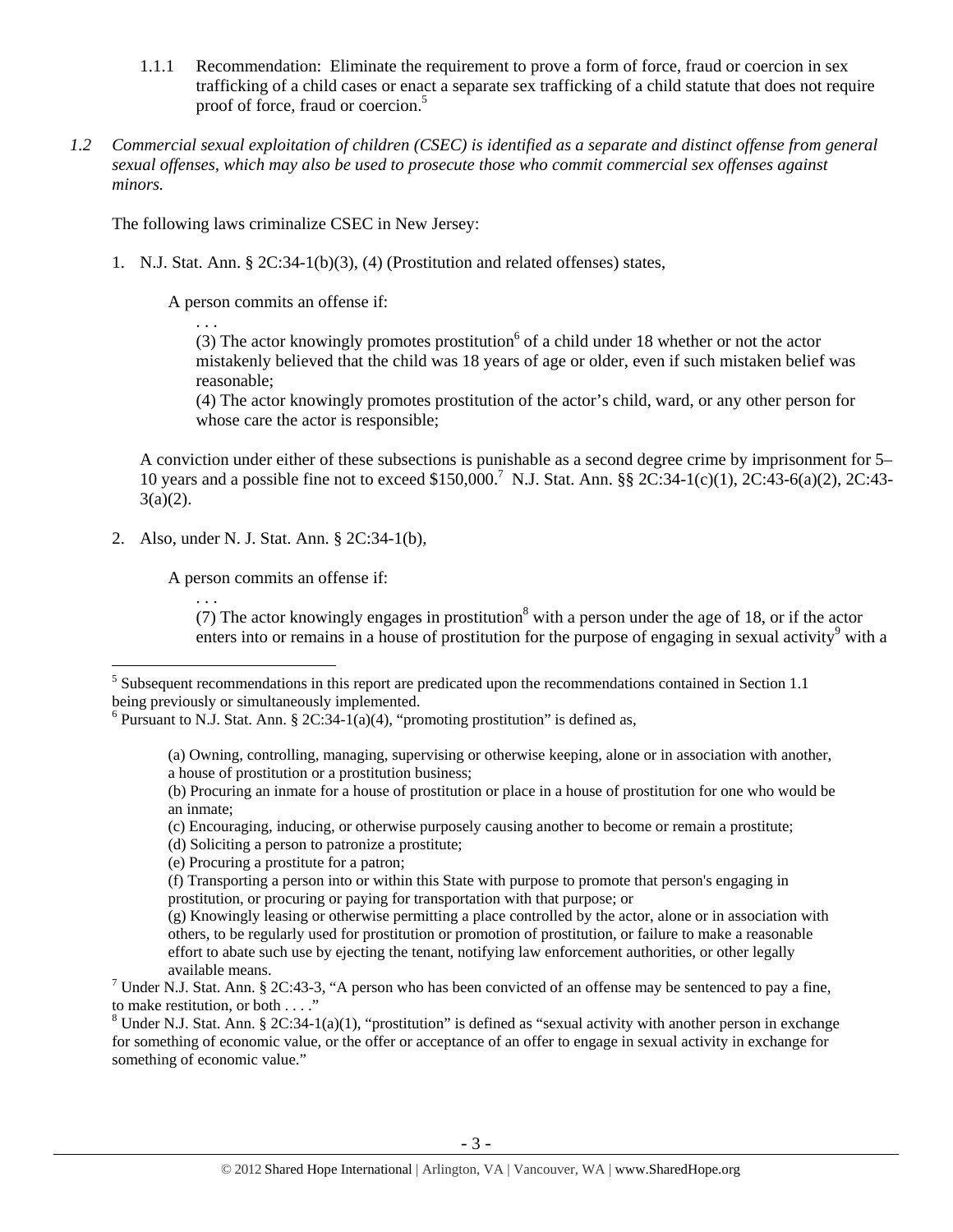child under the age of 18, or if the actor solicits or requests a child under the age of 18 to engage in sexual activity. It shall be no defense to a prosecution under this paragraph that the actor mistakenly believed that the child was 18 years of age or older, even if such mistaken belief was reasonable.

A conviction under this section is punishable as a third degree crime by imprisonment for 3–5 years and a possible fine not to exceed \$15,000. N.J. Stat. Ann. §§ 2C:34-1(c)(2), 2C:43-6(a)(3), 2C:43-3(b)(1).

3. N.J. Stat. Ann. § 2C:24-4(b)(3), (4) (Endangering welfare of children) states,

(3) A person commits a crime of the second degree if he causes or permits a child to engage in a prohibited sexual act<sup>10</sup> or in the simulation of such an act if the person knows, has reason to know or intends that the prohibited act may be photographed, filmed, reproduced, or reconstructed in any manner, including on the Internet, or may be part of an exhibition or performance. If the person is a parent, guardian or other person legally charged with the care or custody of the child, the person shall be guilty of a crime of the first degree.

(4) Any person who photographs or films a child in a prohibited sexual act or in the simulation of such an act or who uses any device, including a computer, to reproduce or reconstruct the image of a child in a prohibited sexual act or in the simulation of such an act is guilty of a crime of the second degree.

Generally, a conviction under N.J. Stat. Ann. § 2C:24-4(b)(3), (4) is punishable as a second degree crime by imprisonment for 5–10 years and a possible fine not to exceed \$150,000. N.J. Stat. Ann. §§ 2C:24-4(b)(3),  $(4)$ ,  $2C:43-6(a)(2)$ ,  $2C:43-3(a)(2)$ . However, when the person permitting the child to engage in the prohibited act for film or reproduction is the parent or legal guardian, a conviction is punishable as a first degree crime by imprisonment for 10–20 years and a possible fine not to exceed \$200,000. N.J. Stat. Ann. §§ 2C:24- 4(b)(3), 2C:43-6(a)(1), 2C:43-3(a)(1).

Sexual offense laws that may apply in cases of commercial sexual exploitation of a child include the following:

1. Pursuant to N.J. Stat. Ann. § 2C:14-2(a)(1) (Sexual assault),

An actor is guilty of aggravated sexual assault if he commits an act of sexual penetration<sup>11</sup> with another person under any one of the following circumstances:

- (c) Masturbation; or
- (d) Bestiality; or

 $\overline{a}$ 

(j) Any act of sexual penetration or sexual contact as defined in N.J.S. 2C:14-1.<br><sup>11</sup> Pursuant to N.J. Stat. Ann. § 2C:14-1(c) (Definitions), "sexual penetration" is defined as "vaginal intercourse, cunnilingus, fellatio or anal intercourse between persons or insertion of the hand, finger or object into the anus or

<sup>&</sup>lt;sup>9</sup> Pursuant to N.J. Stat. Ann. § 2C:34-1(a)(2), "Sexual activity' includes, but is not limited to, sexual intercourse, including genital-genital, oral-genital, anal-genital, and oral-anal contact, whether between persons of the same or opposite sex; masturbation; touching of the genitals, buttocks, or female breasts; sadistic or masochistic abuse and other deviate sexual relations."

<sup>&</sup>lt;sup>10</sup> Pursuant to N.J. Stat. Ann. § 2C:24-4(b)(1), "prohibited sexual act" is defined as

<sup>(</sup>a) Sexual intercourse; or

<sup>(</sup>b) Anal intercourse; or

<sup>(</sup>e) Sadism; or

<sup>(</sup>f) Masochism; or

<sup>(</sup>g) Fellatio; or

<sup>(</sup>h) Cunnilingus;

<sup>(</sup>i) Nudity, if depicted for the purpose of sexual stimulation or gratification of any person who may view such depiction; or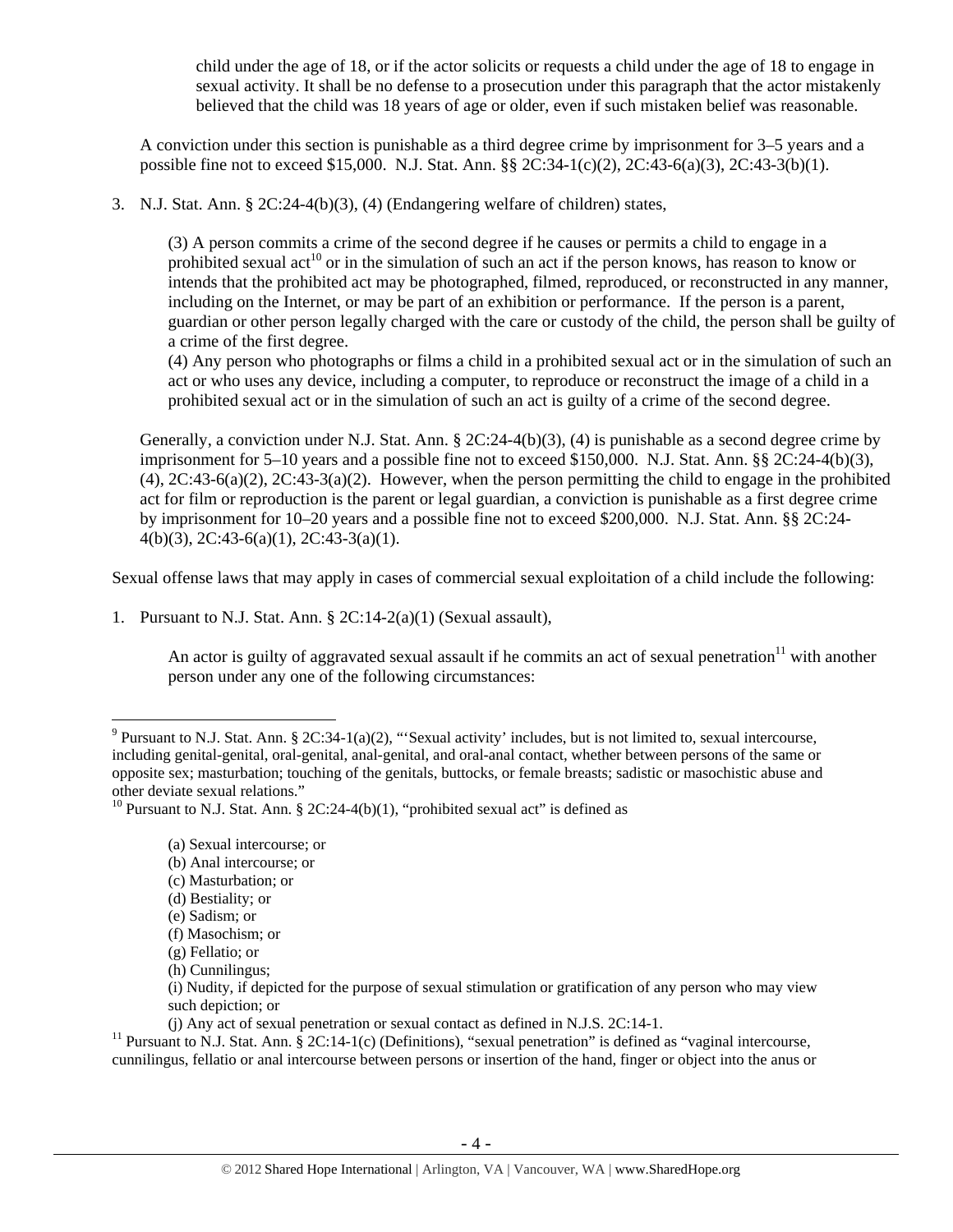(1) The victim is less than 13 years old;

A conviction for aggravated sexual assault is punishable as a first degree crime by imprisonment for 10–20 years and a possible fine not to exceed \$200,000. N.J. Stat. Ann. §§ 2C:14-2(a), 2C:43-6(a)(1), 2C:43-  $3(a)(1)$ .

Additionally, pursuant to N.J. Stat. Ann. § 2C:14-2(b), (c),

. . .

 $\overline{a}$ 

b. An actor is guilty of sexual assault if he commits an act of sexual contact<sup>12</sup> with a victim who is less than 13 years old and the actor is at least four years older than the victim.

c. An actor is guilty of sexual assault if he commits an act of sexual penetration with another person under any one of the following circumstances:

(4) The victim is at least 13 but less than 16 years old and the actor is at least four years older than the victim.

A conviction for sexual assault is punishable as a second degree crime by imprisonment for 5–10 years and a possible fine not to exceed \$150,000. N.J. Stat. Ann. §§ 2C:14-2(b), (c), 2C:43-6(a)(2), 2C:43-3(a)(2).<sup>13</sup>

2. Pursuant to N.J. Stat. Ann. § 2C:14-3(b) (Aggravated criminal sexual contact; criminal sexual contact), "An actor is guilty of criminal sexual contact if he commits an act of sexual contact with the victim under any of the circumstances set forth in section 2C:14-2c.(1) through (4)."

A conviction of criminal sexual conduct is punishable as a fourth degree crime by imprisonment not to exceed 18 months and a possible fine not to exceed \$10,000. N.J. Stat. Ann. §§ 2C:14-3(b), 2C:43-6(a)(4), 2C:43-  $3(b)(2).^{14}$ 

4. N.J. Stat. Ann. § 2C:24-4(a) (Endangering welfare of children) states,

substantially equivalent to sections 2C:14-2 or 2C:14-3a.<br><sup>14</sup> See *supra* note 13 for enhanced sentencing provisions for convictions under N.J. Stat. Ann. § 2C:14-3 (Aggravated criminal sexual contact; criminal sexual contact).

vagina either by the actor or upon the actor's instruction. The depth of insertion shall not be relevant as to the question of commission of the crime."

<sup>&</sup>lt;sup>12</sup> Pursuant to N.J. Stat. Ann. § 2C:14-1(d), "sexual contact" is defined as

an intentional touching by the victim or actor, either directly or through clothing, of the victim's or actor's intimate parts for the purpose of degrading or humiliating the victim or sexually arousing or sexually gratifying the actor. Sexual contact of the actor with himself must be in view of the victim whom the actor

knows to be present.<br><sup>13</sup> Pursuant to N.J. Stat. Ann. § 2C:14-6 (Sentencing),

If a person is convicted of a second or subsequent offense under sections 2C:14-2 [Sexual assault] or 2C:14-3 a. [Aggravated criminal sexual contact; criminal sexual contact], the sentence imposed under those sections for the second or subsequent offense shall, unless the person is sentenced pursuant to the provisions of 2C:43-7 [Sentence of imprisonment for crime; extended terms], include a fixed minimum sentence of not less than 5 years during which the defendant shall not be eligible for parole. The court may not suspend or make any other non-custodial disposition of any person sentenced as a second or subsequent offender pursuant to this section. For the purpose of this section an offense is considered a second or subsequent offense, if the actor has at any time been convicted under sections 2C:14-2 or 2C:14-3 a. or under any similar statute of the United States, this state, or any other state for an offense that is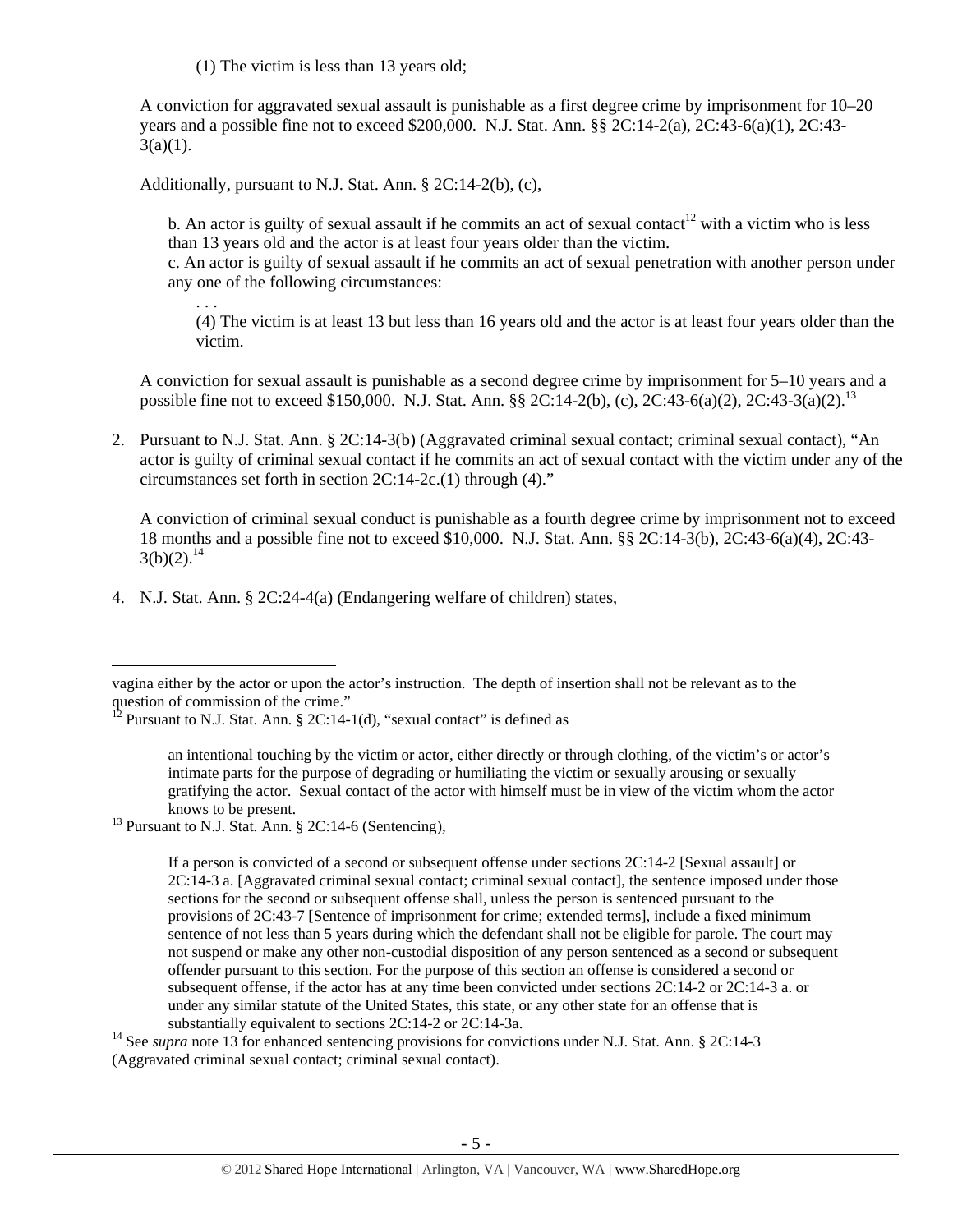Any person having a legal duty for the care of a child or who has assumed responsibility for the care of a  $child<sup>15</sup>$  who engages in sexual conduct which would impair or debauch the morals of the child, or who causes the child harm that would make the child an abused or neglected child as defined in R.S. 9:6-1 [Abuse, abandonment, cruelty and neglect of child], R.S. 9:6-3 [Cruelty and neglect of children] and P.L. 1974, c. 119, § 1 (C. 9:6-8.21) is guilty of a crime of the second degree. Any other person who engages in conduct or who causes harm as described in this subsection to a child under the age of 16 is guilty of a crime of the third degree.

When the defendant has legal or assumed care over the child, a conviction is punishable as a second degree crime by imprisonment for 5–10 years and a possible fine not to exceed \$150,000. N.J. Stat. Ann. §§ 2C:24-  $4(a)$ ,  $2C:43-6(a)(2)$ ,  $2C:43-3(a)(2)$ . A conviction for any other person is punishable as a third degree crime by imprisonment for 3–5 years and a possible fine not to exceed \$15,000. N.J. Stat. Ann. §§ 2C:24-4(a), 2C:43-  $6(a)(3)$ , 2C: 43-3(b)(1).

#### *1.3 Commercial sexual exploitation of children (CSEC) or prostitution statutes refer to the sex trafficking statute to identify the commercially sexually exploited minor as a trafficking victim.*

N.J. Stat. Ann. § 2C:34-1(e) (Prostitution and related offenses) refers to New Jersey's human trafficking law by creating an affirmative defense to prosecutions under the section for human trafficking victims. N.J. Stat. Ann. § 2C:34:1(e) states, "It is an affirmative defense to prosecution for a violation of this section that, during the time of the alleged commission of the offense, the defendant was a victim of human trafficking pursuant to section 1 of P.L.2005, c.77 (C.2C:13-8) [Human trafficking]." However, the law does not specify that a child under 18 involved in prostitution is a victim of human trafficking, since New Jersey still requires force, fraud, or coercion for children to be considered human trafficking victims. New Jersey's other CSEC offenses do not refer to the human trafficking law to identify victims of those offenses as victims of trafficking.

- 1.3.1 Recommendation: Specifically refer to N.J. Stat. Ann. § 2C:13-8 (Human trafficking) in the CSEC and prostitution laws to ensure that CSEC victims and minors engaged in prostitution are properly identified as human trafficking victims.
- *1.4 The state racketeering or gang crimes statute includes sex trafficking and commercial sexual exploitation of children (CSEC) offenses as predicate acts allowing the statute to be used to prosecute trafficking crimes.*

Under N.J. Stat. Ann. § 2C:41-2 (Prohibited Activities),

 $\overline{a}$ 

a. It shall be unlawful for any person who has received any income derived, directly or indirectly, from a pattern of racketeering activity or through collection of an unlawful debt in which he has participated as a principal within the meaning of N.J.S. 2C:2-6 to use or invest, directly or indirectly, any part of the income, or the proceeds of the income, in acquisition of any interest in, or the establishment or operation of any enterprise which is engaged in or the activities of which affect trade or commerce. . . . b. It shall be unlawful for any person through a pattern of racketeering activity or through collection of an unlawful debt to acquire or maintain, directly or indirectly, any interest in or control of any enterprise which is engaged in or activities of which affect trade or commerce.

c. It shall be unlawful for any person employed by or associated with any enterprise engaged in or activities of which affect trade or commerce to conduct or participate, directly or indirectly, in the conduct of the enterprise's affairs through a pattern of racketeering activity or collection of unlawful debt.

<sup>&</sup>lt;sup>15</sup> For the purposes of N.J. Stat. Ann. § 2C:24-4, "child" is defined as "any person under 16 years of age." N.J. Stat. Ann. § 2C:24-4(b)(1).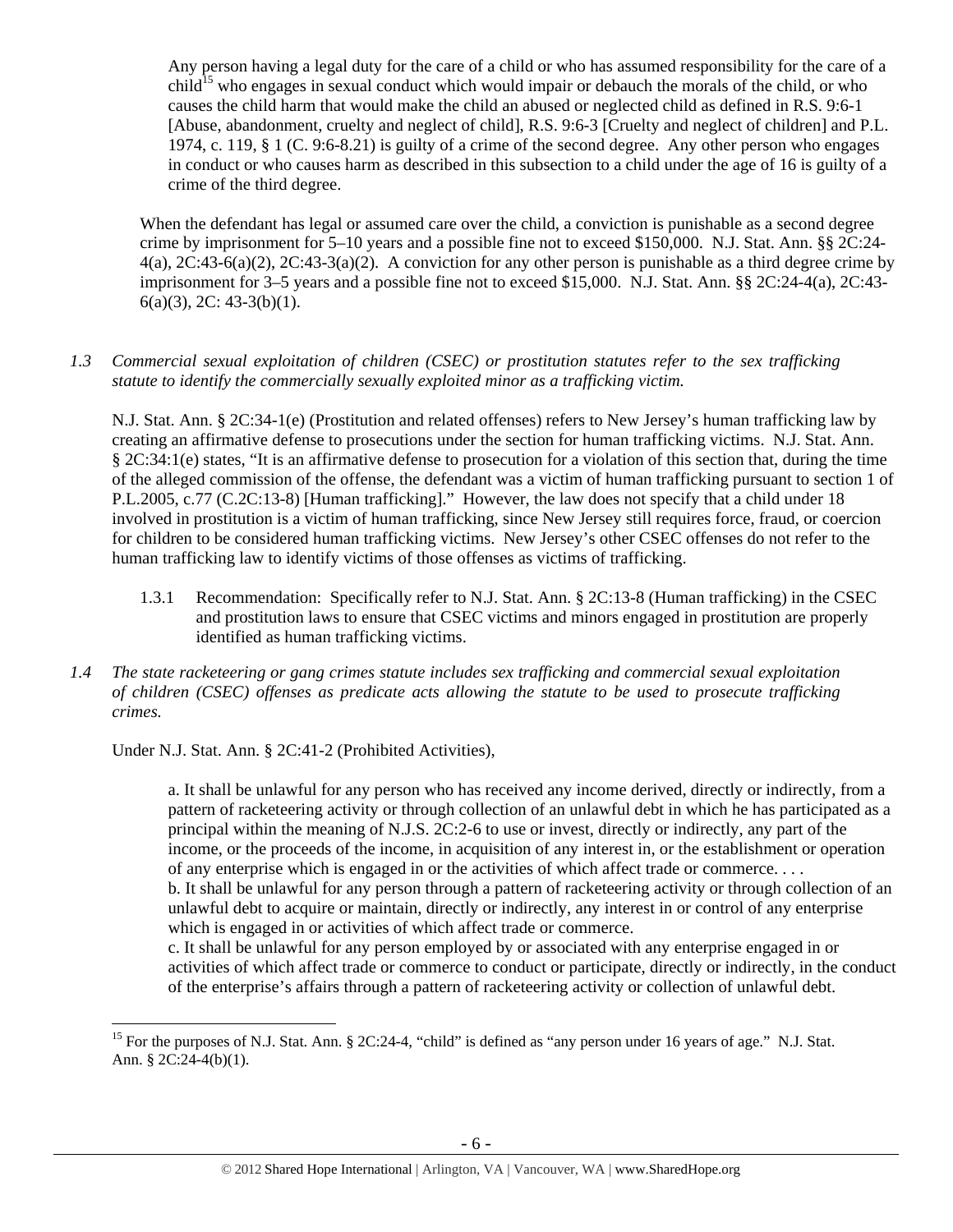d. It shall be unlawful for any person to conspire as defined by N.J.S. 2C:5-2, to violate any of the provisions of this section.

Pursuant to N.J. Stat. Ann. § 2C:41-1(a) (Definitions), "racketeering activity" includes promoting prostitution, obscenity, endangering welfare of children under § 2C:24-4(b)(3), (4) and human trafficking under § 2C:13-8. N.J. Stat. Ann. § 2C:41-1(d), (e), (z). Under N.J. Stat. Ann. § 2C:41-1(d),

"Pattern of racketeering activity" requires:

(1) Engaging in at least two incidents of racketeering conduct one of which shall have occurred after the effective date of this act and the last of which shall have occurred within 10 years (excluding any period of imprisonment) after a prior incident of racketeering activity; and

(2) A showing that the incidents of racketeering activity embrace criminal conduct that has either the same or similar purposes, results, participants or victims or methods of commission or are otherwise interrelated by distinguishing characteristics and are not isolated incidents.

Pursuant to N.J. Stat. Ann. § 2C:41-3(a), "Any person who violates any provision of N.J.S.2C:41-2 in connection with a pattern of racketeering activity which involves a crime of violence, a crime of the first degree [which includes human trafficking,] or the use of firearms shall be guilty of a crime of the first degree. All other violations of N.J.S.2C:41-2 shall be crimes of the second degree."

A first degree crime is punishable by imprisonment for 10–20 years and a possible fine not to exceed \$200,000. N.J. Stat. Ann. §§ 2C:43-6(a)(1), 2C:43-3(a)(1). A second degree crime is punishable by imprisonment for 5–10 years and a possible fine not to exceed \$150,000. N.J. Stat. Ann. §§ 2C:43-6(a)(2), 2C:43-3(a)(2).

If convicted of racketeering under N.J. Stat. Ann. §2C:41-2, a second degree crime, a defendant is subject to a fine of up to \$150,000, as well as a potential restitution order. N.J. Stat. Ann. §§ 2C: 41-3(a), 2C: 43-3(a)(2). If convicted of racketeering involving human trafficking, a first degree crime, a defendant is subject to a possible fine not to exceed \$200,000 and a possible sentence to pay restitution to the victim. N.J. Stat. Ann. §§ 2C:13- 8(b), 2C:41-3(a), 2C:43-3(a)(1). Additionally, a defendant shall forfeit "[a]ny interest including money or anything of value he has acquired or maintained" through racketeering activity and may face civil penalties including restitution and civil monetary penalties. N.J. Stat. Ann. §§ 2C:41-3(b), 2C:41-4.

Where the alleged enterprise is a criminal gang, a defendant may also be charged with crime gang activity for committing, attempting to commit, or conspiring to commit certain crimes including N.J. Stat. Ann. § 2C:13-8 (Human trafficking) or § 2C:34-1 (Prostitution and related offenses) as part of a criminal street gang, defined as "three or more persons associated in fact."<sup>16</sup> N.J. Stat. Ann. § 2C:33-29(a). Pursuant to N.J. Stat. Ann. 2C:33-29(b) (Crime of gang criminality; "criminal street gang" defined; grading of offense),

 $\overline{a}$ <sup>16</sup> Pursuant to N.J. Stat. Ann. § 2C:33-29(a),

Individuals are associated in fact if: (1) two of the following seven criteria that indicate criminal street gang membership apply: (a) self-proclamation; (b) witness testimony or official statement; (c) written or electronic correspondence; (d) paraphernalia or photographs; (e) tattoos; (f) clothing or colors; (g) any other indicia of street gang activity; and (2) individually or in combination with other members of a criminal street gang, while engaging in gang related activity, have committed or conspired or attempted to commit, within the preceding five years from the date of the present offense, excluding any period of imprisonment, one or more offenses on separate occasions of robbery, carjacking, aggravated assault, assault, aggravated sexual assault, sexual assault, arson, burglary, kidnapping, extortion, tampering with witnesses and informants or a violation of chapter 11, section 3, 4, 5, 6, or 7 of chapter 35 or chapter 39 of Title 2C of the New Jersey Statutes.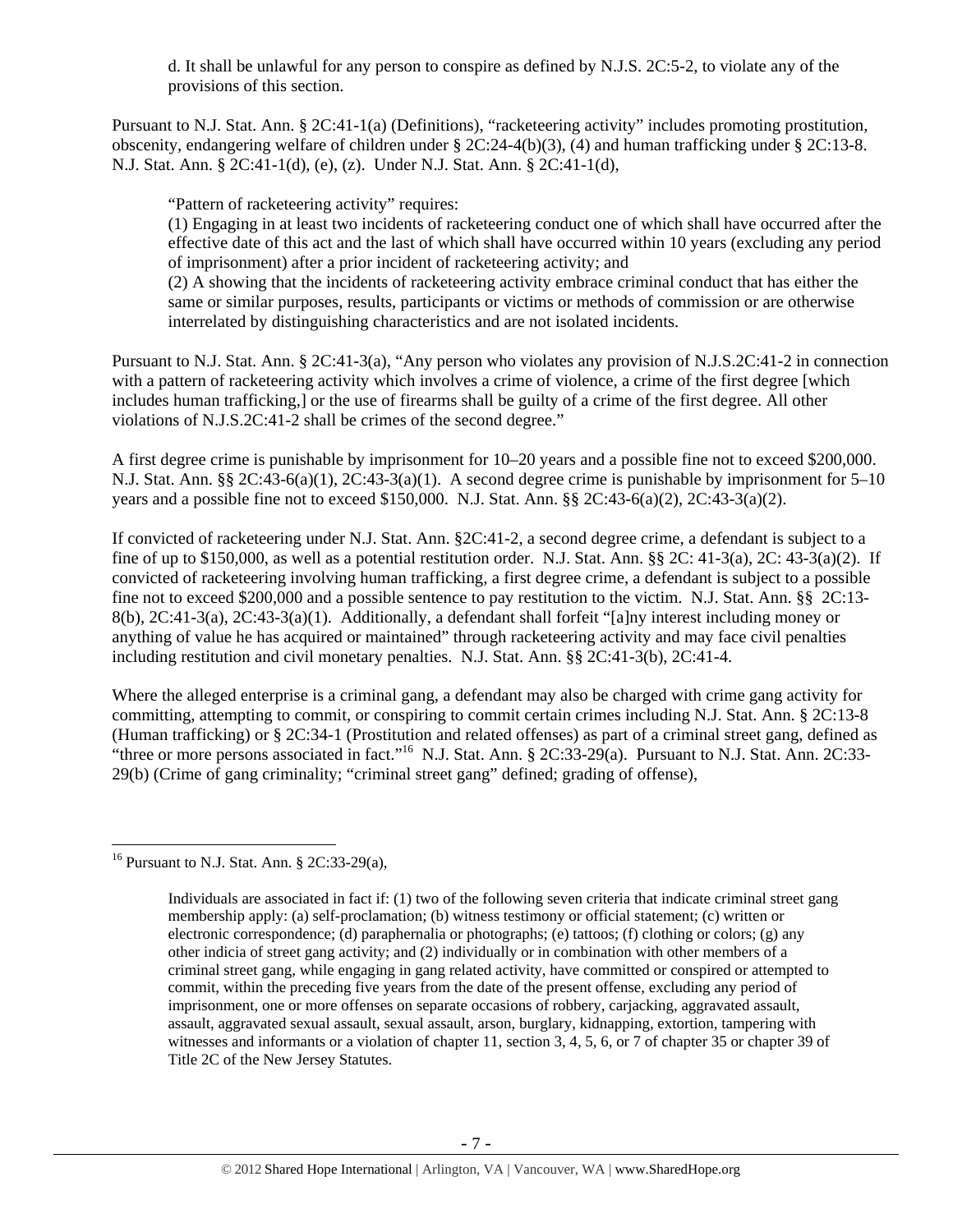Grading. Gang criminality is a crime of one degree higher than the most serious underlying crime referred to in subsection a. of this section, except that where the underlying crime is a crime of the first degree, gang criminality is a first degree crime and the defendant, upon conviction, and notwithstanding the provisions of paragraph (1) of subsection a. of N.J.S.2C:43-6, shall be sentenced to an ordinary term of imprisonment between 15 and 30 years. A sentence imposed upon conviction of the crime of gang criminality shall be ordered to be served consecutively to the sentence imposed upon conviction of any underlying offense referred to in subsection a. of this section.

This means that a defendant who violates N.J. Stat. Ann. § 2C:13-8 (Human trafficking), a first degree crime, as part of a criminal street gang may be punished by "an ordinary term of imprisonment between 15 and 30 years." N.J. Stat. Ann. § 2C:33-29(b). If a defendant knowingly promotes child prostitution in violation of N.J. Stat. Ann. § 2C:34-1(b)(3), (4), a second degree crime, as part of a criminal gang, a violation may be punished as a first degree crime by imprisonment for 10–20 years and a possible fine not to exceed \$200,000. N.J. Stat. Ann. §§ 2C:33-29(b), 2C:34-1(b)(3), (4), 2C:43-6(a)(1), 2C:43-3(a)(1).

1.4.1 Recommendation: Amend the definition of "racketeering activity" N.J. Stat. Ann. § 2C:41-1 to specifically include all CSEC offenses by adding the minor specific offenses under N.J. Stat. Ann. § 2C:34-1(b)(7) (Prostitution and related offenses) to the list of predicate acts.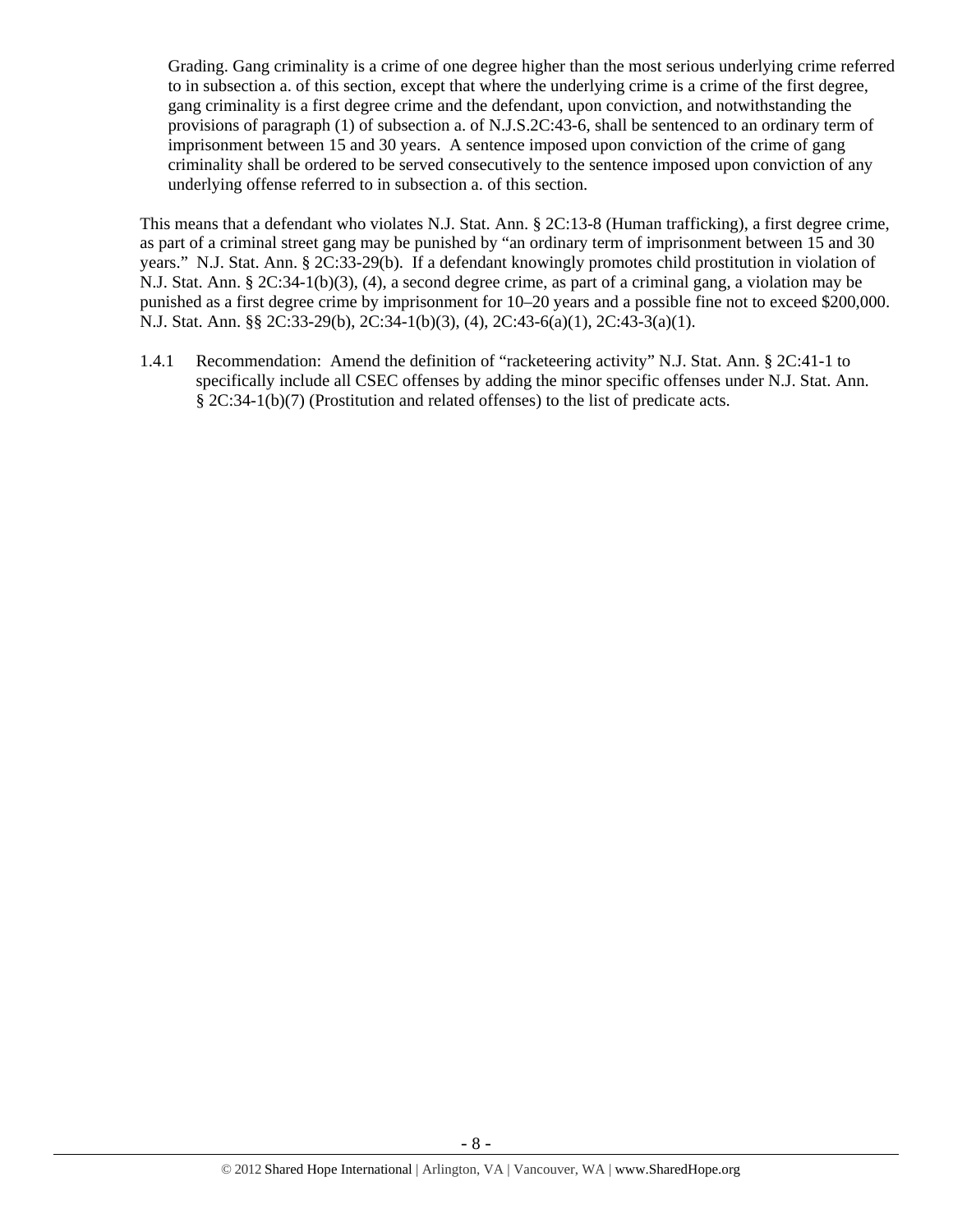#### **FRAMEWORK ISSUE 2: CRIMINAL PROVISIONS FOR DEMAND**

#### *Legal Components:*

- *2.1 The state sex trafficking law can be applied to the buyers of commercial sex acts with a victim of domestic minor sex trafficking.*
- *2.2 Buyers of commercial sex acts with a minor can be prosecuted under commercial sexual exploitation of children (CSEC) laws.*
- *2.3 Solicitation laws differentiate buying sex acts with an adult and buying sex acts with a minor under 18.*
- *2.4 Penalties for buyers of commercial sex acts with minors are as high as federal penalties.*
- *2.5 Using the Internet to lure, entice, or purchase, or attempt to lure, entice, or purchase commercial sex acts with a minor is a separate crime or results in an enhanced penalty for buyers.*
- *2.6 No age mistake defense is permitted for a buyer of commercial sex acts with any minor under 18.*
- *2.7 Base penalties for buying sex acts with a minor under 18 are sufficiently high and not reduced for older minors.*
- *2.8 Financial penalties for buyers of commercial sex acts with minors are sufficiently high to make it difficult for buyers to hide the crime.*

\_\_\_\_\_\_\_\_\_\_\_\_\_\_\_\_\_\_\_\_\_\_\_\_\_\_\_\_\_\_\_\_\_\_\_\_\_\_\_\_\_\_\_\_\_\_\_\_\_\_\_\_\_\_\_\_\_\_\_\_\_\_\_\_\_\_\_\_\_\_\_\_\_\_\_\_\_\_\_\_\_\_\_\_\_\_\_\_\_\_\_\_\_\_

- *2.9 Buying and possessing child pornography carries penalties as high as similar federal offenses.*
- *2.10 Convicted buyers of commercial sex acts with minors and child pornography are required to register as sex offenders.*

#### *Legal Analysis:*

*2.1 The state sex trafficking law can be applied to the buyers of commercial sex acts with a victim of domestic minor sex trafficking.* 

N.J. Stat. Ann. § 2C:13-8 (Human trafficking) is unlikely to apply to buyers. N.J. Stat. Ann. § 2C:13-8 requires the person to use specified forms of force, fraud, or coercion in committing the crime. This requirement makes it unlikely that N.J. Stat. Ann. § 2C:13-8 would be apply to buyers.

- 2.1.1 Recommendation: Amend N.J. Stat. Ann. § 2C:13-8(1) (Human trafficking) to make the statute clearly apply to buyers of commercial sex acts induced through trafficking.
- *2.2 Buyers of commercial sex acts with a minor can be prosecuted under commercial sexual exploitation of children (CSEC) laws.*

N.J. Stat. Ann. § 2C:34-1(b)(7) (Prostitution and related offenses) specifically makes it a crime to buy sex with a child. Pursuant to N.J. Stat. Ann.  $\S 2C:34-1(b)(7)$ ,

A person commits an offense if:

. . . .

(7) The actor knowingly engages in prostitution with a person under the age of 18, or if the actor enters into or remains in a house of prostitution for the purpose of engaging in sexual activity with a child under the age of 18, or if the actor solicits or requests a child under the age of 18 to engage in sexual activity. . . .

A conviction under this section is punishable as a third degree crime by imprisonment for 3–5 years and a possible fine not to exceed \$15,000. N.J. Stat. Ann. §§ 2C:34-1(c)(2), 2C:43-6(a)(3), 2C:43-3(b)(1).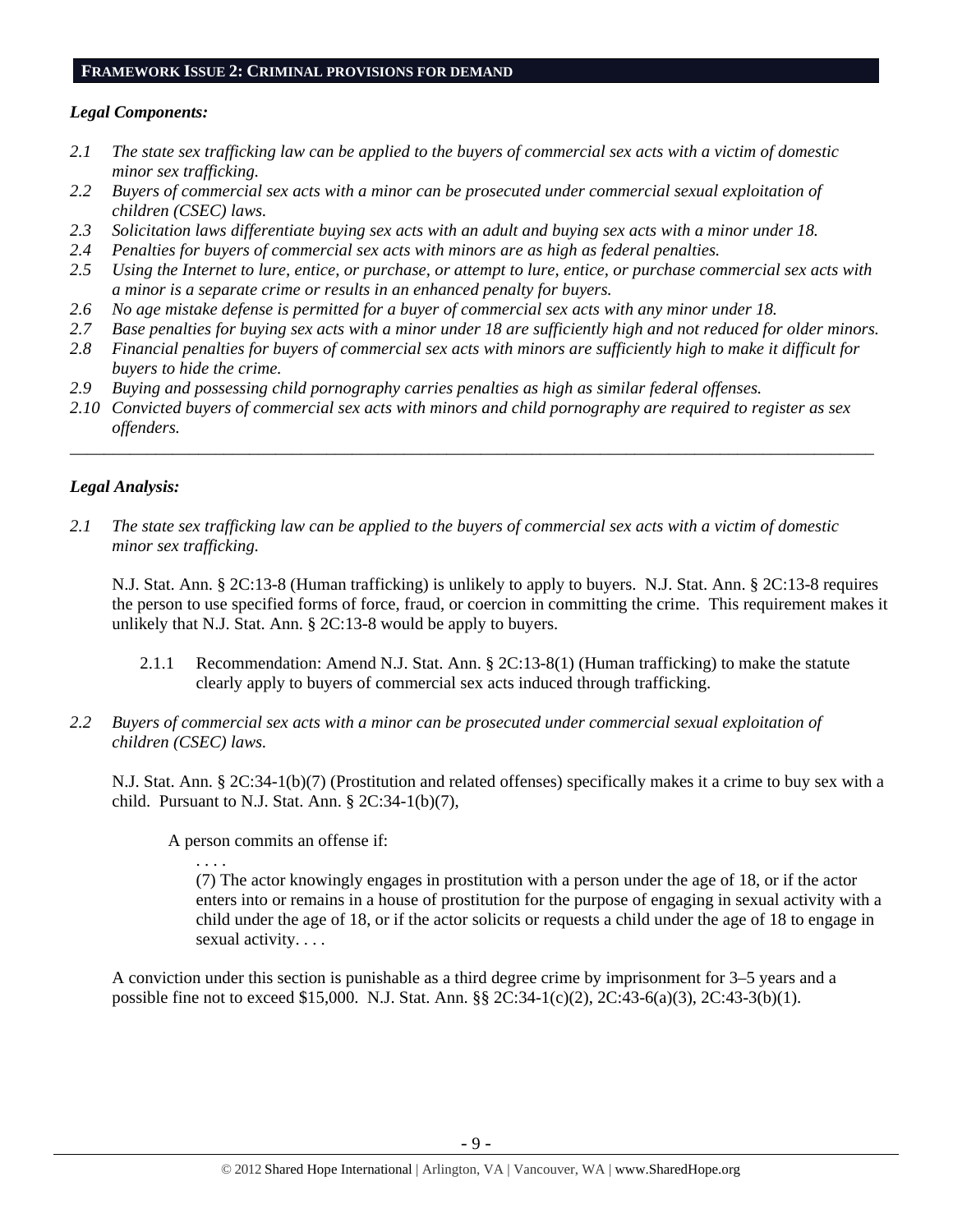Several sexual offenses also could be used to prosecute certain buyers of commercial sex acts with a  $child<sup>17</sup>$  These statutes, however, do not specifically criminalize the commercial sexual exploitation of a child and do not refer to N.J. Stat. Ann. § 2C:13-8 (Human trafficking).

# *2.3 Solicitation laws differentiate buying sex acts with an adult and buying sex acts with a minor under 18.*

New Jersey's solicitation laws differentiate between buying sex with adults and children. Under N.J. Stat. Ann. § 2C:34-1 (Prostitution and related offenses), a first conviction for engaging in prostitution pursuant to subsection (b)(1) is punishable as a disorderly persons offense by imprisonment up to 6 months, a temporary loss of driver's license and a possible fine not to exceed \$1,000, with heightened penalties for second and subsequent convictions. N.J. Stat. Ann. §§ 2C:34-1(c)(4), 2C:43-8, 2C:43-3(c). In contrast, under N.J. Stat. Ann. § 2C:34-1(b)(7), a conviction for buying sex with an individual under 18 or soliciting an individual under 18 is punishable as a third degree crime by imprisonment for 3–5 years and a possible fine not to exceed \$15,000. N.J. Stat. Ann. §§ 2C:34-  $1(c)(2)$ ,  $2C:43-6(a)(3)$ ,  $2C:43-3(b)(1)$ .

# *2.4 Penalties for buyers of commercial sex acts with minors are as high as federal penalties.*

A conviction for buying sex with a child under N.J. Stat. Ann. § 2C:34-1(b)(7) (Prostitution and related offenses) is punishable as a third degree crime by imprisonment for 3–5 years and a possible fine not to exceed \$15,000. N.J. Stat. Ann. §§ 2C:34-1(c)(2), 2C:43-6(a)(3), 2C:43-3(b)(1).

Several sexual offenses could be used to prosecute certain buyers of commercial sex acts with a child but do not specifically criminalize the commercial sexual exploitation of a child, and do not refer to the human trafficking statute to bring these criminal offenses within the ambit of N.J. Stat. Ann. § 2C:13-8(a)(1) (Human trafficking).<sup>18</sup>

In comparison, if the victim is under the age of 14, a conviction under the Trafficking Victims Protection Act  $(TVPA)^{19}$  for child sex trafficking is punishable by 15 years to life imprisonment and a fine not to exceed \$250,000. 18 U.S.C. §§ 1591(b)(1), 3559(a)(1), 3571(b)(3). If the victim is between the ages of 14–17, a conviction is punishable by 10 years to life imprisonment and a fine not to exceed \$250,000. 18 U.S.C. §§ 1591(b)(2), 3559(a)(1), 3571(b)(3). A conviction is punishable by mandatory life imprisonment, however, if the buyer has a prior conviction for a federal sex offense<sup>20</sup> against a minor. 18 U.S.C. § 3559(e)(1). To the extent

 $\overline{a}$ 

<sup>&</sup>lt;sup>17</sup> See supra Section 1.2 for a full description of the sexual offense laws that may be used to prosecute certain buyers.

<sup>&</sup>lt;sup>18</sup> See supra Section 1.2 for a full description of the sexual offense laws that may be used to prosecute certain buyers.

<sup>&</sup>lt;sup>19</sup> Trafficking Victims Protection Act (TVPA) of 2000, Pub. L. No. 106-386, 114 Stat. 1464, 1466 (codified in scattered sections of 18 and 22 U.S.C.).

<sup>&</sup>lt;sup>20</sup> Pursuant to 18 U.S.C. § 3559(e)(2), "federal sex offense" is defined as

an offense under section 1591 [18 USCS § 1591] (relating to sex trafficking of children), 2241 [18 USCS § 2241] (relating to aggravated sexual abuse), 2242 [18 USCS § 2242] (relating to sexual abuse),  $2244(a)(1)$  [18 USCS §  $2244(a)(1)$ ] (relating to abusive sexual contact),  $2245$  [18 USCS § 2245] (relating to sexual abuse resulting in death), 2251 [18 USCS § 2251] (relating to sexual exploitation of children), 2251A [18 USCS § 2251A] (relating to selling or buying of children), 2422(b) [18 USCS § 2422(b)] (relating to coercion and enticement of a minor into prostitution), or 2423(a) [18 USCS § 2423(a)] (relating to transportation of minors).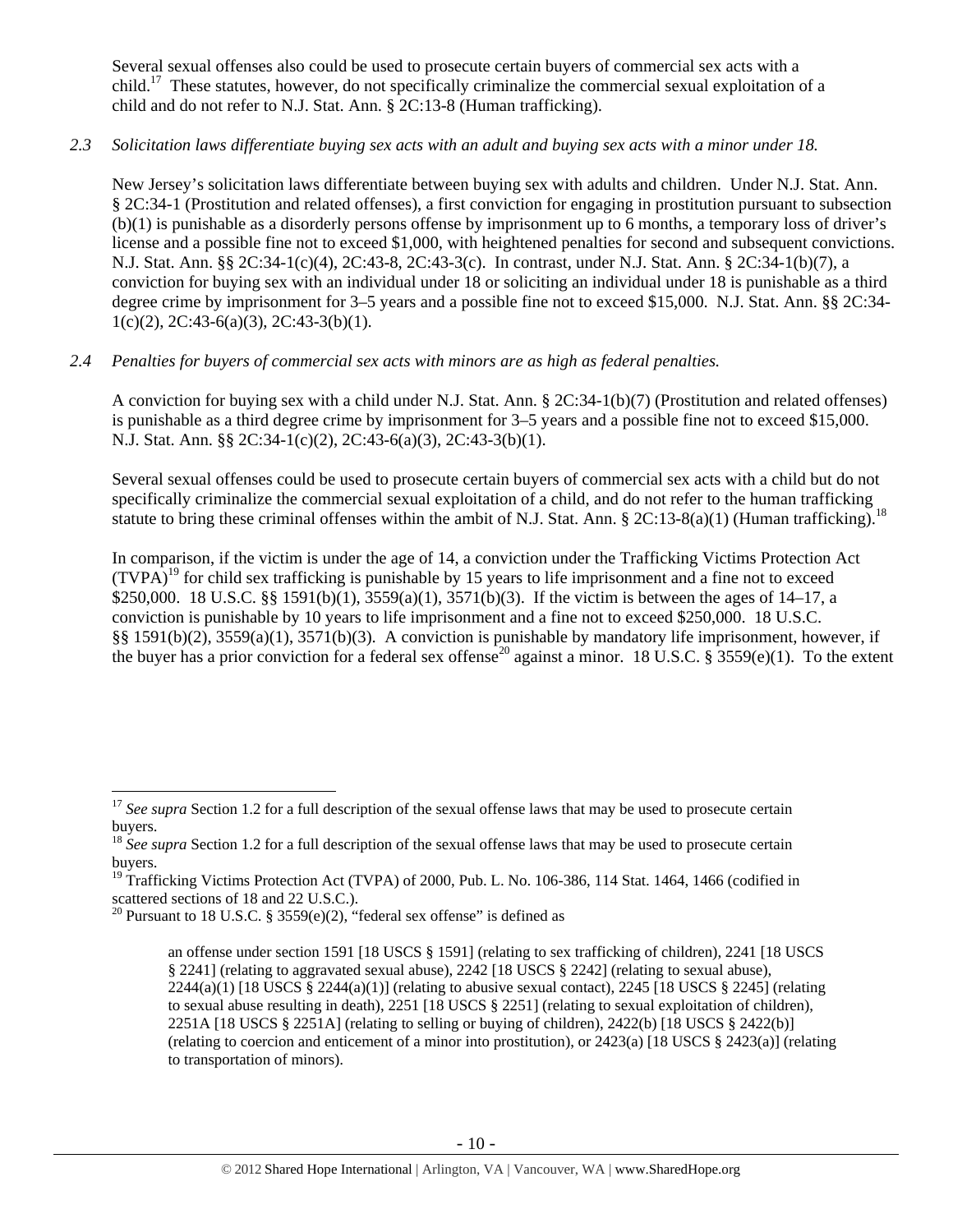buyers can be prosecuted under other federal CSEC laws,<sup>21</sup> a conviction is punishable by penalties ranging from a fine not to exceed \$250,000 to life imprisonment and a fine not to exceed  $$250,000.<sup>22</sup>$ 

- 2.4.1 Recommendation: Amend N.J. Stat. Ann. § 2C:34-1(b)(7) (Prostitution and related offenses) to set the penalty for soliciting a child under 18 as a crime of the first degree, consistent with N.J. Stat. Ann. § 2C:13-8(a)(1) (Human trafficking).
- *2.5 Using the Internet to lure, entice, or purchase, or attempt to lure, entice, or purchase commercial sex acts with a minor is a separate crime or results in an enhanced penalty for buyers.*

Pursuant to N.J. Stat. Ann. § 2C:13-6(a) (Luring, enticing child by various means, attempts; crime of second degree; subsequent offense; mandatory imprisonment; definitions),

A person commits a crime of the second degree if he attempts, via electronic<sup>23</sup> or any other means, to lure or entice a child<sup>24</sup> or one who he reasonably believes to be a child into a motor vehicle, structure<sup>25</sup> or isolated area, or to meet or appear at any other place, with a purpose to commit a criminal offense with or against the child.

A conviction under N.J. Stat. Ann. § 2C:13-6(a) is punishable as a second degree crime by imprisonment for 5–10 years and a possible fine not to exceed \$150,000. N.J. Stat. Ann. §§ 2C:13-6(a), 2C:43-6(a)(2), 2C:43-3(a)(2).<sup>26</sup>

<sup>24</sup> Pursuant to N.J. Stat. Ann. § 2C: 13-6(b), a "child" is "a person less than 18 years old."

 $\overline{a}$ 

. . . .

<sup>25</sup> Pursuant to N.J. Stat. Ann. § 2C:13-6(b), "structure" is defined as "any building, room, ship, vessel or airplane and also means any place adapted for overnight accommodation of persons, or for carrying on business therein, whether or not a person is actually present."

<sup>26</sup> Additional penalties may be imposed for second or subsequent convictions. Under N.J. Stat. Ann. § 2C:13-6,

d. A person convicted of a second or subsequent offense under this section shall be sentenced to a term of imprisonment. Notwithstanding the provisions of subsection a. of N.J.S.2C:43-6 [Sentence of imprisonment for crime; ordinary terms; mandatory terms], the term of imprisonment shall include, unless the person is sentenced pursuant to the provisions of N.J.S.2C:43-7 [Sentence of imprisonment for crime; extended terms], a mandatory minimum term of one-third to one-half of the sentence imposed, or three years, whichever is greater, during which time the defendant shall not be eligible for parole. If the person is sentenced pursuant to N.J.S.2C:43-7, the court shall impose a minimum term of one-third to one-half of the sentence imposed, or five years, whichever is greater. The court may not suspend or make any other non-custodial disposition of any person sentenced as a second or subsequent offender pursuant to this section.

e. A person convicted of an offense under this section who has previously been convicted of a violation of N.J.S.2C:14-2 [Sexual assault], subsection a. of N.J.S.2C:14-3 [Aggravated criminal sexual contact; criminal sexual contact] or N.J.S.2C:24-4 [Endangering welfare of children] shall be sentenced to a term of imprisonment. Notwithstanding the provisions of subsection a. of N.J.S.2C:43-6, the term of imprisonment shall include, unless the person is sentenced pursuant to the provisions of N.J.S.2C:43-7, a mandatory

<sup>&</sup>lt;sup>21</sup> 18 U.S.C. §§ 2251A(b) (Selling or buying of children), 2251(a) (Sexual exploitation of children), 2423(a) (Transportation of a minor with intent for minor to engage in criminal sexual activity),  $2422(a)$  (Coercion and enticement),  $2252(a)(2)$ ,  $(a)(4)$  (Certain activities relating to material involving the sexual exploitation of

<sup>&</sup>lt;sup>22</sup> 18 U.S.C. §§ 2251A(b) (conviction punishable by imprisonment for 30 years to life and a fine), 2251(e) (conviction punishable by imprisonment for 15–30 years and a fine), 2423(a) (conviction punishable by imprisonment for 10 years to life and a fine), 2422(a) (conviction punishable by a fine, imprisonment up to 20 years, or both),  $2252(a)(2)$ , (4) (stating that a conviction under subsection (a)(2) is punishable by imprisonment for 5–20 years and a fine, while a conviction under subsection (a)(4) is punishable by imprisonment up to 10 years, a fine, or both); *see also* 18 U.S.C. §§ 3559(a)(1) (classifying all of the above listed offenses as felonies), 3571(b)(3) (providing a fine up to \$250,000 for any felony conviction).<br><sup>23</sup> N.J. Stat. Ann. § 2C: 13-6(b) states, "'Electronic means' includes, but is not limited to, the Internet."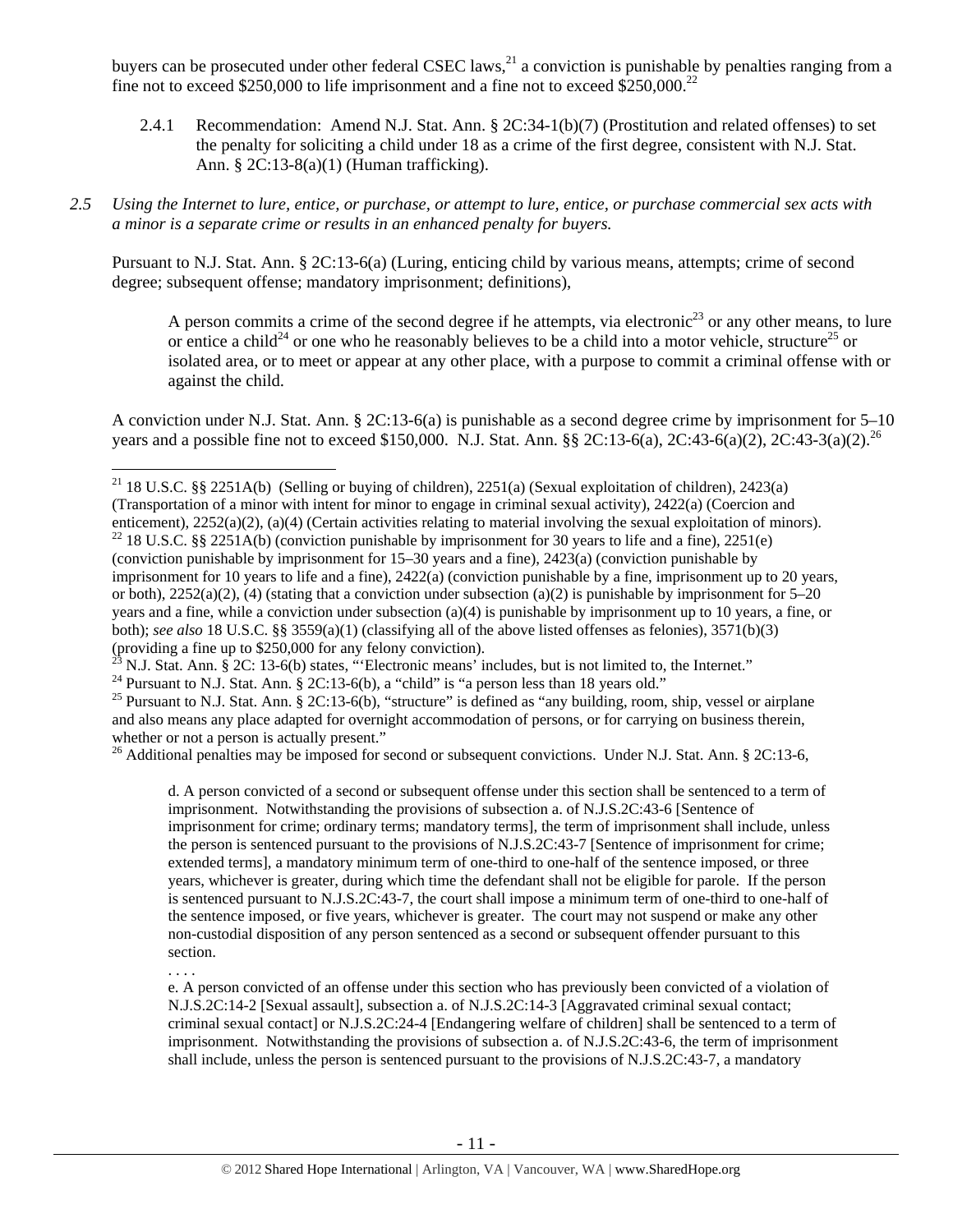Additionally, under N.J. Stat. Ann. § 2C:13-6(f), "The court may not suspend or make any other non-custodial disposition of any person sentenced pursuant to this section."

- 2.5.1 Recommendation: Amend N.J. Stat. Ann. § 2C:13-6(a) (Luring, enticing child by various means, attempts; crime of second degree; subsequent offense; mandatory imprisonment; definitions) to specifically include luring and enticing a child for the purpose of violating N.J. Stat. Ann. § 2C:34-1(b)(7) (Prostitution and related offenses) or § 2C:13-8(a)(1) (Human trafficking).
- *2.6 No age mistake defense is permitted for a buyer of commercial sex acts with any minor under 18.*

New Jersey does not allow a buyer of commercial sex to assert a mistake of age defense for the crime of prostitution. N.J. Stat. Ann. § 2C:34-1(b)(7) (Prostitution and related offenses) states, in part, "It shall be no defense to a prosecution under this paragraph that the actor mistakenly believed that the child was 18 years of age or older, even if such mistaken belief was reasonable."

*2.7 Base penalties for buying sex acts with a minor under 18 are sufficiently high and not reduced for older minors.* 

The penalty for buying sex with a child does not change based on the age of the victim. A conviction for buying sex with a child under 18 years of age under N.J. Stat. Ann. § 2C:34-1(b)(7) (Prostitution and related offenses) is punishable as a third degree crime by imprisonment for 3–5 years and a possible fine not to exceed \$15,000. N.J. Stat. Ann. §§ 2C:34-1(c)(2), 2C:43-6(a)(3), 2C:43-3(b)(1).

*2.8 Financial penalties for buyers of commercial sex acts with minors are sufficiently high to make it difficult for buyers to hide the crime.* 

Buyers of commercial sex with children are subject to fines, restitution, and asset forfeiture. Under N.J. Stat. Ann. § 2C:34-1(b)(7) (Prostitution and related offenses), a third degree crime, a buyer may face a fine up to \$15,000, a sentence to pay restitution, or both. N.J. Stat. Ann.  $\S$  2C:34-1(c)(2), 2C:43-3(b)(1). For a violation of N.J. Stat. Ann. § 2C:13-6(a) (Luring, enticing child by various means, attempts; crime of second degree; subsequent offense; mandatory imprisonment; definitions) a buyer may face a fine up to \$150,000 and a sentence to pay restitution to the victim, or both. N.J. Stat. Ann.  $\S § 2C:13-6(a), 2C:43-3(a)(2)$ .

Additionally, buyers face mandatory asset forfeiture<sup>27</sup> pursuant to N.J. Stat. Ann. § 2C:64-1(a) (Property subject to forfeiture), including

(2)All property which has been, or is intended to be, utilized in furtherance of an unlawful activity, including, but not limited to, conveyances intended to facilitate the perpetration of illegal acts, or buildings or premises maintained for the purposes of committing offenses against the State.

(3) Property which has become or is intended to become an integral part of illegal activity, including, but not limited to, money which is earmarked for use as financing for an illegal gambling enterprise.

minimum term of five years, during which time the defendant shall not be eligible for parole. The court may not suspend or make any other non-custodial disposition of any person sentenced pursuant to this section.

<sup>&</sup>lt;sup>27</sup> For additional information on forfeiture statutes and procedure, see http://www.sharedhope.org/wpcontent/uploads/2012/11/SHIStateAssetForfeitureLawsChart.pdf.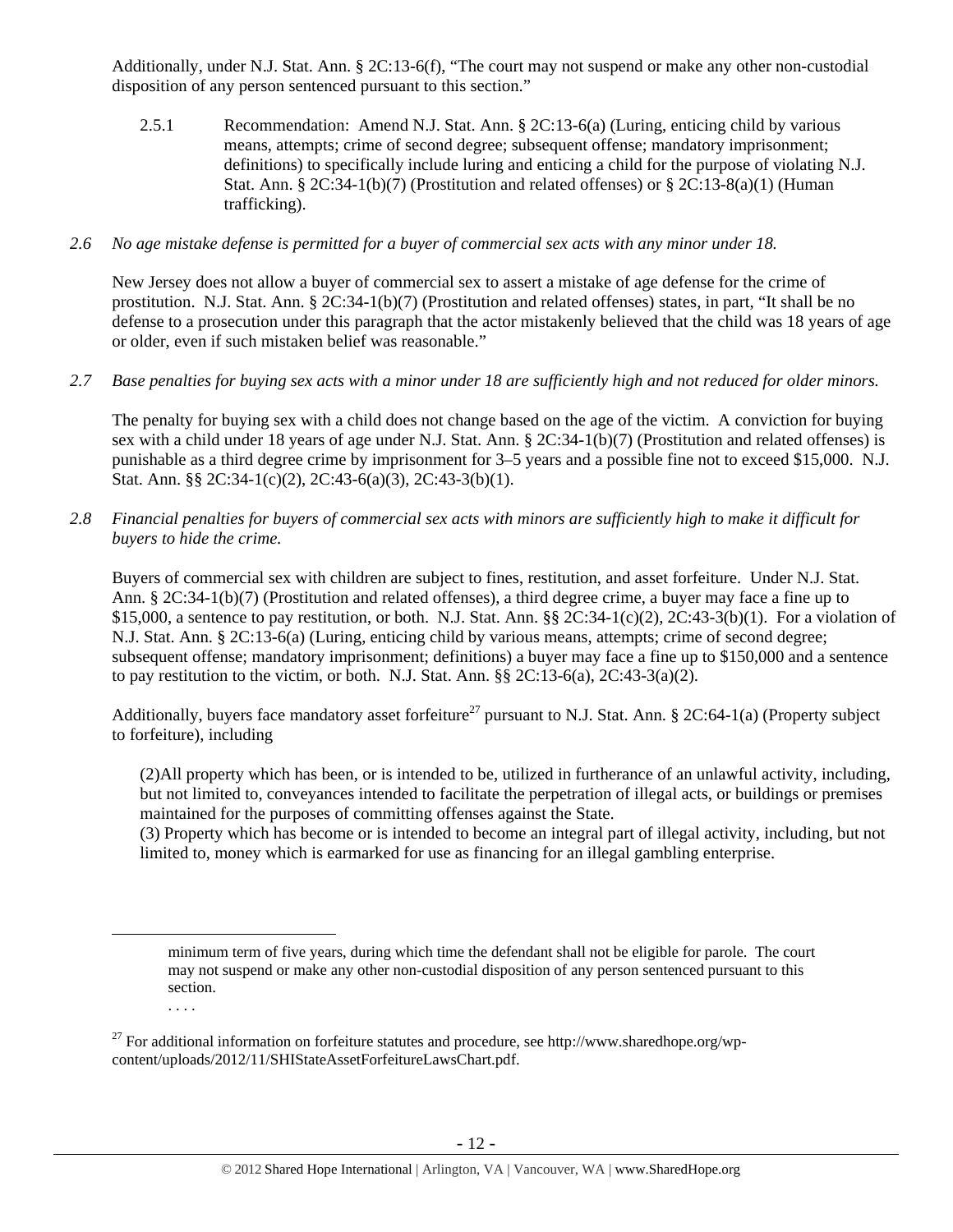(4) Proceeds of illegal activities, including, but not limited to, property or money obtained as a result of the sale of prima facie contraband as defined by subsection a. (1), proceeds of illegal gambling, prostitution, bribery and extortion.

Property subject to forfeiture "may be seized by the State or any law enforcement officer as evidence pending a criminal prosecution pursuant to section 2C:64-4 or, when no criminal proceeding is instituted, upon process issued by any court of competent jurisdiction over the property, except that seizure without such process may be made when not inconsistent with the Constitution of this State or the United States, and when (1) The article is prima facie contraband; or, (2) The property subject to seizure poses an immediate threat to the public health, safety or welfare." N.J. Stat. Ann. §2C:64-1(b). With the exception of *prima facie* contraband, forfeiture proceedings are civil in nature. N. J. Stat. An.. §2C: 64-3. Disposal of forfeited property is governed by N.J. Stat. Ann. §2C: 64-6, which states, in part,

The prosecutor or the Attorney General, whichever is prosecuting the case, shall divide the forfeited property, any proceeds resulting from the forfeiture or any money seized pursuant to this chapter with any other entity where the other entity's law enforcement agency participated in the surveillance, investigation, arrest or prosecution resulting in the forfeiture, in proportion to the other entity's contribution to the surveillance, investigation, arrest or prosecution resulting in the forfeiture, as determined in the discretion of the prosecutor or the Attorney General, whichever is prosecuting the case. Notwithstanding any other provision of law, such forfeited property and proceeds shall be used solely for law enforcement purposes, and shall be designated for the exclusive use of the law enforcement agency which contributed to the surveillance, investigation, arrest or prosecution resulting in the forfeiture.

*2.9 Buying and possessing child pornography carries penalties as high as similar federal offenses.* 

Possessing pornography of a child under 16 is a crime, pursuant to N.J. Stat. Ann. § 2C:24-4(b)(5)(b) (Endangering welfare of children), which states,

Any person who knowingly possesses or knowingly views any photograph, film, videotape, computer program or file, video game or any other reproduction or reconstruction which depicts a child<sup>28</sup> engaging in a prohibited sexual  $\text{act}^{29}$  or in the simulation of such an act, including on the Internet, is guilty of a crime of the fourth degree.

Possessing child pornography is punishable as a fourth degree crime by imprisonment not to exceed 18 months and a possible fine up to \$10,000. N.J. Stat. Ann. §§ 2C:24-4(5)(b), 2C:43-6(a)(4), 2C:43-3(b)(2).

 $\overline{a}$ 

<sup>&</sup>lt;sup>28</sup> For the purposes of N.J. Stat. Ann. § 2C:24-4 (Endangering welfare of children), a "child" is "any person under 16 years of age." N.J. Stat. Ann. § 2C:24-4(b)(1).

<sup>&</sup>lt;sup>29</sup> Pursuant to N.J. Stat. Ann. § 2C:24-4(b)(1), a "prohibited sexual act" is defined to include

<sup>(</sup>a) Sexual intercourse; or

<sup>(</sup>b) Anal intercourse; or

<sup>(</sup>c) Masturbation; or

<sup>(</sup>d) Bestiality; or

<sup>(</sup>e) Sadism; or

<sup>(</sup>f) Masochism; or

<sup>(</sup>g) Fellatio; or

<sup>(</sup>h) Cunnilingus;

<sup>(</sup>i) Nudity, if depicted for the purpose of sexual stimulation or gratification of any person who may view such depiction; or

<sup>(</sup>j) Any act of sexual penetration or sexual contact as defined in N.J.S. 2C:14-1 [Definitions].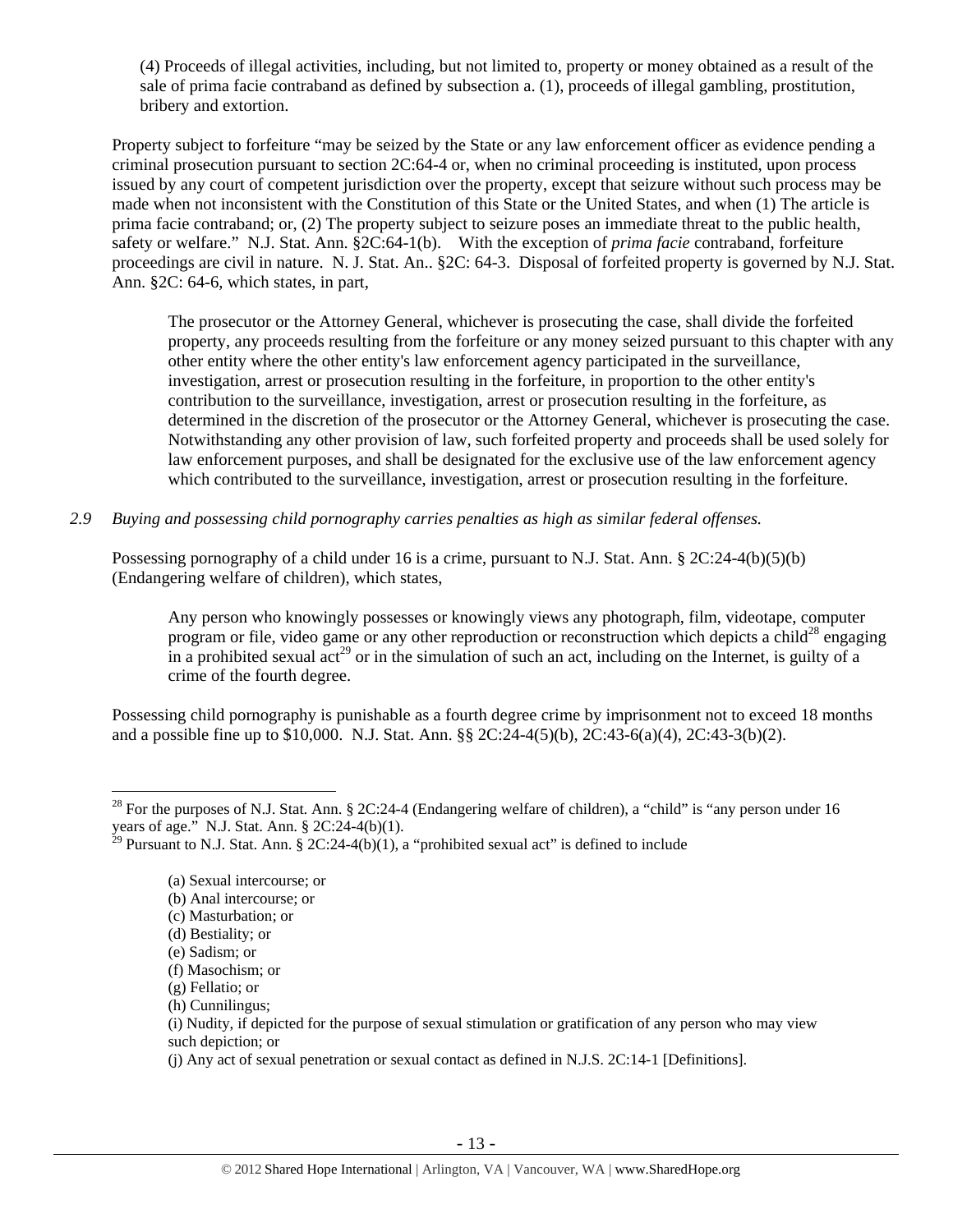In comparison, a federal conviction for possession of child pornography $30$  is generally punishable by imprisonment for 5–20 years and a fine not to exceed \$250,000.<sup>31</sup> Subsequent convictions, however, are punishable by imprisonment up to 40 years and a fine not to exceed  $$250,000.<sup>32</sup>$ 

- 2.9.1 Recommendation: Raise the age of "child" in N.J. Stat. Ann. § 2C:24-4(b)(1) to any individual under the age of 18 in order to provide protections for all children and be consistent with New Jersey's other CSEC laws related to soliciting a child for sex.
- 2.9.2 Recommendation: Raise the penalties for violating N.J. Stat. Ann. § 2C:24-4(b)(5)(b) to be consistent with federal penalties.

## *2.10 Convicted buyers of commercial sex acts with minors and child pornography are required to register as sex offenders.*

Those convicted of buying sex with a child under N.J. Stat. Ann. § 2C:34-1(a)(7) (Prostitution and related offenses) are not required to register as convicted sex offenders under the sex offender registration laws. N.J. Stat. Ann. § 2C:7-2. However, other crimes applicable to buyers require registration. Pursuant to N.J. Stat. Ann. § 2C:7-2(a), (b) (Registration of sex offenders; definition; requirements; penalties),

a. (1) A person who has been convicted, adjudicated delinquent or found not guilty by reason of insanity for commission of a sex offense as defined in subsection b. of this section shall register as provided in subsections c. and d. of this section.

b. For the purposes of this act a sex offense shall include the following:

. . . .

 $\overline{a}$ 

(1) Aggravated sexual assault, sexual assault, aggravated criminal sexual contact . . . or an attempt to commit any of these crimes if the court found that the offender's conduct was characterized by a pattern of repetitive, compulsive behavior, regardless of the date of the commission of the offense or the date of conviction;

(2) A conviction, adjudication of delinquency, or acquittal by reason of insanity for aggravated sexual assault; sexual assault; aggravated criminal sexual contact; . . . ; luring or enticing pursuant to section 1 of P.L.1993, c.291 (C.2C:13-6); criminal sexual contact pursuant to N.J.S.2C:14-3 b. if the victim is a minor; . . . or an attempt to commit any of these enumerated offenses if the conviction, adjudication of delinquency or acquittal by reason of insanity is entered on or after the effective date [Oct. 31, 1994] of this act or the offender is serving a sentence of incarceration, probation, parole or other form

 $30\,$  18 U.S.C. §§ 2252(a)(2), (a)(4) (Certain activities relating to material involving the sexual exploitation of minors),  $2252A(a)(2)$ –(3) (Certain activities relating to material constituting or containing child pornography), 1466A(a), (b) (Obscene visual representations of the sexual abuse of children).

 $31$  18 U.S.C. §§ 2252(b) (stating that a conviction under subsection (a)(2) is punishable by imprisonment for 5–20 years and a fine, while a conviction under subsection (a)(4) is punishable by imprisonment up to 10 years, a fine, or both), 2252A(b)(1) (a conviction is punishable by imprisonment for 5–20 years and a fine), 1466A(a), (b) (stating that a conviction under subsection (a) is "subject to the penalties provided in section  $2252A(b)(1)$ ," imprisonment for 5–20 years and a fine, while a conviction under subsection (b) is "subject to the penalties provided in section 2252A(b)(2)," imprisonment up to 10 years, a fine, or both); *see also* 18 U.S.C. §§ 3559(a)(1) (classifying all of the above listed offenses as felonies), 3571(b)(3) (providing a fine up to \$250,000 for any felony conviction).

 $32$  18 U.S.C. §§ 2252(b) (stating if a person has a prior conviction under subsection (a)(2), or a list of other statutes, a conviction is punishable by a fine and imprisonment for 15–40 years, but if a person has a prior conviction under subsection (a)(4), or a list of other statutes, a conviction is punishable by a fine and imprisonment for  $10-20$  years),  $2252A(b)(1)$  (stating if a person has a prior conviction under subsection (a)(2), (a)(3), or a list of other statutes, a conviction is punishable by a fine and imprisonment for  $15-40$  years),  $1466A(a)$ , (b) (stating that the penalty scheme for section 2252A(b) applies); *see also* 18 U.S.C. §§ 3559(a)(1) (classifying all of the above listed offenses as felonies), 3571(b)(3) (providing a fine up to \$250,000 for any felony conviction).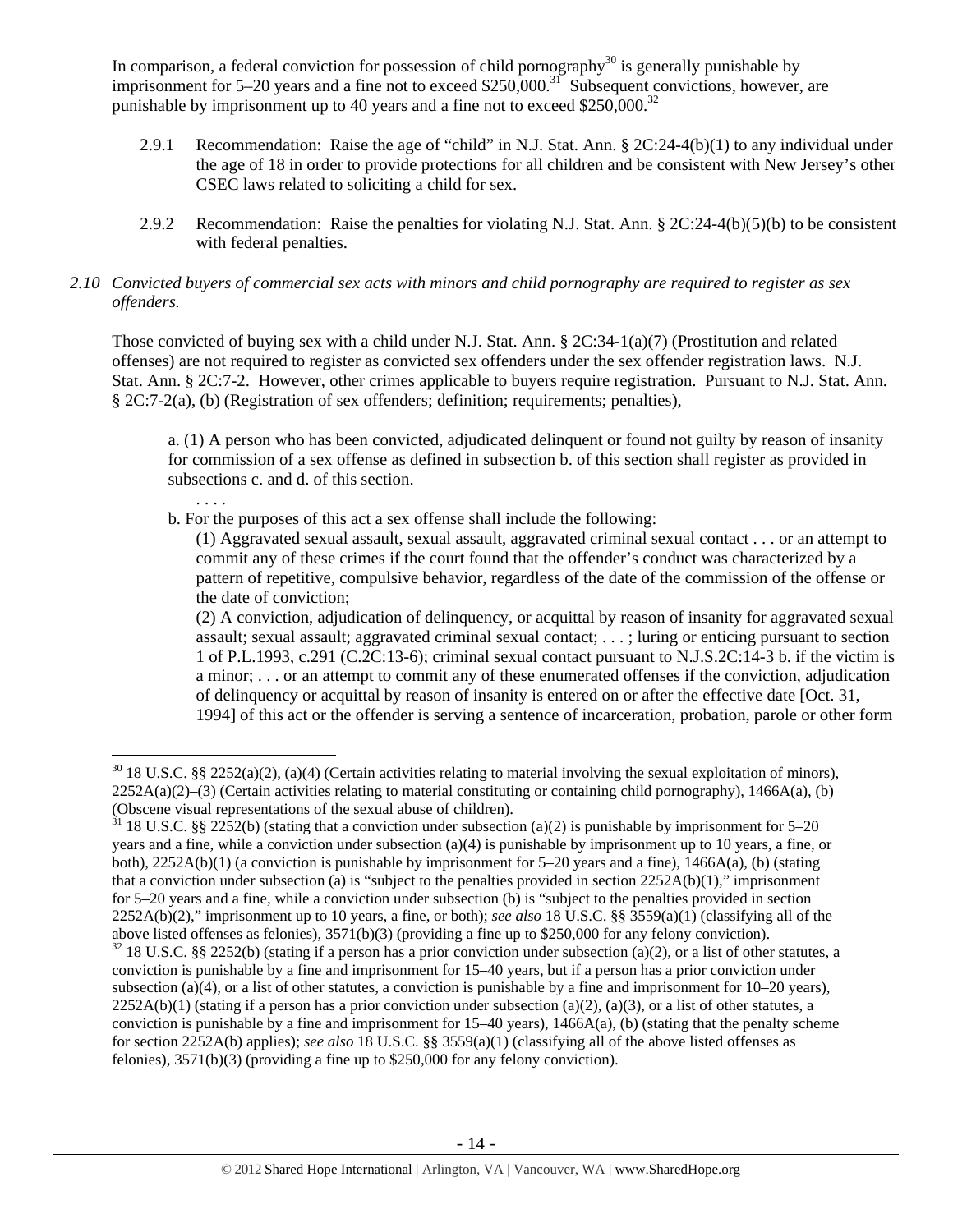of community supervision as a result of the offense or is confined following acquittal by reason of insanity or as a result of civil commitment on the effective date [Oct. 31, 1994] of this act; (3) A conviction, adjudication of delinquency or acquittal by reason of insanity for an offense similar to any offense enumerated in paragraph (2) or a sentence on the basis of criteria similar to the criteria set forth in paragraph (1) of this subsection entered or imposed under the laws of the United States, this State or another state.

2.10.1 Recommendation: Amend N.J. Stat. Ann. § 2C:7-2(b) (Registration of sex offenders; definition; requirements; penalties) to include N.J. Stat. Ann. § 2C:34-1(b)(7) (Prostitution and related offenses) and § 2C:13-8 (Human trafficking) as sex offenses for which a person convicted or pleading guilty to the crime would be required to register if the victim is a child.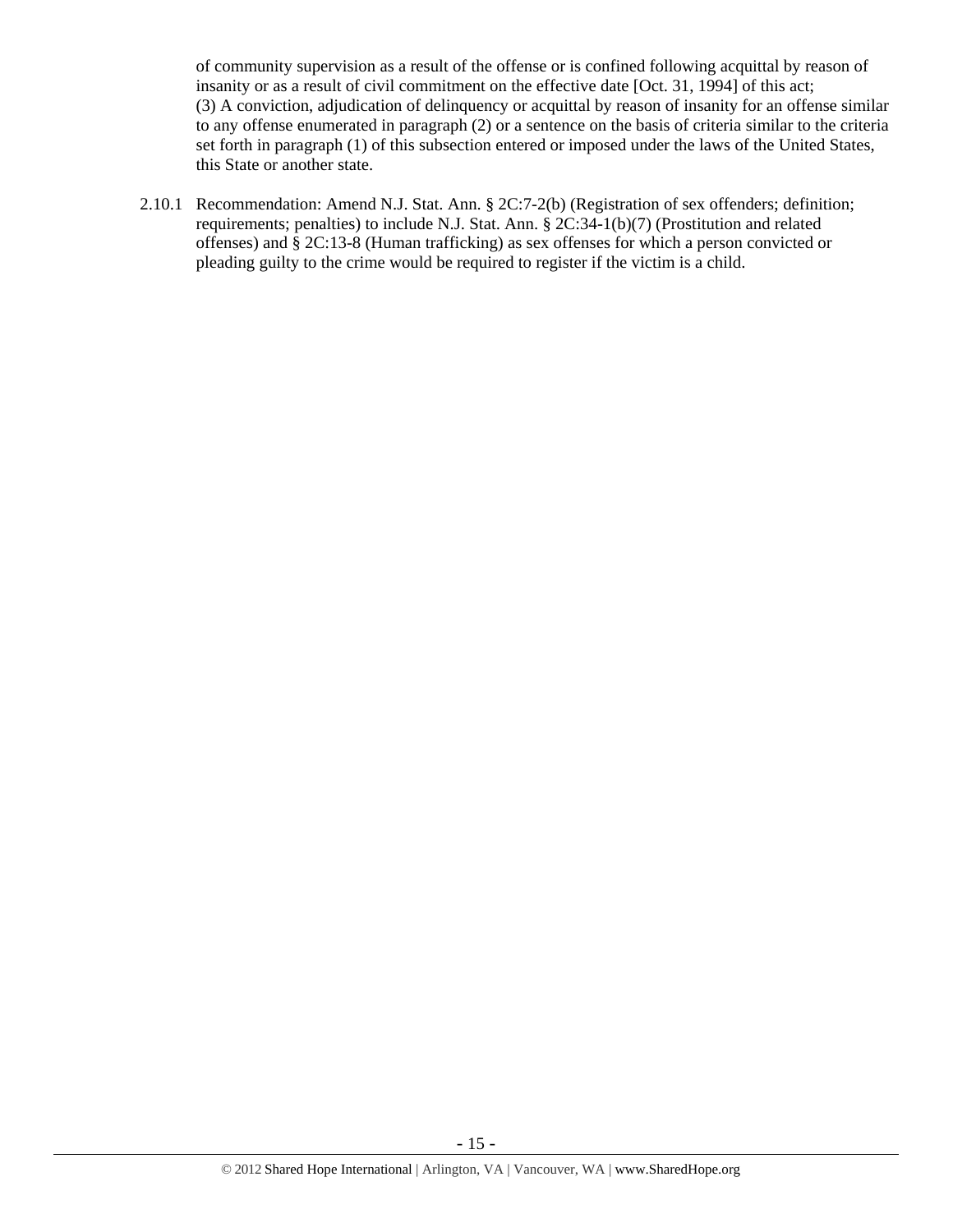# **FRAMEWORK ISSUE 3: CRIMINAL PROVISIONS FOR TRAFFICKERS**

#### *Legal Components:*

- *3.1 Penalties for trafficking a child for sexual exploitation are as high as federal penalties.*
- *3.2 Creating and distributing child pornography carries penalties as high as similar federal offenses.*
- *3.3 Using the Internet to lure, entice, recruit or sell commercial sex acts with a minor is a separate crime or results in an enhanced penalty for traffickers.*
- *3.4 Financial penalties for traffickers, including asset forfeiture, are sufficiently high.*
- *3.5 Convicted traffickers are required to register as sex offenders.*
- *3.6 Laws relating to termination of parental rights for certain offenses include sex trafficking or commercial sexual exploitation of children (CSEC) offenses in order to remove the children of traffickers from their control and potential exploitation.*

*\_\_\_\_\_\_\_\_\_\_\_\_\_\_\_\_\_\_\_\_\_\_\_\_\_\_\_\_\_\_\_\_\_\_\_\_\_\_\_\_\_\_\_\_\_\_\_\_\_\_\_\_\_\_\_\_\_\_\_\_\_\_\_\_\_\_\_\_\_\_\_\_\_\_\_\_\_\_\_\_\_\_\_\_\_\_\_\_\_\_\_\_\_\_* 

# *Legal Analysis:*

*3.1 Penalties for trafficking a child for sexual exploitation are as high as federal penalties.* 

N.J. Stat. Ann. § 2C:13-8 (Human trafficking) is punishable as a first degree crime by imprisonment for 10–20 years and a possible fine not to exceed \$200,000. N.J. Stat. Ann. §§ 2C:13-8(b), 2C:43-6(a)(1), 2C:43-3(a)(1). If, however, the trafficker is convicted under N.J. Stat. Ann. § 2C:13-8(a)(2), the trafficker shall be sentenced to imprisonment for 20 years to life, and shall not be eligible for parole until 20 years have been served. N.J. Stat. Ann. § 2C:13-8(d).

Under N.J. Stat. Ann. § 2C:34-1 (Prostitution and related offenses), promoting the prostitution of a child under 18 is punishable as a second degree crime by imprisonment for 5–10 years and a possible fine not to exceed \$150,000. N.J. Stat. Ann. §§ 2C:34-1(b)(3)–(4), (c)(1), 2C:43-6(a)(2), 2C:43-3(a)(2).

In comparison, if the victim is under the age of 14, a conviction under the Trafficking Victims Protection Act  $(TVPA)^{33}$  for child sex trafficking is punishable by 15 years to life imprisonment and a fine not to exceed \$250,000. 18 U.S.C. §§ 1591(b)(1), 3559(a)(1), 3571(b)(3). If the victim is between the ages of 14–17, a conviction is punishable by 10 years to life imprisonment and a fine not to exceed \$250,000. 18 U.S.C. §§ 1591(b)(2), 3559(a)(1), 3571(b)(3). A conviction is punishable by mandatory life imprisonment, however, if the trafficker has a prior conviction for a federal sex offense<sup>34</sup> against a minor.

*3.2 Creating and distributing child pornography carries penalties as high as similar federal offenses.* 

N.J. Stat. Ann. § 2C:24-4(3), (4) (Endangering welfare of children) states, in part,

(3) A person commits a crime of the second degree if he causes or permits a child<sup>35</sup> to engage in a prohibited sexual act<sup>36</sup> or in the simulation of such an act if the person knows, has reason to know or intends that the prohibited act may be photographed, filmed, reproduced, or reconstructed in any manner, including on the Internet, or may be part of an exhibition or performance. If the person is a parent, guardian or other person legally charged with the care or custody of the child, the person shall be guilty of a crime of the first degree.

<sup>&</sup>lt;sup>33</sup> See supra note 19.

<sup>&</sup>lt;sup>34</sup> *See supra* note 20 for the definition of "federal sex offense."<br><sup>35</sup> *See supra* note 15. <sup>36</sup> *See supra* note 10.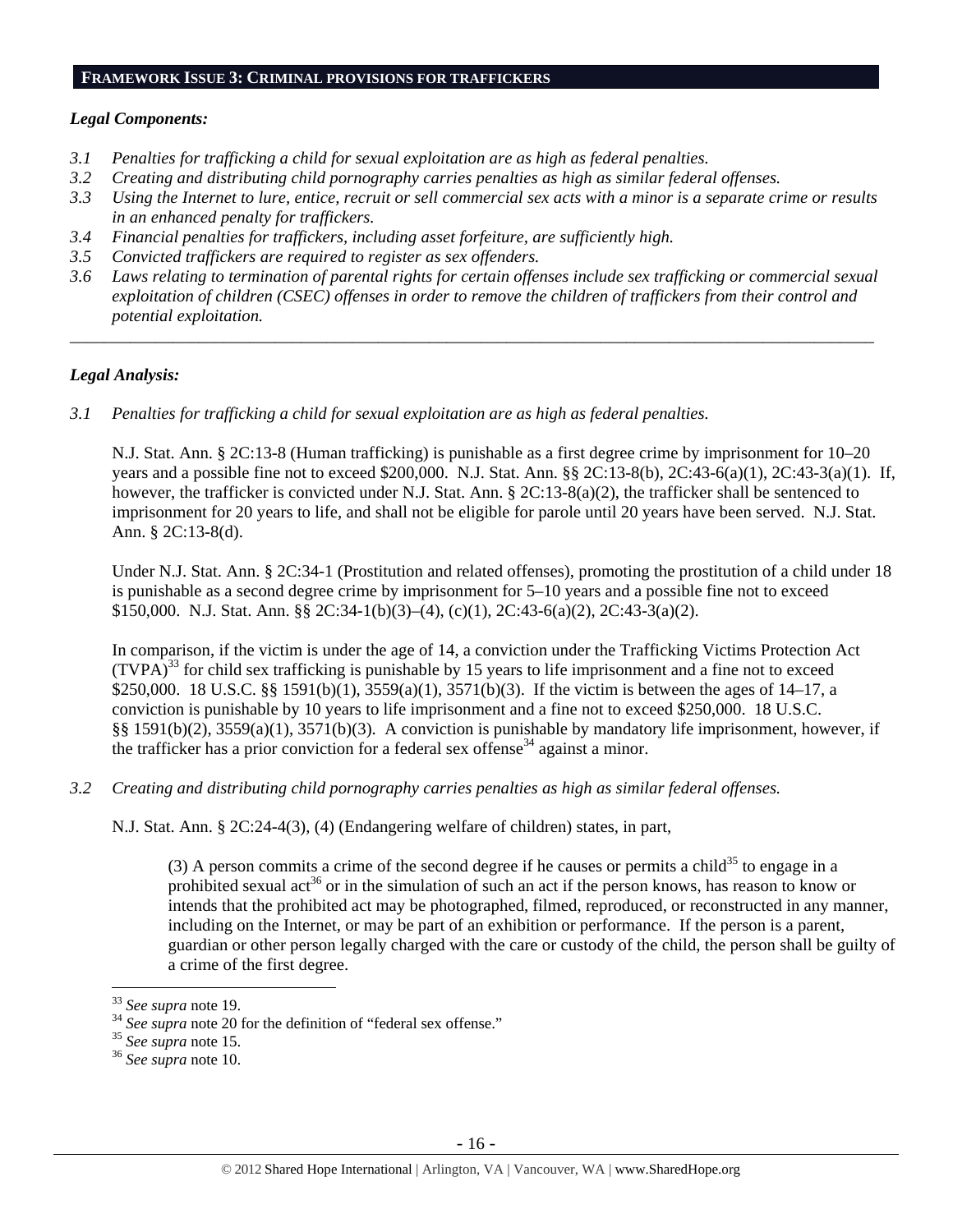(4) Any person who photographs or films a child in a prohibited sexual act or in the simulation of such an act or who uses any device, including a computer, to reproduce or reconstruct the image of a child in a prohibited sexual act or in the simulation of such an act is guilty of a crime of the second degree.

A second degree crime is punishable by imprisonment for 5–10 years and a possible fine not to exceed \$150,000. N.J. Stat. Ann. §§ 2C:43-6(a)(2), 2C:43-3(a)(2). A first degree crime is punishable by imprisonment for 10–20 years and a possible fine not to exceed \$200,000. N.J. Stat. Ann. §§ 2C:43-6(a)(1), 2C:43-3(a)(1).

In comparison, if the victim is under the age of 14, a conviction under the TVPA for child sex trafficking is punishable by 15 years to life imprisonment and a fine not to exceed \$250,000. 18 U.S.C. §§ 1591(b)(1),  $3559(a)(1)$ ,  $3571(b)(3)$ . If the victim is between the ages of  $14-17$ , a conviction is punishable by 10 years to life imprisonment and a fine not to exceed \$250,000. 18 U.S.C. §§ 1591(b)(2), 3559(a)(1), 3571(b)(3). A conviction is punishable by mandatory life imprisonment, however, if the trafficker has a prior conviction for a federal sex offense<sup>37</sup> against a minor. Additionally, a federal conviction for distribution of child pornography<sup>38</sup> is generally punishable by imprisonment for  $5-20$  years and a fine not to exceed \$250,000.<sup>39</sup> Subsequent convictions, however, are punishable by imprisonment up to 40 years and a fine not to exceed \$250,000.40

*3.3 Using the Internet to lure, entice, recruit or sell commercial sex acts with a minor is a separate crime or results in an enhanced penalty for traffickers.* 

Pursuant to N.J. Stat. Ann. § 2C:13-6(a) (Luring, enticing child by various means, attempts; crime of second degree; subsequent offense; mandatory imprisonment; definitions),

A person commits a crime of the second degree if he attempts, via electronic<sup>41</sup> or any other means, to lure or entice a child<sup>42</sup> or one who he reasonably believes to be a child into a motor vehicle, structure<sup>43</sup> or isolated area, or to meet or appear at any other place, with a purpose to commit a criminal offense with or against the child.

 $37$  See supra note 20 for the definition of "federal sex offense."

<sup>&</sup>lt;sup>38</sup> 18 U.S.C. §§ 2252(a)(1), (a)(2), (a)(3) (Certain activities relating to material involving the sexual exploitation of minors),  $2252A(a)(2)$ ,  $(a)(3)$  (Certain activities relating to material constituting or containing child pornography), 1466A(a) (Obscene visual representations of the sexual abuse of children).

<sup>&</sup>lt;sup>39</sup> 18 U.S.C. §§ 2252(b) (stating that a conviction under subsection (a)(1), (a)(2), or (a)(3) is punishable by imprisonment for 5–20 years and a fine), 2252A(b)(1) (a conviction is punishable by imprisonment for 5–20 years and a fine), 1466A(a), (b) (stating that a conviction under subsection (a) is "subject to the penalties provided in section 2252A(b)(1)," imprisonment for 5–20 years and a fine, while a conviction under subsection (b) is "subject to the penalties provided in section 2252A(b)(2)," imprisonment up to 10 years, a fine, or both); *see also* 18 U.S.C. §§ 3559(a)(1) (classifying all of the above listed offenses as felonies),  $3571(b)(3)$  (providing a fine up to \$250,000 for any felony conviction).

<sup>&</sup>lt;sup>40</sup> 18 U.S.C. §§ 2252(b) (stating if a person has a prior conviction under subsection (a)(1), (a)(2), or (a)(3) or a list of other statutes, a conviction is punishable by a fine and imprisonment for 15–40 years), 2252A(b)(1) (stating if a person has a prior conviction under subsection (a)(2), (a)(3), or a list of other statutes, a conviction is punishable by a fine and imprisonment for  $15-40$  years),  $1466A(a)$ , (b) (stating that the penalty scheme for section  $2252A(b)$ applies); *see also* 18 U.S.C. §§ 3559(a)(1) (classifying all of the above listed offenses as felonies), 3571(b)(3) (providing a fine up to \$250,000 for any felony conviction).

<sup>&</sup>lt;sup>41</sup> *See supra* note 23.<br><sup>42</sup> Pursuant to N.J. Stat. Ann. § 2C:13-6(b), "child" is "a person less than 18 years old."

<sup>&</sup>lt;sup>43</sup> Pursuant to N.J. Stat. Ann. § 2C:13-6(b), "structure" is defined as "any building, room, ship, vessel or airplane and also means any place adapted for overnight accommodation of persons, or for carrying on business therein, whether or not a person is actually present."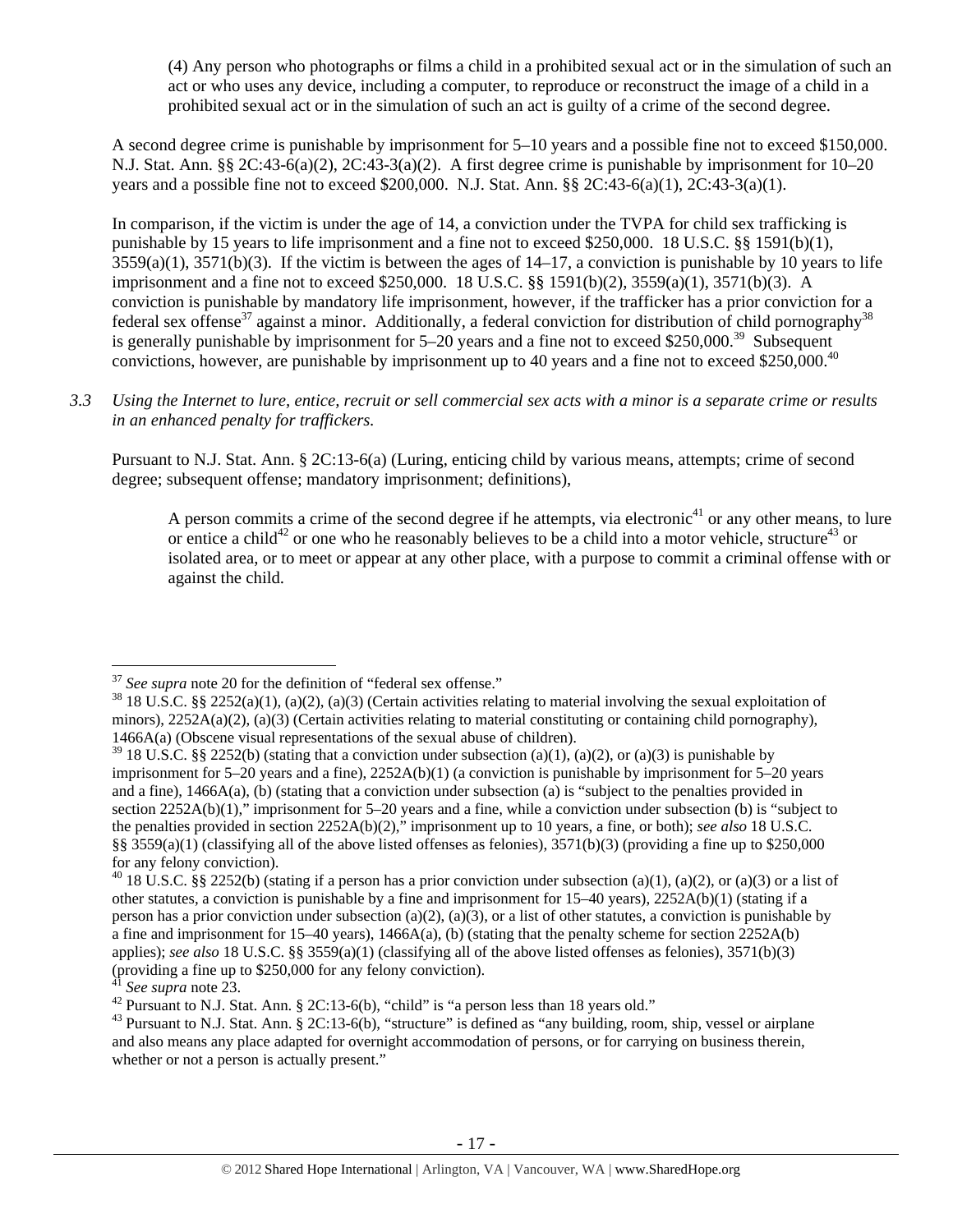A conviction under N.J. Stat. Ann. § 2C:13-6(a) is punishable as a second degree crime by imprisonment for 5–10 years and a possible fine not to exceed \$150,000. N.J. Stat. Ann. §§ 2C:43-6(a)(2), 2C:43-3(a)(2).<sup>44</sup> Additionally, under N.J. Stat. Ann. § 2C:13-6(f), "The court may not suspend or make any other non-custodial disposition of any person sentenced pursuant to this section."

3.3.1 Recommendation: Amend N.J. Stat. Ann. § 2C:13-6(a) (Luring, enticing child by various means, attempts; crime of second degree; subsequent offense; mandatory imprisonment; definitions) to specifically include luring and enticing a child for the purpose of violating N.J. Stat. Ann. § 2C:34-1(b)(7) (Prostitution and related offenses) or § 2C:13-8(a)(1) (Human trafficking).

## *3.4 Financial penalties for traffickers, including asset forfeiture, are sufficiently high.*

. . . .

 $\overline{a}$ 

Traffickers are subject to various fines, restitution, and asset forfeiture. Traffickers convicted of N.J. Stat. Ann. § 2C:13-8 (Human trafficking), a first degree crime, may receive a possible fine not to exceed \$200,000 and shall be subject to mandatory restitution orders. N.J. Stat. Ann. §§ 2C:13-8(b), (e), 2C:43-3(a)(1). Pursuant to N.J. Stat. Ann. § 2C:13-8(e),

In addition to any other disposition authorized by law, any person who violates the provisions of this section shall be sentenced to make restitution to any victim. The court shall award to the victim restitution which is the greater of:

(1) the gross income or value to the defendant of the victim's labor or services; or (2) the value of the victim's labor or services as determined by the "New Jersey Prevailing Wage Act," P.L. 1963, c. 150 (C. 34:11-56.25 et seq.), the "New Jersey State Wage and Hour Law," P.L. 1966, c. 113 (C. 34:11-56a et seq.), the Seasonal Farm Labor Act, P.L. 1945, c. 71 (C. 34:9A-1 et seq.), the laws concerning the regulation of child labor in chapter 2 of Title 34 of the Revised Statutes, or any other applicable State law, and the "Fair Labor Standards Act of 1938," 29 U.S.C. § 201 et seq. or any other applicable federal law.

Traffickers convicted of promoting prostitution of a child under 18 under N.J. Stat. Ann. § 2C:34-1 (Prostitution and related offenses), a second degree crime, may receive a possible fine not to exceed \$150,000 and a possible sentence to pay restitution. N.J. Stat. Ann. §§ 2C:34-1(c)(1), 2C:43-3.

Traffickers are also subject to mandatory asset forfeiture. Pursuant to N.J. Stat. Ann. § 2C:64-1(a) (Property subject to forfeiture),

Any interest in the following shall be subject to forfeiture and no property right shall exist in them:

(2) All property which has been, or is intended to be, utilized in furtherance of an unlawful activity, including, but not limited to, conveyances intended to facilitate the perpetration of illegal acts, or buildings or premises maintained for the purpose of committing offenses against the State. (3) Property which has become or is intended to become an integral part of illegal activity, including,

but not limited to, money which is earmarked for use as financing for an illegal gambling enterprise. (4) Proceeds of illegal activities, including, but not limited to, property or money obtained as a result of the sale of prima facie contraband as defined by subsection a. (1), proceeds of illegal gambling, prostitution, bribery and extortion.

<sup>44</sup> *See supra* note 26 for additional penalties that may be imposed for second or subsequent convictions pursuant to N.J. Stat. Ann. § 2C:13-6.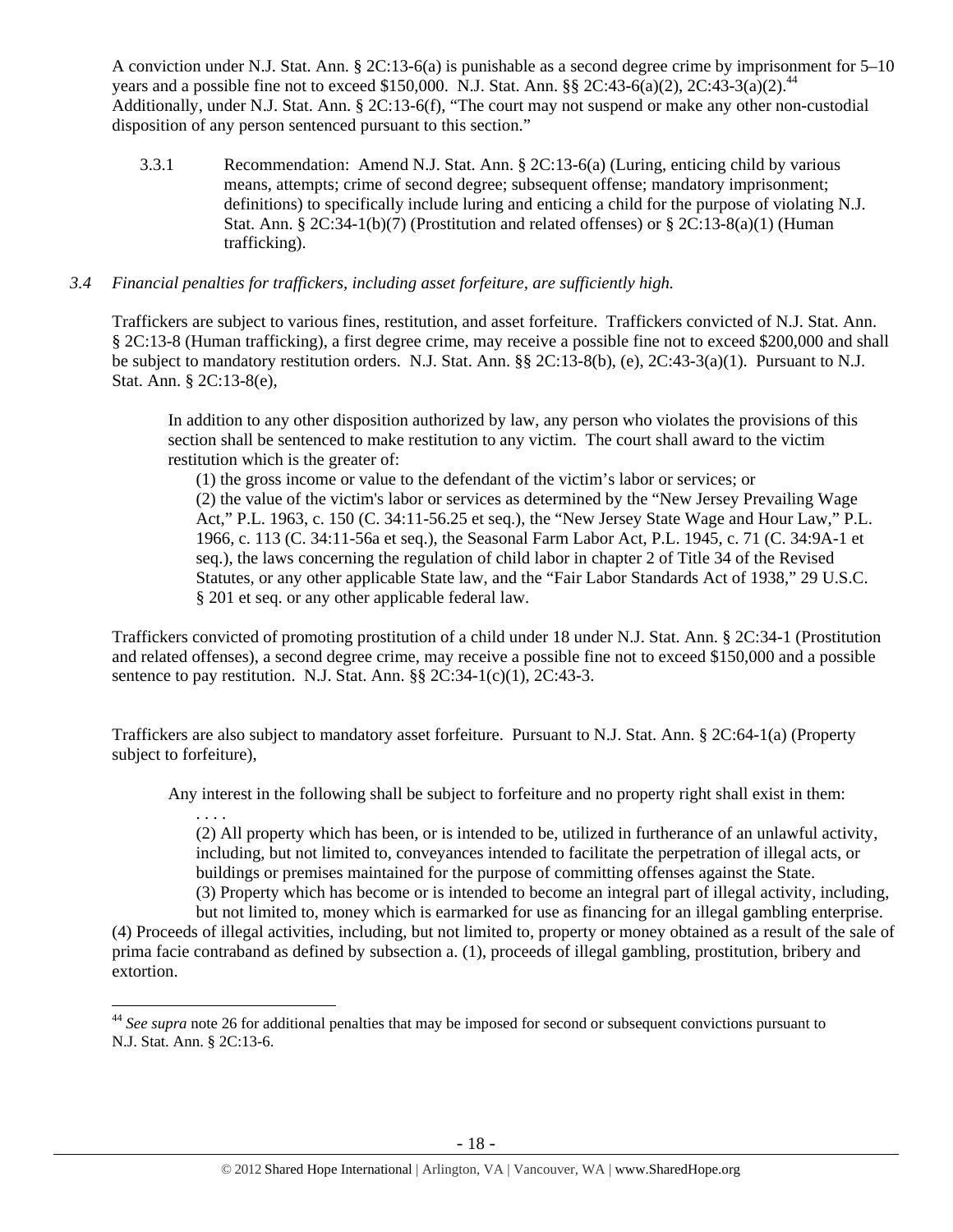Property subject to forfeiture "may be seized by the State or any law enforcement officer as evidence pending a criminal prosecution pursuant to section 2C:64-4 or, when no criminal proceeding is instituted, upon process issued by any court of competent jurisdiction over the property, except that seizure without such process may be made when not inconsistent with the Constitution of this State or the United States, and when (1) The article is prima facie contraband; or, (2) The property subject to seizure poses an immediate threat to the public health, safety or welfare." N.J. Stat. Ann. §2C:64-1(b). Forfeiture proceedings are civil in nature (with the exception of *prima facie* contraband). Disposal of forfeited property is governed by N.J. Stat. Ann. §2C: 64-6, which states, in part,

The prosecutor or the Attorney General, whichever is prosecuting the case, shall divide the forfeited property, any proceeds resulting from the forfeiture or any money seized pursuant to this chapter with any other entity where the other entity's law enforcement agency participated in the surveillance, investigation, arrest or prosecution resulting in the forfeiture, in proportion to the other entity's contribution to the surveillance, investigation, arrest or prosecution resulting in the forfeiture, as determined in the discretion of the prosecutor or the Attorney General, whichever is prosecuting the case. Notwithstanding any other provision of law, such forfeited property and proceeds shall be used solely for law enforcement purposes, and shall be designated for the exclusive use of the law enforcement agency which contributed to the surveillance, investigation, arrest or prosecution resulting in the forfeiture.

# *3.5 Convicted traffickers are required to register as sex offenders.*

Pursuant to N.J. Stat. Ann. § 2C:7-2(a), (b) (Registration of sex offenders; definition; requirements; penalties),

a. (1) A person who has been convicted, adjudicated delinquent or found not guilty by reason of insanity for commission of a sex offense as defined in subsection b. of this section shall register as provided in subsections c. and d. of this section.

b. For the purposes of this act a sex offense shall include the following:

. . .

. . . .

(2) A conviction, adjudication of delinquency, or acquittal by reason of insanity for . . . endangering the welfare of a child pursuant to paragraph (3) or (4) or subparagraph (a) of paragraph (5) of subsection b. of N.J.S.2C:24-4; luring or enticing pursuant to section 1 of P.L.1993, c.291 (C.2C:13- 6); criminal sexual contact pursuant to N.J.S.2C:14-3 b. if the victim is a minor; knowingly promoting prostitution of a child pursuant to paragraph (3) or paragraph (4) of subsection b. of N.J.S.2C:34-1, or an attempt to commit any of these enumerated offenses if the conviction, adjudication of delinquency or acquittal by reason of insanity is entered on or after the effective date [Oct. 31, 1994] of this act or the offender is serving a sentence of incarceration, probation, parole or other form of community supervision as a result of the offense or is confined following acquittal by reason of insanity or as a result of civil commitment on the effective date [Oct. 31, 1994] of this act; (3) A conviction, adjudication of delinquency or acquittal by reason of insanity for an offense similar to any offense enumerated in paragraph (2) or a sentence on the basis of criteria similar to the criteria set forth in paragraph (1) of this subsection entered or imposed under the laws of the United States, this State or another state.

- 3.5.1 Recommendation: Amend N.J. Stat. Ann. § 2C:7-2(b) (Registration of sex offenders; definition; requirements; penalties) to include N.J. Stat. Ann. § 2C:13-8 (Human trafficking) as a sex offense for which a person convicted or pleading guilty to the crime would be required to register if the victim is a child.
- *3.6 Laws relating to termination of parental rights for certain offenses include sex trafficking or commercial sexual exploitation of children (CSEC) offenses in order to remove the children of traffickers from their control and potential exploitation.*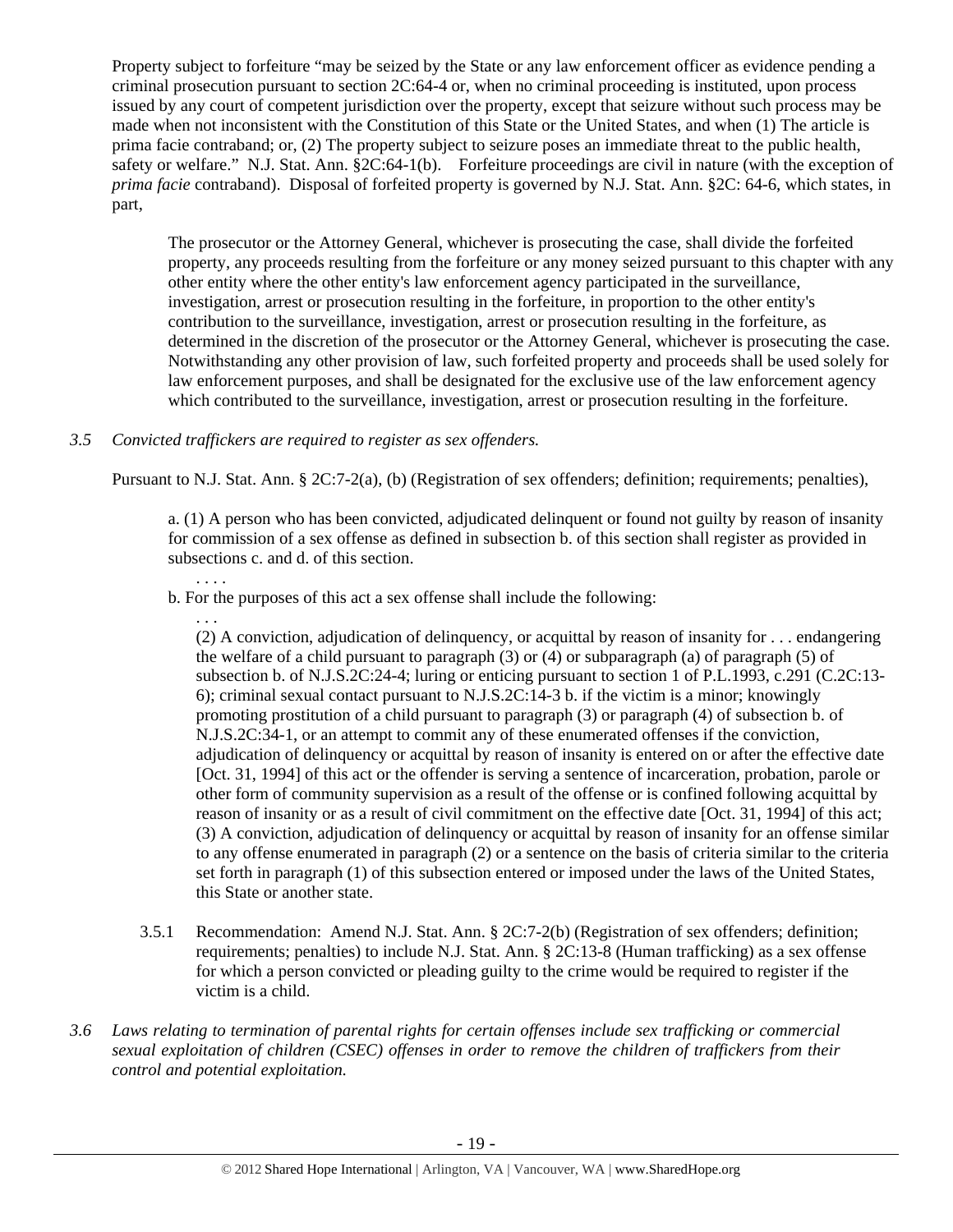New Jersey's laws for terminating parental rights do not include convictions of N.J. Stat. Ann. § 2C:13-8 (Human trafficking), § 2C:34-1(b) (Prostitution and related offenses) (when a child is prostituted), or § 2C:24-4 (Endangering welfare of children). N.J. Stat. Ann. § 30:4C-15(f).

N.J. Stat. Ann. § 30:4C-15(f) (Petition to terminate parental rights, conditions) allows for termination when the parent is criminally convicted of

murder, aggravated manslaughter or manslaughter of another child of the parent; to have aided or abetted, attempted, conspired, or solicited to commit such murder, aggravated manslaughter or manslaughter of the child or another child of the parent; or to have committed, or attempted to commit, an assault that resulted, or could have resulted, in the significant bodily injury to the child or another child of the parent; or the parent has committed a similarly serious act which resulted, or could have resulted, in the death or significant bodily injury to the child or another child of the parent.

Parental rights may also be terminated wherever, pursuant to N.J. Stat. Ann. § 30:4C-15(a)," it appears that a court wherein a complaint has been proffered as provided in chapter 6 of Title 9 of the Revised Statutes, has entered a conviction against the parent or parents, guardian, or person having custody and control of any child because of abuse, abandonment, neglect of or cruelty to such child." Pursuant to N.J. Stat. Ann. § 9:6-1 (Abuse, abandonment, cruelty and neglect of child; what constitutes),

Abuse of a child shall consist in any of the following acts: . . . (b) employing or permitting a child to be employed in any vocation or employment injurious to its health or dangerous to its life or limb, or contrary to the laws of this State; (c) employing or permitting a child to be employed in any occupation, employment or vocation dangerous to the morals of such child; ... (e) the performing of any indecent, immoral or unlawful act or deed, in the presence of a child, that may tend to debauch or endanger or degrade the morals of the child; (f) permitting or allowing any other person to perform any indecent, immoral or unlawful act in the presence of the child that may tend to debauch or endanger the morals of such child . . . .

3.6.1 Recommendation: Amend N.J. Stat. Ann. § 30:4C-15 (Petition to terminate parental rights, conditions) to include N.J. Stat. Ann. § 2C:13-8 (Human trafficking), § 2C:34-1(b) (Prostitution and related offenses) (when the victim is a child), and  $\S 2C:24-4$  (Endangering welfare of children) as offenses for which a parent can lose parental rights.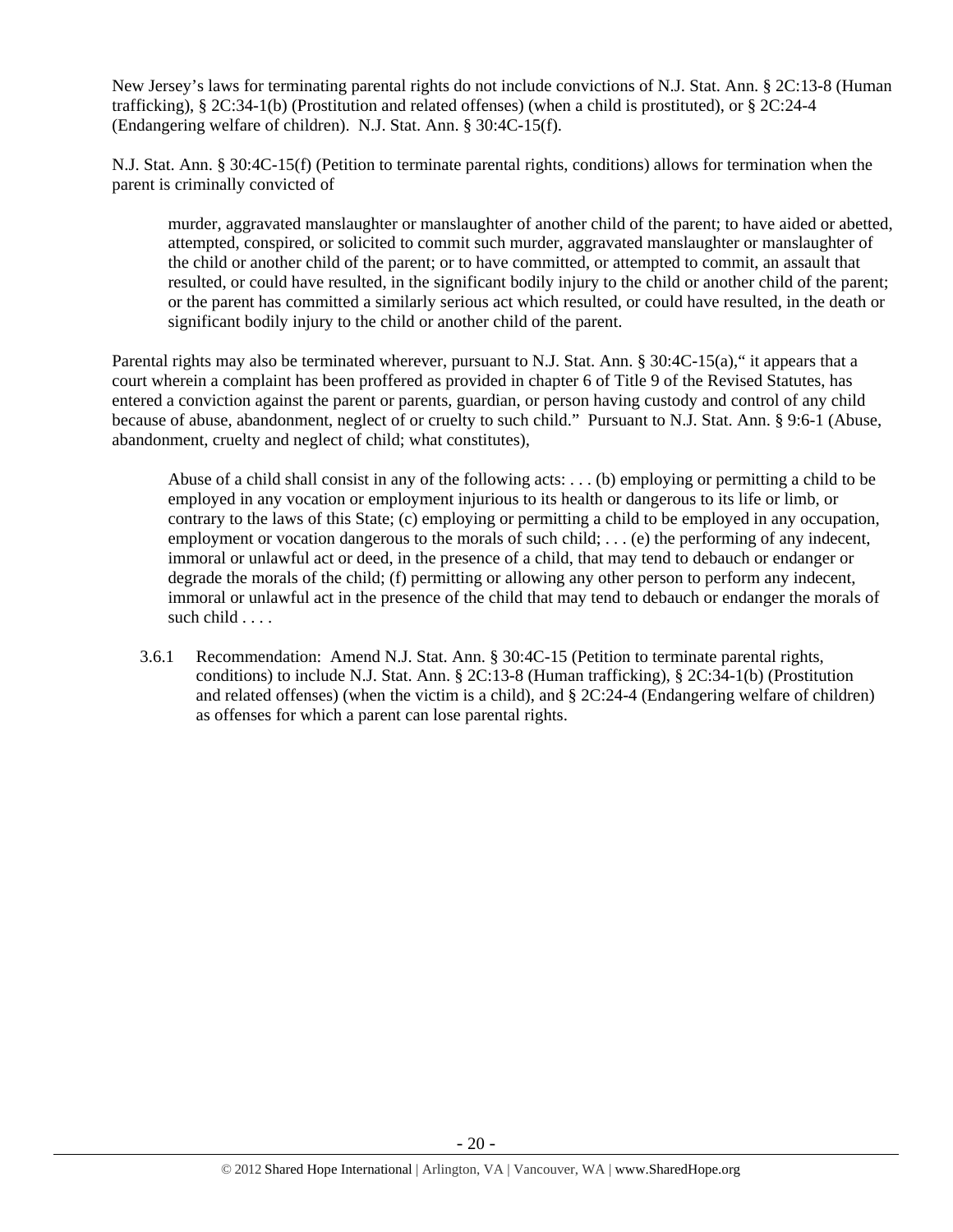#### **FRAMEWORK ISSUE 4: CRIMINAL PROVISIONS FOR FACILITATORS**

#### *Legal Components:*

- *4.1 The acts of assisting, enabling, or financially benefitting from child sex trafficking are included as criminal offenses in the state sex trafficking statute.*
- *4.2 Financial penalties, including asset forfeiture laws, are in place for those who benefit financially from or aid and assist in committing domestic minor sex trafficking.*

*\_\_\_\_\_\_\_\_\_\_\_\_\_\_\_\_\_\_\_\_\_\_\_\_\_\_\_\_\_\_\_\_\_\_\_\_\_\_\_\_\_\_\_\_\_\_\_\_\_\_\_\_\_\_\_\_\_\_\_\_\_\_\_\_\_\_\_\_\_\_\_\_\_\_\_\_\_\_\_\_\_\_\_\_\_\_\_\_\_\_\_\_\_\_* 

- *4.3 Promoting and selling child sex tourism is illegal.*
- *4.4 Promoting and selling child pornography is illegal.*

# *Legal Analysis:*

*4.1 The acts of assisting, enabling, or financially benefitting from child sex trafficking are included as criminal offenses in the state sex trafficking statute.* 

N.J Stat. Ann. § 2C:13-8(a)(2) (Human trafficking) includes a facilitator who "receives anything of value from participation as an organizer, supervisor, financier or manager in a scheme or course of conduct which violates paragraph (1) of this subsection." Pursuant to N.J. Stat. Ann. § 2C:13-8(d), for a conviction under this section,

the term of imprisonment imposed for a crime of the first degree under paragraph (2) of subsection a. shall be either a term of 20 years during which the actor shall not be eligible for parole, or a specific term between 20 years and life imprisonment, of which the actor shall serve 20 years before being eligible for parole.

As a first degree crime, a conviction is also punishable by a possible fine not to exceed \$200,000. N.J. Stat. Ann.  $§ 2C:43-3(a)(1).$ 

Additionally, a facilitator could be in violation of N.J. Stat. Ann. § 2C:34-1(b)(3) (Prostitution and related offenses) for promoting prostitution of a child. Pursuant to N.J. Stat. Ann.  $\S 2C:34-1(a)(4)$ , "promoting prostitution" is defined as

(a) Owning, controlling, managing, supervising or otherwise keeping, alone or in association with another, a house of prostitution or a prostitution business;

. . .

(f) Transporting a person into or within this State with purpose to promote that person's engaging in prostitution, or procuring or paying for transportation with that purpose; or

(g) Knowingly leasing or otherwise permitting a place controlled by the actor, alone or in association with others, to be regularly used for prostitution or promotion of prostitution, or failure to make a reasonable effort to abate such use by ejecting the tenant, notifying law enforcement authorities, or other legally available means.

A conviction under this section is punishable as a second degree crime by imprisonment for 5–10 years and a possible fine not to exceed \$150,000. N.J. Stat. Ann. §§ 2C:34-1(b)(3), (c)(1), 2C:43-6(a)(2), 2C:43-3(a)(2).

4.1.1 Recommendation: Amend N.J. Stat. Ann. § 2C:13-8 (Human trafficking) to remove the language that limits application of the human trafficking law to facilitators who are "an organizer, supervisor, financier or manager."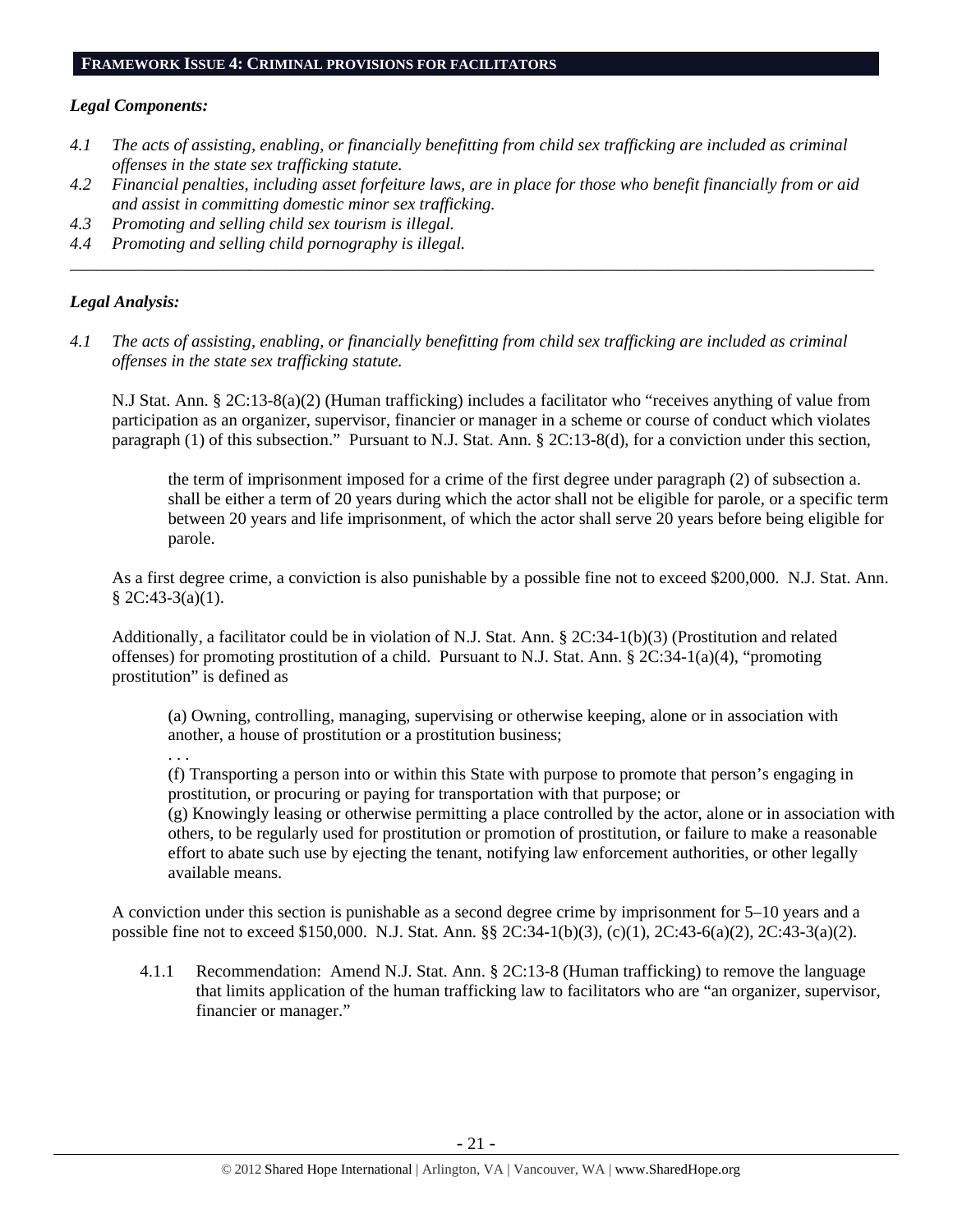*4.2 Financial penalties, including asset forfeiture laws, are in place for those who benefit financially from or aid and assist in committing domestic minor sex trafficking.* 

Facilitators are subject to fines, asset forfeiture, and restitution. As a first degree crime, a conviction under N.J. Stat. Ann. § 2C:13-8(a)(2) (Human trafficking) carries a possible fine not to exceed \$200,000. N.J. Stat. Ann. §§ 2C:13-8(a)(2), 2C:43-3(a)(1). Additionally, for a conviction of promoting prostitution of a child under N.J. Stat. Ann. § 2C:34-1(b)(3) (Prostitution and related offenses), a facilitator could receive a possible fine not to exceed \$150,000 and a possible sentence to pay restitution. N.J. Stat. Ann. §§ 2C:34-1(b)(3), (c)(1), 2C:43-  $3(a)(2)$ .

Persons convicted of trafficking shall also pay restitution pursuant to N.J. Stat. Ann. § 2C:13-8(e), which states,

In addition to any other disposition authorized by law, any person who violates the provisions of this section shall be sentenced to make restitution to any victim. The court shall award to the victim restitution which is the greater of:

(1) the gross income or value to the defendant of the victim's labor or services; or (2) the value of the victim's labor or services as determined by the "New Jersey Prevailing Wage Act," P.L. 1963, c. 150 (C. 34:11-56.25 et seq.), the "New Jersey State Wage and Hour Law," P.L. 1966, c. 113 (C. 34:11-56a et seq.), the Seasonal Farm Labor Act, P.L. 1945, c. 71 (C. 34:9A-1 et seq.), the laws concerning the regulation of child labor in chapter 2 of Title 34 of the Revised Statutes, or any other applicable State law, and the "Fair Labor Standards Act of 1938," 29 U.S.C. § 201 et seq. or any other applicable federal law.

Facilitators may be subject to asset forfeiture. Pursuant to N.J. Stat. Ann. § 2C:64-1(a) (Property subject to forfeiture),

. . . .

Any interest in the following shall be subject to forfeiture and no property right shall exist in them:

(2) All property which has been, or is intended to be, utilized in furtherance of an unlawful activity, including, but not limited to, conveyances intended to facilitate the perpetration of illegal acts, or buildings or premises maintained for the purpose of committing offenses against the State. (3) Property which has become or is intended to become an integral part of illegal activity, including, but not limited to, money which is earmarked for use as financing for an illegal gambling enterprise. (4) Proceeds of illegal activities, including, but not limited to, property or money obtained as a result of the sale of prima facie contraband as defined by subsection a. (1), proceeds of illegal gambling, prostitution, bribery and extortion.

Property subject to forfeiture "may be seized by the State or any law enforcement officer as evidence pending a criminal prosecution pursuant to section 2C:64-4 or, when no criminal proceeding is instituted, upon process issued by any court of competent jurisdiction over the property, except that seizure without such process may be made when not inconsistent with the Constitution of this State or the United States, and when (1) The article is prima facie contraband; or, (2) The property subject to seizure poses an immediate threat to the public health, safety or welfare." N.J. Stat. Ann. §2C:64-1(b). Disposal of forfeited property is governed by N.J. Stat. Ann. §2C: 64-6, which states, in part,

The prosecutor or the Attorney General, whichever is prosecuting the case, shall divide the forfeited property, any proceeds resulting from the forfeiture or any money seized pursuant to this chapter with any other entity where the other entity's law enforcement agency participated in the surveillance, investigation, arrest or prosecution resulting in the forfeiture, in proportion to the other entity's contribution to the surveillance, investigation, arrest or prosecution resulting in the forfeiture, as determined in the discretion of the prosecutor or the Attorney General, whichever is prosecuting the case. Notwithstanding any other provision of law, such forfeited property and proceeds shall be used solely for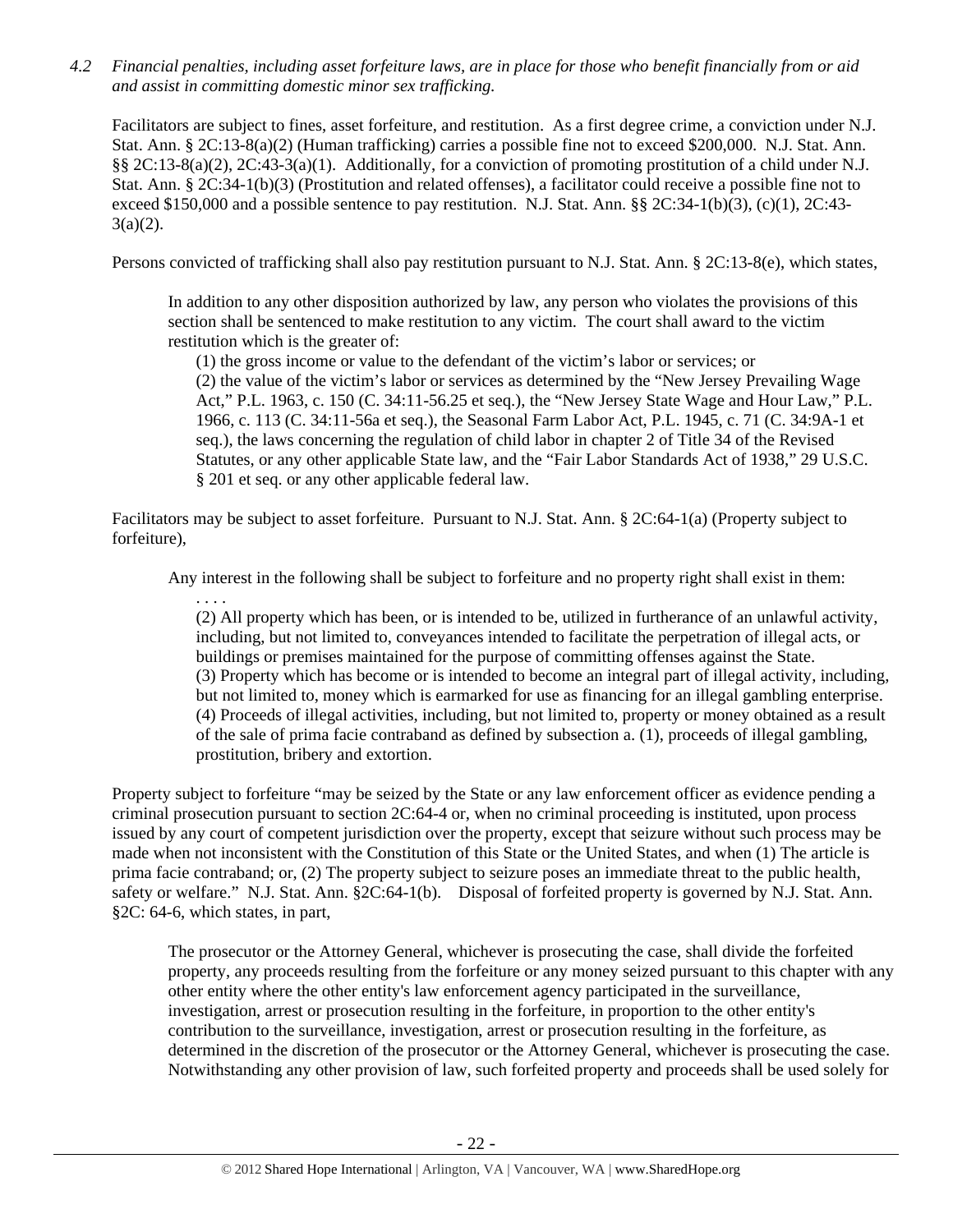law enforcement purposes, and shall be designated for the exclusive use of the law enforcement agency which contributed to the surveillance, investigation, arrest or prosecution resulting in the forfeiture.

*4.3 Promoting and selling child sex tourism is illegal.* 

There is no specific provision in the New Jersey code prohibiting child sex tourism.

- 4.3.1 Recommendation: Enact a law that prohibits selling or offering to sell travel services that include or facilitate travel for the purpose of engaging in commercial sexual exploitation of a minor or prostitution of a minor, if the travel is sold or occurs in New Jersey.
- *4.4 Promoting and selling child pornography is illegal.*

N.J. Stat. Ann. § 2C:24-4(b)(5)(a) (Endangering welfare of children) includes the crime of selling pornography of children under 16. N.J. Stat. Ann. § 2C:24-4(b)(5)(a) specifically states,

Any person who knowingly receives for the purpose of selling or who knowingly sells, procures, manufactures, gives, provides, lends, trades, mails, delivers, transfers, publishes, distributes, circulates, disseminates, presents, exhibits, advertises, offers or agrees to offer, through any means, including the Internet, any photograph, film, videotape, computer program or file, video game or other reproduction or reconstruction which depicts a child engaging in a prohibited sexual act or in the simulation of such an act, is guilty of a crime of the second degree.

The crime is punishable by imprisonment for 5–10 years and a possible fine not to exceed \$150,000. N.J. Stat. Ann. §§ 2C:24-4(b)(5)(a), 2C:43-6(a)(2), 2C:43-3(a)(2).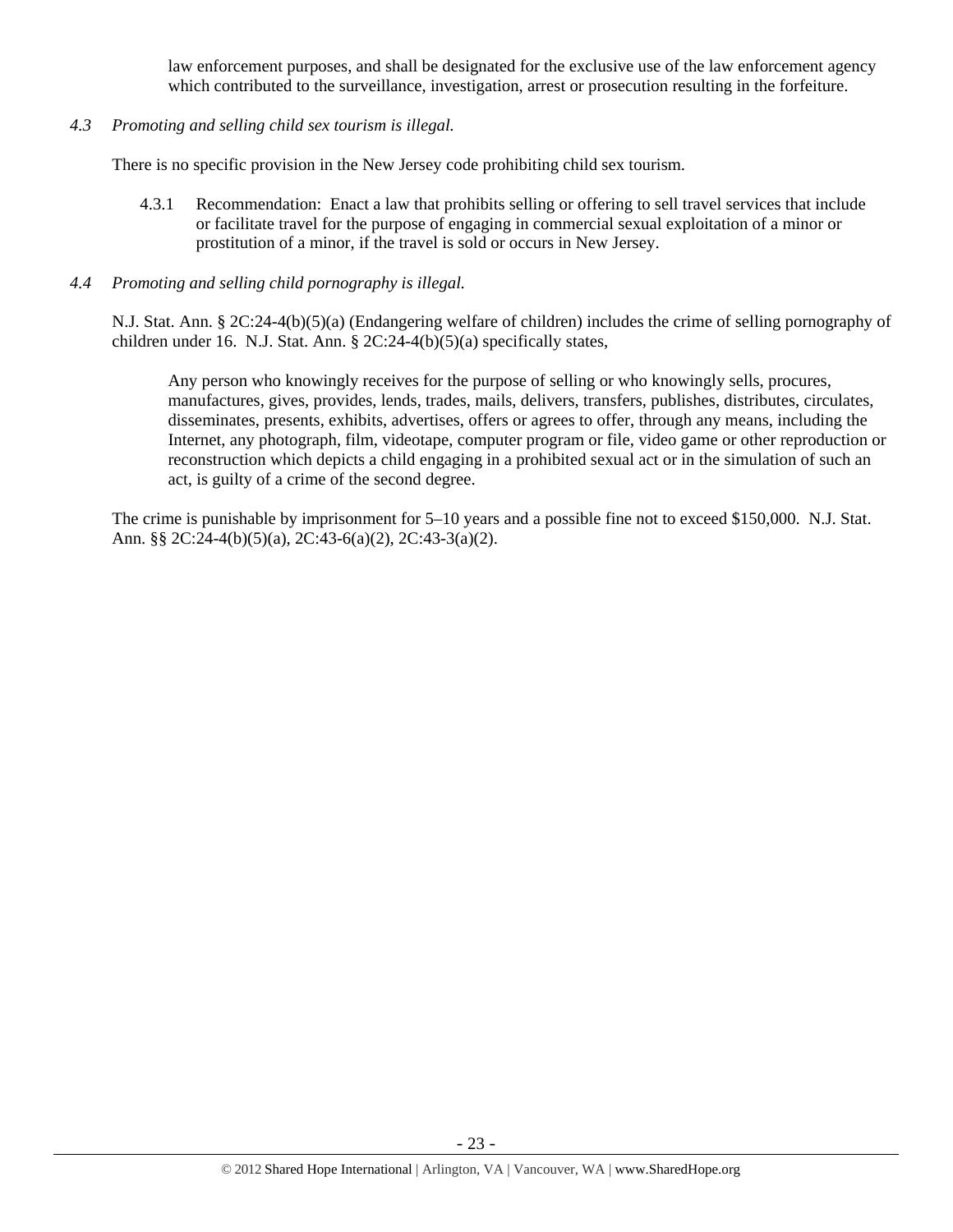# **FRAMEWORK ISSUE 5: PROTECTIVE PROVISIONS FOR THE CHILD VICTIMS**

### *Legal Components:*

- *5.1 Statutorily-mandated victim services define "victim" to specifically include victims of domestic minor sex trafficking or commercial sexual exploitation of children (CSEC) to ensure prompt identification and access to victims' rights and services.*
- *5.2 The state sex trafficking statute expressly prohibits a defendant from raising consent of the minor to the commercial sex acts as a defense.*
- *5.3 Prostitution laws apply only to adults, making minors under 18 specifically immune from this offense.*
- *5.4 Child victims of sex trafficking or commercial sexual exploitation are provided with a child protection response, including specialized shelter and services, and are not detained in juvenile detention facilities.*
- *5.5 Commercial sexual exploitation is identified as a type of abuse and neglect within child protection statutes.*
- *5.6 The definition of "caregiver" (or similar term) in the child welfare statutes is broad enough to include a trafficker who has custody or control of a child in order to bring a trafficked child into protection of child protective services.*
- *5.7 Crime victims' compensation is specifically available to a child victim of sex trafficking or commercial sexual exploitation of children (CSEC) without regard to ineligibility factors.*
- *5.8 Victim-friendly procedures and protections are provided in the trial process for minors under 18.*
- *5.9 Expungement or sealing of juvenile delinquency records resulting from arrests or adjudications for prostitution-related offenses committed as a result of, or in the course of, the commercial sexual exploitation of a minor is available within a reasonable time after turning 18.*
- *5.10 Victim restitution and civil remedies for victims of domestic minor sex trafficking or commercial sexual exploitation of children (CSEC) are authorized by law.*
- *5.11 Statutes of limitations for civil and criminal actions for child sex trafficking or commercial sexual exploitation of children (CSEC) offenses are eliminated or lengthened sufficiently to allow prosecutors and victims a realistic opportunity to pursue criminal action and legal remedies.*

*\_\_\_\_\_\_\_\_\_\_\_\_\_\_\_\_\_\_\_\_\_\_\_\_\_\_\_\_\_\_\_\_\_\_\_\_\_\_\_\_\_\_\_\_\_\_\_\_\_\_\_\_\_\_\_\_\_\_\_\_\_\_\_\_\_\_\_\_\_\_\_\_\_\_\_\_\_\_\_\_\_\_\_\_\_\_\_\_\_\_\_\_\_\_* 

# *Legal Analysis:*

*5.1 Statutorily-mandated victim services define "victim" to specifically include victims of domestic minor sex trafficking or commercial sexual exploitation of children (CSEC) to ensure prompt identification and access to victims' rights and services.* 

New Jersey has a broad definition of "victim" within its statutes, which could include domestic minor sex trafficking victims. For the purpose of the Criminal Injuries Compensation Act of  $1971<sup>45</sup>$  N.J. Stat. Ann. § 52:4B-2 (Definitions) defines "victim" as "a person who is injured or killed by any act or omission of any other person which is within the description of any of the offenses specified in [N.J. Stat. Ann. § 52:4B-11]."

The offenses listed in N.J. Stat. Ann. § 52:4B-11 include human trafficking; lewd, indecent, or obscene acts; indecent acts with children; sexual assault and aggravated sexual assault; and criminal sexual contact and aggravated criminal sexual contact. N.J. Stat. Ann. § 52:4B-11(b).

For the purpose of other victim services, "victim" is defined in N.J. Stat. Ann. § 52:4B-39(a) (Definitions) as "a person who suffers personal physical or psychological injury or death or incurs loss of or injury to personal or real property as a result of a crime committed against that person."

 $\overline{a}$ 45 N.J. Stat. Ann. §§ 52:4B-1 to 4B-25.1.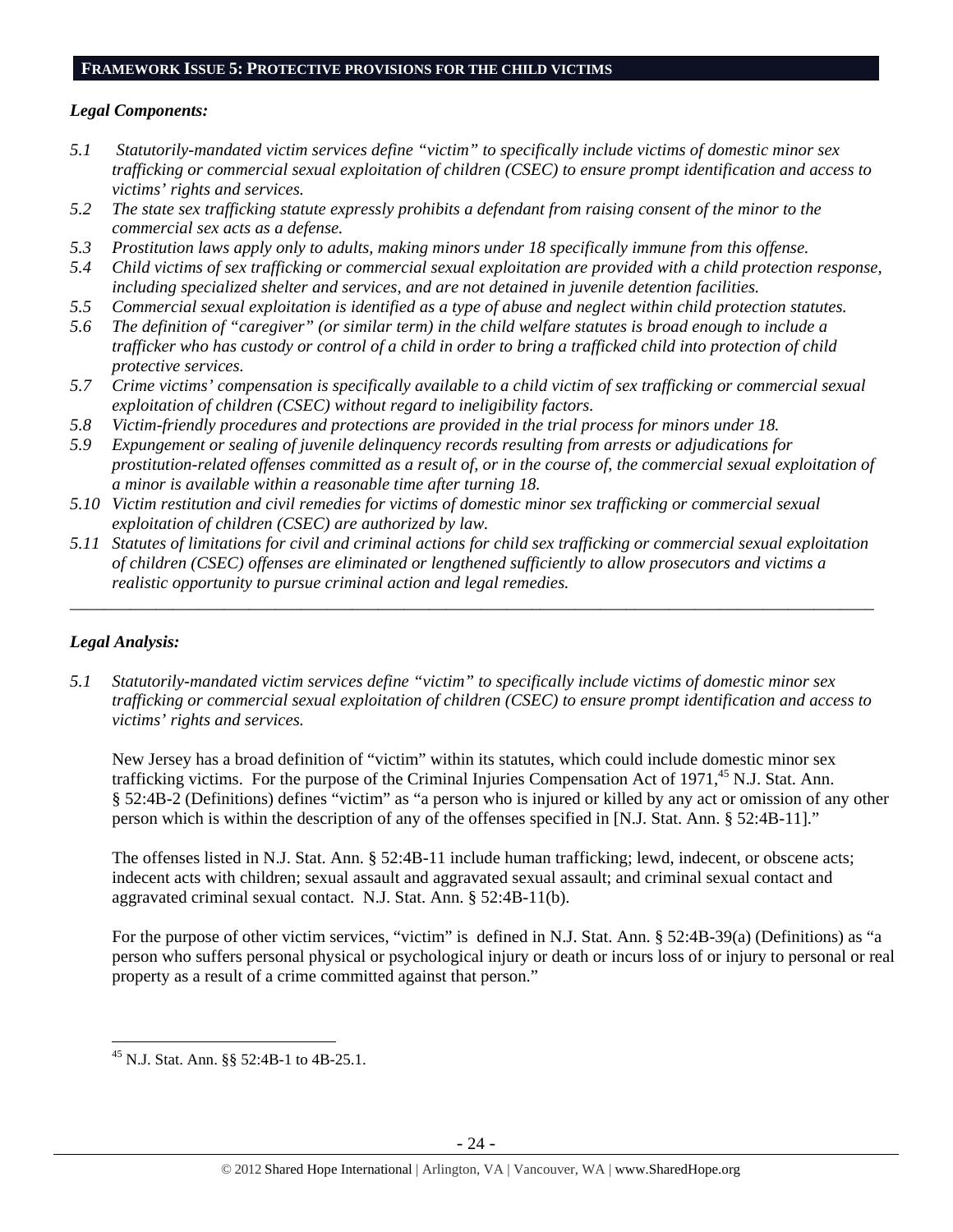- 5.1.1 Recommendation: Amend the offenses listed in N.J. Stat. Ann. § 52:4B-11 to expressly include the CSEC offenses under N.J. Stat. Ann. § 2C:34-1(b)(3), (4) (Prostitution and related offenses) and N.J. Stat. Ann. § 2C:24-4(b)(3), (4) (Endangering welfare of children).
- 5.1.2 Recommendation: Amend the definition of "victim" in N.J. Stat. Ann. § 52:4B-39(a) (Definitions) to expressly include domestic minor sex trafficking and CSEC victims.
- *5.2 The state sex trafficking statute expressly prohibits a defendant from raising consent of the minor to the commercial sex acts as a defense.*

The statutory language of New Jersey's CSEC laws do not expressly prohibit a defense based upon consent.

However, N.J. Stat. Ann. § 2C:2-10 (Consent) states,

a. In general. The consent of the victim to conduct charged to constitute an offense or to the result thereof is a defense if such consent negatives an element of the offense or precludes the infliction of the harm or evil sought to be prevented by the law defining the offense.

. . . .

c. Ineffective consent. Unless otherwise provided by the code or by the law defining the offense, assent does not constitute consent if:

(1) It is given by a person who is legally incompetent to authorize the conduct charged to constitute the offense; or

(2) It is given by a person who by reason of youth, mental disease or defect or intoxication is manifestly unable or known by the actor to be unable to make a reasonable judgment as to the nature of harmfulness of the conduct charged to constitute an offense; or

(3) It is induced by force, duress or deception of a kind sought to be prevented by the law defining the offense.

- 5.2.1 Recommendation: Amend N.J. Stat. Ann. § 2C:13-8 (Human trafficking), § 2C:34-1 (Prostitution and related offenses) (when the victim is a child), and  $\S 2C:24-4$  (Endangering welfare of children) to expressly prohibit a defense based upon the consent of the victim.
- *5.3 Prostitution laws apply only to adults, making minors under 18 specifically immune from this offense.*

While neither N.J. Stat. Ann. § 2C:34-1(b)(1) (Prostitution and related offenses) nor § 2C:34-1.1 (Loitering for the purpose of engaging in prostitution) specifically makes children immune from prosecution for prostitutionrelated offenses, N.J. Stat. Ann. § 2C:34-1(e) provides an affirmative defense to prostitution charges for human trafficking victims and minors under 18, stating, "It is an affirmative defense to prosecution for a violation of this section that, during the time of the alleged commission of the offense, the defendant was a victim of human trafficking pursuant to [N.J. Stat. Ann. § 2C:13-8] or the defendant was under the age of 18."

- 5.3.1 Recommendation: Amend N.J. Stat. Ann. § 2C:34-1(b)(1) (Prostitution and related offenses) and § 2C:34-1.1 (Loitering for the purpose of engaging in prostitution) to specify that the offenses of engaging in prostitution and loitering for the purpose of prostitution are inapplicable to children under 18.
- *5.4 Child victims of sex trafficking or commercial sexual exploitation are provided with a child protection response, including specialized shelter and services, and are not detained in juvenile detention facilities.*

A child engaging in "an act which if committed by an adult would constitute prostitution in violation of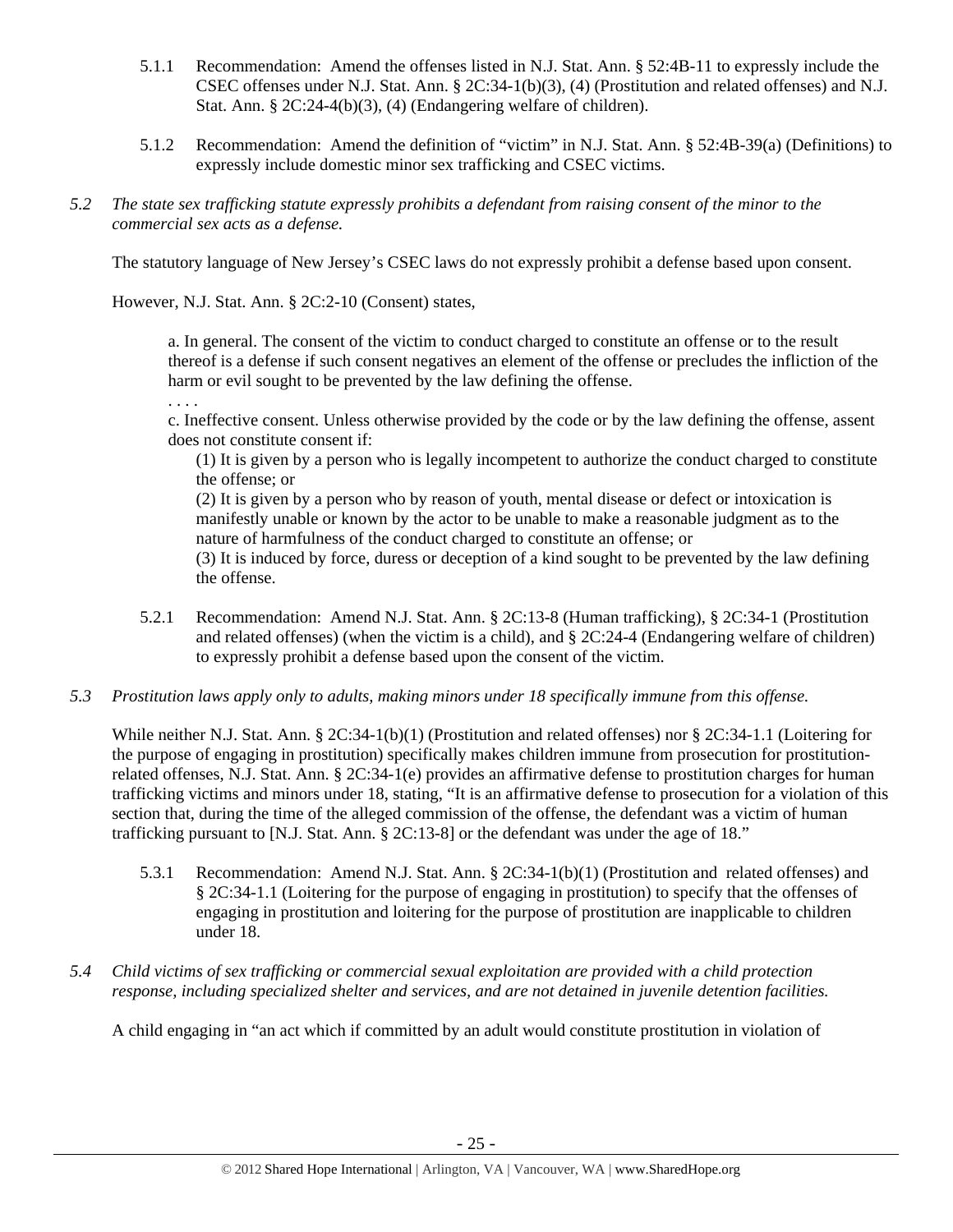N.J.S.2C:34-1 or any offense which the juvenile alleges is related to the juvenile being a victim of human trafficking," constitutes a juvenile-family crisis<sup>46</sup> under N.J. Stat. Ann. § 2A:4A-22(g), potentially allowing the child to be referred to a juvenile family crisis intervention unit.

Under N.J. Stat. Ann. § 2A:4A-31 (Taking into custody),

a. A juvenile may be taken into custody:

(1) Pursuant to an order or warrant of any court having jurisdiction; or

(2) For delinquency, when there has been no process issued by a court, by a law enforcement officer, pursuant to the laws of arrest and the Rules of Court.

b. Except where delinquent conduct is alleged, a juvenile may be taken into short-term custody by a law enforcement officer without order of the court when:

(1) The officer has reasonable grounds to believe that the health and safety of the juvenile is seriously in danger and taking into immediate custody is necessary for his protection;

(2) The officer has reasonable grounds to believe the juvenile has left the home and care of his parents or guardian without the consent of such persons; or

. . . .

 $\overline{a}$ 

c. The taking of a juvenile into custody shall not be construed as an arrest, but shall be deemed a measure to protect the health, morals and well being of the juvenile.

After taking the child into short-term custody, the child may not be detained in a juvenile facility or jail. N.J. Stat. Ann. § 2A:4A-32(a). Pursuant to N.J. Stat. Ann. § 2A:4A-32(b), (c) (Short-term custody),

b. An officer taking a juvenile into short-term custody shall inform the juvenile of the reason for custody and shall where possible transport, or arrange to have the juvenile transported to his home. The officer releasing a juvenile from such custody shall inform the juvenile's parents or guardian and the juvenilefamily crisis intervention unit<sup>47</sup> of the reason for taking the juvenile into custody and may, if he believes further services are needed, inform the juvenile and his parents of the nature and location of appropriate services.

c. A law enforcement officer taking a juvenile into short-term custody may transport the juvenile to the home of a relative of the juvenile or to the home of another responsible adult or make arrangement for such transportation where the officer reasonably believes that the child will be provided with adequate care and supervision and that the child will remain in custody of the adult until such time as the juvenilefamily crisis intervention unit can bring about the child's return home or an alternative living arrangement or out of home placement. A law enforcement officer placing a juvenile with a relative or responsible adult shall immediately notify the juvenile-family crisis intervention unit of this fact and the reason for taking the juvenile into custody.

<sup>&</sup>lt;sup>46</sup> N.J. Stat. Ann. § 2A:4A-22(g)(5) defines "[j]uvenile family crisis" to include "behavior, conduct or a condition of a juvenile, parent or guardian or other family member which presents or results in . . . an act which if committed by an adult would constitute prostitution in violation of N.J.S.2C:34-1 or any offense which the juvenile alleges is related to the juvenile being a victim of human trafficking."

 $47$  Pursuant to N.J. Stat. Ann. § 2A:4A-76 (Juvenile-family crisis intervention units established),

There shall be established in each county one or more juvenile-family crisis intervention units. Each unit shall operate either as a part of the court intake service, or where provided for by the county, through any other appropriate office or private service pursuant to an agreement with the Administrative Office of the Courts, provided that all such units shall be subject to the Rules of Court. In any county where a crisis intervention service system, designed to attend and stabilize juvenile and family problems on a county-wide basis, is in operation as of the effective date of this act, such service shall satisfy all the provisions of this act, and may continue in its present form and under its present procedures, provided that it is operating in substantial compliance with the specific requirements and goals set forth in this act.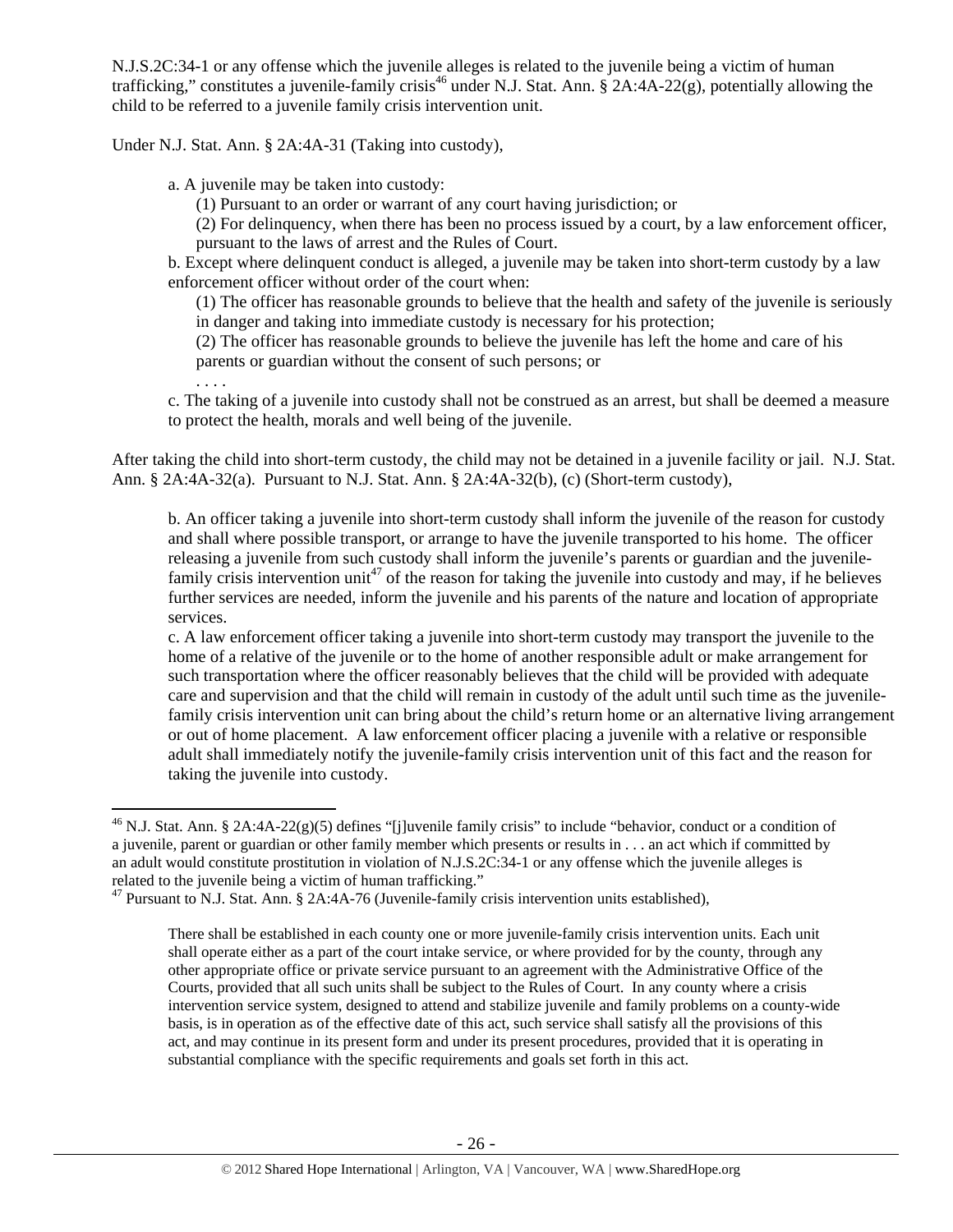The law enforcement officer must immediately refer the child to the juvenile-family crisis intervention unit in certain circumstances. Pursuant to N.J. Stat. Ann. § 2A:4A-80 (Law enforcement referral),

A law enforcement officer taking a juvenile into short-term custody pursuant to section 12 of P.L. 1982, c. 77 [C. 2A:4A-31] shall immediately notify the juvenile-family crisis intervention unit and shall promptly bring the juvenile to the unit or place designated by the unit when:

a. The officer has reason to believe that it is not in the best interests of the juvenile or the family for the officer to return the juvenile to his home;

. . . .

 $\overline{a}$ 

d. The juvenile has run away from a placement and the juvenile refuses to return home or the juvenile, through his past behavior, has demonstrated an inability to remain at home;

e. The law enforcement officer is unable, by all reasonable efforts to identify or locate a parent, relative or other such appropriate person;

f. The juvenile requires immediate emergency services, such as medical or psychiatric care; or g. No identification can be obtained from the juvenile.

In addition to law enforcement referrals, a juvenile may be referred to the juvenile-family crisis unit under N.J. Stat. Ann. § 2A:4A-81(a) (Other referrals), which states,

The juvenile-family crisis intervention unit shall also receive referrals on a continuous basis in situations where a juvenile-family crisis exists and there has been either:

(1) A request by a parent or juvenile for intervention; or

(2) A referral by a public or private agency, educational institution, or any other organization serving children, which has contact with the juvenile or family, and has reasonable cause to believe that a family crisis exists.

Pursuant to N.J. Stat. Ann. § 2A:4A-78 (Intervention unit response), "A crisis intervention response shall consist of immediate interviews with the parents and juvenile involved by one or more crisis intervention workers. Where the juvenile is not in the home, or in the custody of the police, the intervention workers shall attempt to interview the juvenile wherever the juvenile may be found. The juvenile and family shall be advised of the purpose of the unit and of the emphasis upon the voluntary exhaustion of community services prior to court involvement. The unit shall make all reasonable efforts to keep the family intact consistent with the physical safety and mental wellbeing of the juvenile by obtaining, where possible, written agreement of the family to accept recommendations which may include, but are not limited to, referral to appropriate services and agencies." "When, in the judgment of the crisis intervention unit, a juvenile-family crisis continues to exist despite the provision of crisis intervention services and the exhaustion of appropriate community services, court intake services shall, by filing a petition, refer the case to the court." N.J. Stat. § 2A:4A-83 (Juvenile-family crisis referral to the court; continuing crisis). The court will hold a hearing on the juvenile-family crisis if the crisis is not stabilized.<sup>48</sup> N.J. Stat. Ann. § 2A:4A-86.

Under N.J. Stat. Ann. § 2A:4A-87 (Juvenile-family crisis referral to courts; out of home placement),

When, despite provision of crisis intervention services and the exhaustion of all alternative services, there is a refusal on the part of the juvenile to stay in or return to the home or a refusal

<sup>&</sup>lt;sup>48</sup> Pursuant to N.J. Stat. Ann. § 2A:4A-82 (Juvenile-family crisis stabilized), "When the juvenile-family crisis has been stabilized and the juvenile is residing in the home, the crisis intervention unit shall arrange a second interview session with the family as soon as practicable and preferably the day following the initial intervention, for the purpose of monitoring the family situation. The crisis intervention unit may, in appropriate cases, continue to work with the family on a short-term basis in order to stabilize the family situation."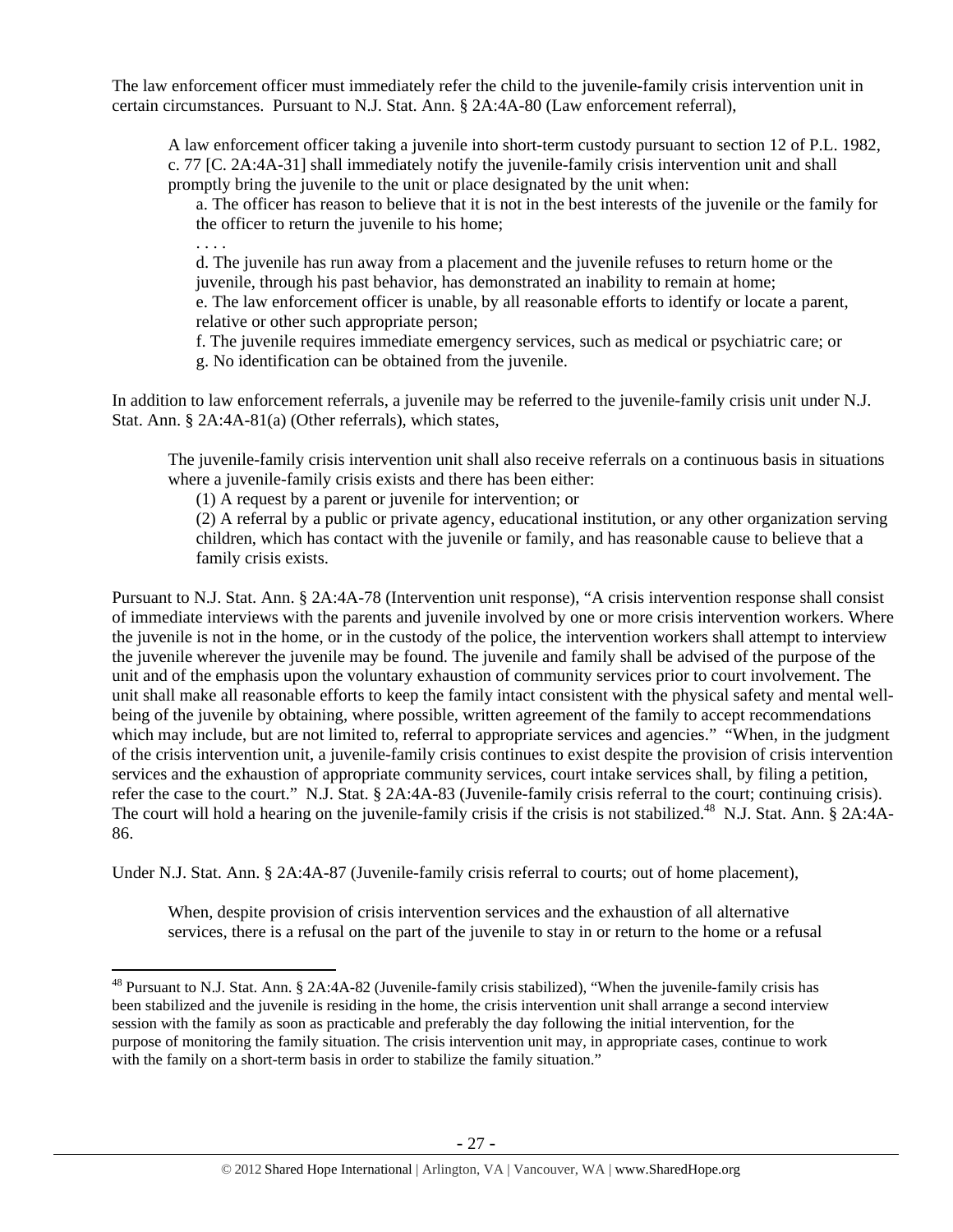on the part of the parents to allow the juvenile to stay in or return home, or the physical safety of the juvenile is threatened, or the juvenile is in need of immediate care such that it is necessary to make an out of home placement of the juvenile, court intake services shall:

a. Arrange, when agreed to by the parent or guardian and juvenile, alternate living arrangement for the juvenile with a relative, neighbor, or other suitable family setting. It shall not be necessary for a court hearing to approve the living arrangement and the arrangement may continue as long as there is agreement; or b. Arrange, when no alternate living arrangement can be agreed to and when all possible

resources for alternate living arrangements as set forth in subsection a. of this section have been exhausted, temporary out of home placement prior to the placement hearing. Court intake services shall immediately file a petition for out of home placement which shall include documentation of the attempts made to provide alternate living arrangements including, but not limited to, the names of persons contacted, their responses and the lack of agreement by the juvenile or the juvenile's parents if the persons contacted are willing to take the juvenile with the court. The crisis intervention unit shall inform the juvenile and parent or guardian that an out of home placement determination may be made by the court where an alternate living arrangement cannot be agreed to.

And, under N.J. Stat. Ann. § 2A:4A-46(b) (Disposition of juvenile-family crisis),

No juvenile involved in a juvenile-family crisis shall be committed to or placed in any institution or facility established for the care of delinquent children or in any facility, other than an institution for persons with intellectual disabilities, a mental hospital or facility for the care of persons addicted to controlled dangerous substances, which physically restricts such juvenile committed to or placed in it.

However, availability of the juvenile-family crisis intervention process may not preclude a child victim from being classified as delinquent<sup>49</sup> for committing prostitution-related offenses. Pursuant to N.J. Stat. Ann. § 2A:4A-23 (Definition of delinquency),

As used in this act, "delinquency" means the commission of an act by a juvenile which if committed by an adult would constitute:

a. A crime;

b. A disorderly persons offense or petty disorderly persons offense; or

- c. A violation of any other penal statute, ordinance or regulation.
- . . . .

 $\overline{a}$ 

If arrested for a delinquent act, a juvenile charged with delinquency shall be released to any person or agency enumerated in the section, such as the juvenile's parent or guardian, provided there is assurance that the person or agency accepts responsibility to ensure the juvenile is brought before the court and there is not a need for detention.<sup>50</sup> N.J. Stat. Ann. § 2A:4A-34(a), (d). A juvenile cannot be "placed in detention without the permission

 $^{49}$  N.J. Stat. Ann. § 2C:34-1(e) provides an affirmative defense to prostitution charges for human trafficking victims and minors under 18, stating, "It is an affirmative defense to prosecution for a violation of this section that, during the time of the alleged commission of the offense, the defendant was a victim of human trafficking pursuant to [N.J. Stat. Ann. § 2C:13-8] or the defendant was under the age of 18." However, since "'delinquency' means the commission of an act by a juvenile which if committed by an adult would constitute . . . [a] crime," it remains possible for a juvenile to be considered delinquent for a prostitution-related offense and the affirmative defense would not be available in delinquency proceedings.

<sup>50</sup> N.J. Stat. Ann. § 2A:4A-34(d) states that the judge or intake officer must consider the following placement alternatives before deciding whether detention is necessary: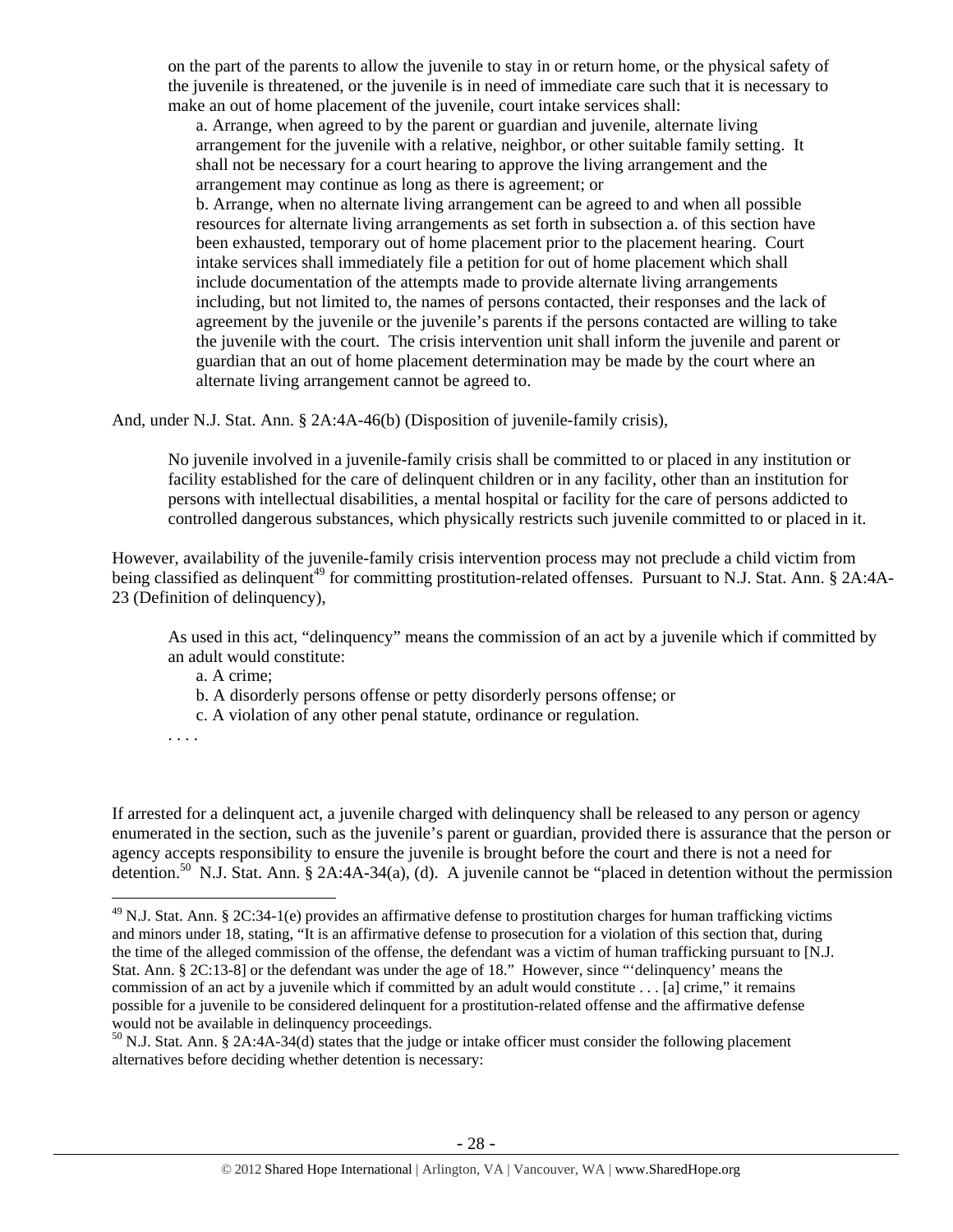of a judge or the court intake service." N.J. Stat. Ann. § 2A:4A-34(b). The court will hold a hearing to determine if detention is necessary. N.J. Stat. Ann. § 2A:4A-38(a). Pursuant to N.J. Stat. Ann. § 2A:4A-34(c), a juvenile may be detained prior to disposition, except as otherwise provided, only if:

 (1) Detention is necessary to secure the presence of the juvenile at the next hearing as evidenced by a demonstrable record of recent willful failure to appear at juvenile court proceedings or to remain where placed by the court or the court intake service or the juvenile is subject to a current warrant for failure to appear at court proceedings which is active at the time of arrest; or

. . .

(3) With respect to a juvenile charged with an offense which, if committed by an adult, would constitute a crime of the fourth degree other than those enumerated in paragraph (2) of this subsection, or a disorderly persons or petty disorderly persons offense, and with respect to a juvenile charged with an offense enumerated in subsection c. when the criteria for detention are not met, the juvenile may be temporarily placed in a shelter or other non-secure placement if a parent or guardian cannot be located or will not accept custody of the juvenile. Police and court intake personnel shall make all reasonable efforts to locate a parent or guardian to accept custody of the juvenile prior to requesting or approving the juvenile's placement in a shelter or other non-secure placement. If, after the initial detention hearing, continued placement is necessary, the juvenile shall be returned to a shelter or other non-secure placement.

A juvenile 11 years old or younger may not be placed in detention "unless he is charged with an offense which, if committed by an adult, would be a crime of the first or second degree or arson." N.J. Stat. Ann. § 2A:4A-34(f).

When a complaint is filed against a juvenile N.J. Stat. Ann. § 2A:4A-71(2)(b) requires that the complaint be reviewed by court intake services to determine whether it "should be dismissed, diverted, or referred for court action." It also states that

Court intake services shall consider the following factors in determining whether to recommend diversion:

. . . (11) Any information relevant to the offense in any case where the juvenile is charged with an act which if committed by an adult would constitute prostitution in violation of N.J.S.2C:34-1 or any offense which the juvenile alleges is related to the juvenile being a victim of human trafficking.<sup>51</sup>

If a child is alleged to be delinquent, a dispositional hearing must occur under N.J. Stat. Ann. § 2A:4A-41 (Dispositional hearing). Prior to this hearing a predispositional evaluation may be conducted under N.J. Stat.

 $\overline{a}$ 

<sup>(1)</sup> Release to parents;

<sup>(2)</sup> Release on juvenile's promise to appear at next hearing;

<sup>(3)</sup> Release to parents, guardian or custodian upon written assurance to secure the juvenile's presence at the next hearing;

<sup>(4)</sup> Release into care of a custodian or public or private agency reasonably capable of assisting the juvenile to appear at the next hearing;

<sup>(5)</sup> Release with imposition of restrictions on activities, associations, movements and residence reasonably related to securing the appearance of the juvenile at the next hearing;

<sup>(6)</sup> Release with required participation in a home detention program;

<sup>(7)</sup> Placement in a shelter care facility; or

<sup>(8)</sup> Imposition of any other restrictions other than detention or shelter care reasonably related to securing

the appearance of the juvenile. 51 *See also* N.J. Stat. Ann. 2A:4A-74, listing prostitution and trafficking as relevant factors to be considered when the juvenile is diverted to a court intake services conference.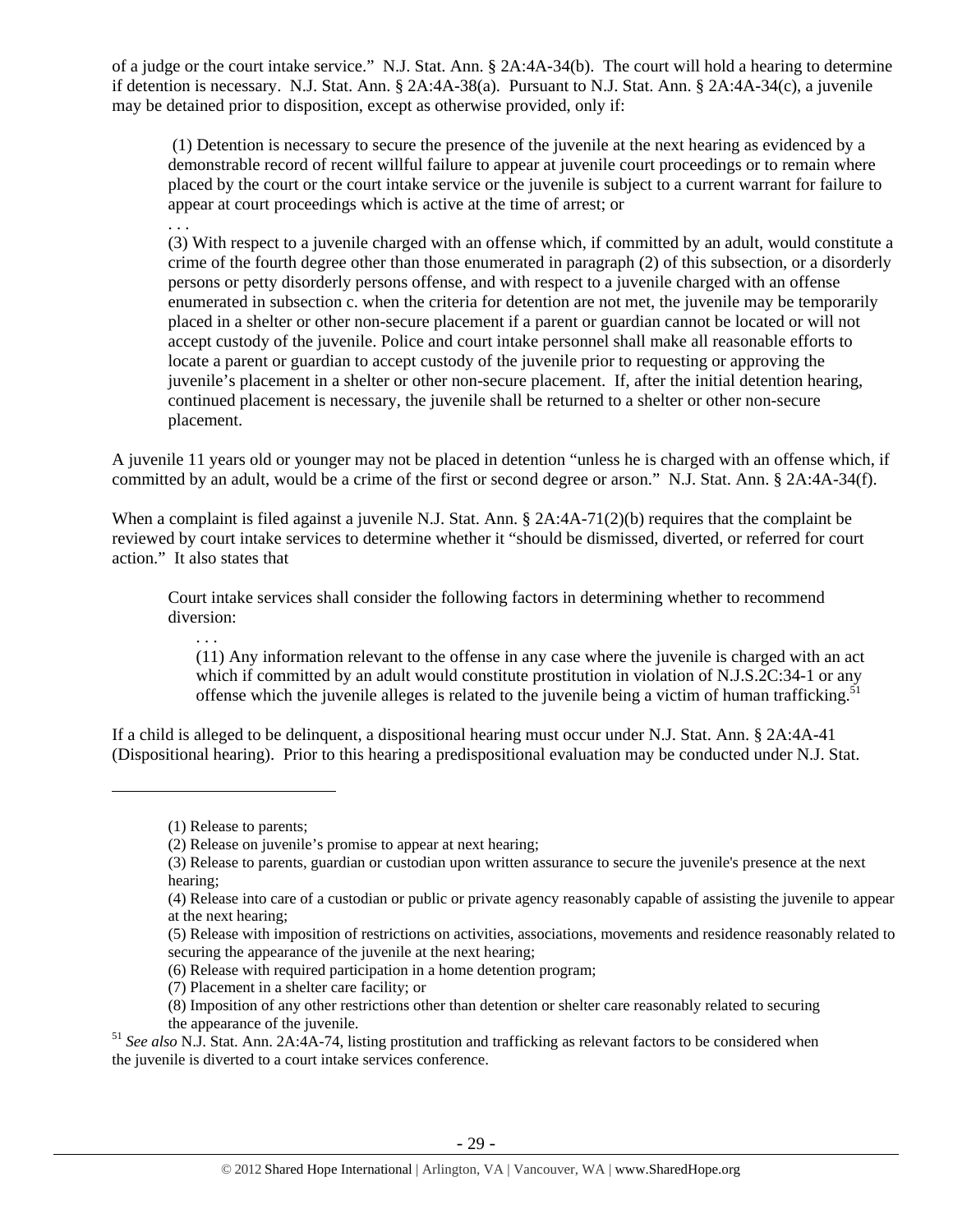Ann. § 2A:4A-42 (Predispositional evaluation). "In any case where the juvenile is charged with an act which if committed by an adult would constitute prostitution in violation of N.J.S.2C:34-1 or any offense which the juvenile alleges is related to the juvenile being a victim of human trafficking, the predisposition report may include any information relevant to the commission of the act." N.J. Stat. Ann. § 2A:4A-42(2)(h). Pursuant to N.J. Stat. Ann. § 2A:4A-43(b) (Disposition of delinquency cases), if a juvenile is adjudicated delinquent he may be incarcerated or sentenced to one of many dispositions, including release to the supervision of a parent or guardian or relative, placement with a state agency, placement on probation, or placement with a nonresidential work program.

CSEC victims may also be temporarily removed from their place of residence under N.J. Stat. Ann. § 9:6-8.27(a) (Temporary removal with consent), which states, in part,

A police officer or an agency or institution or individual may temporarily remove a child from the place where he is residing with the consent of his parent or other person legally responsible for his care,<sup>52</sup> if, there is reasonable cause to suspect that the child's life or health is in imminent danger. . . .

Alternatively, a court may hold a hearing to determine whether to remove the child for reasons of abuse or neglect.<sup>53</sup> N.J. Stat. Ann. § 9:6-8.28(a). The court may also place an abused or neglected child "in the custody of a relative or other suitable person or the division for the placement of a child after a finding that the division has made reasonable efforts to prevent placement" or that such reasonable efforts were not required. N.J. Stat. Ann.  $§ 9:6-8.54(a).^{54}$ 

1. All law enforcement officers shall take appropriate actions as are necessary to protect the immediate safety and security of persons who may be the victims of human trafficking.

2. If a person reports to a law enforcement officer that he or she is a victim of human trafficking, or relates to a law enforcement officer facts that, if true, would make the person a victim of human trafficking, the law enforcement officer . . . shall treat the person making the report . . . as a human trafficking victim . . not withstanding that the person may have committed an offense (*e.g.* prostitution) . . .

3. . . .[A] law enforcement officer . . . shall notify the County Prosecutor's Human Trafficking Liaison as soon as practicable after receiving the report or information from the possible human trafficking victim so that the County Prosecutor's Office can arrange for any appropriate referrals for victim services.

4. . . .[T]he Division of Criminal Justice, working in conjunction with the County Prosecutors, and in consultation with the Commissioner of the Department of Health and Senior Services, the Commissioner of the Department of Children and Families, the Superintendent of State Police, and representatives of providers of services to victims of human trafficking and sexually exploited minors, shall develop standards and protocols for providing information and services to these persons. Such standards and protocols shall include coordination of efforts with appropriate federal authorities pursuant to the "Trafficking Victims Protection reauthorization Act of 2003," 22 U.S.C. Sec. 7101 *et seq.*

See http://www.nj.gov/oag/newsreleases12/AG-Human-Trafficking-Directive.pdf.

 $52$  See infra Section 5.6.

<sup>52</sup> *See infra* Section 5.6. 53 *See infra* Section 5.5. 54 Although not codified, New Jersey Office of the Attorney General issued Law Enforcement Directive No. 2012-2 (Investigation of Human Trafficking). Pursuant to the General Policy of the Directive, "[a]ll law enforcement agencies and officers shall be required: . . . to protect the immediate safety and security of human trafficking victims; and to respect and safeguard the rights of these victims." The Directive outlines special responsibilities of law enforcement agencies in both investigating prostitution offenses and when interacting with possible victims of human trafficking. The Directive subsection IV(C) (Special responsibilities: when interacting with possible victims) states, in relevant part: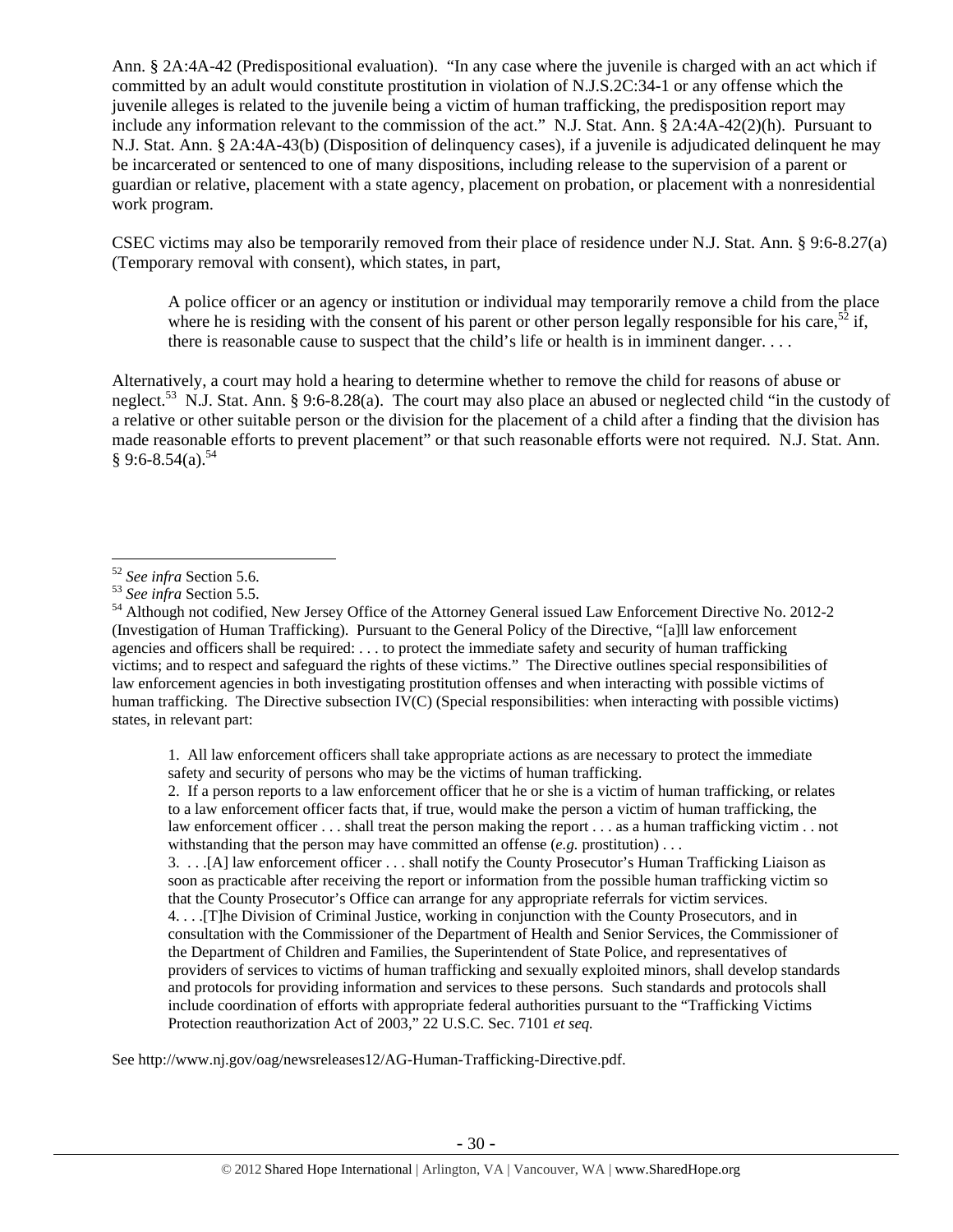5.4.1 Recommendation: Establish a mandatory response law requiring that child victims of sex trafficking not be considered delinquent and be referred to a protective system that includes specialized services and housing.

# *5.5 Commercial sexual exploitation is identified as a type of abuse and neglect within child protection statutes.*

New Jersey does not expressly identify commercial sexual exploitation as a type of abuse or neglect. Pursuant to N.J. Stat. Ann. § 9:6-1 (Abuse, abandonment, cruelty and neglect of child; what constitutes),

Abuse of a child shall consist in any of the following acts: . . . (b) employing or permitting a child to be employed in any vocation or employment injurious to its health or dangerous to its life or limb, or contrary to the laws of this State; (c) employing or permitting a child to be employed in any occupation, employment or vocation dangerous to the morals of such child; (d) the habitual use by the parent or by a person having the custody and control of a child, in the hearing of such child, of profane, indecent or obscene language; (e) the performing of any indecent, immoral or unlawful act or deed, in the presence of a child, that may tend to debauch or endanger or degrade the morals of the child; (f) permitting or allowing any other person to perform any indecent, immoral or unlawful act in the presence of the child that may tend to debauch or endanger the morals of such child; (g) using excessive physical restraint on the child under circumstances which do not indicate that the child's behavior is harmful to himself, others or property . . . .

. . . .

Neglect of a child shall consist in any of the following acts, by anyone having the custody or control of the child: (a) willfully failing to provide proper and sufficient food, clothing, maintenance, regular school education as required by law, medical attendance or surgical treatment, and a clean and proper home, or (b) failure to do or permit to be done any act necessary for the child's physical or moral well-being. Neglect also means the continued inappropriate placement of a child in an institution, as defined in section 1 of P.L.1974, c. 119 (C. 9:6-8.21[Definitions]), with the knowledge that the placement has resulted and may continue to result in harm to the child's mental or physical well-being.

Additionally, pursuant to N.J. Stat. Ann. § 9:6-8.9(c) ("Abused child" defined), an "abused child" is "a child under the age of 18 years whose parent, guardian, or other person having his custody and control . . . [c]ommits or allows to be committed an act of sexual abuse against the child."

Under N.J. Stat. Ann. § 9:6-8.84(2) (Definitions relative to child abuse, neglect),<sup>55</sup>

"Sexual abuse" means contacts or actions between a child and a parent or caretaker for the purpose of sexual stimulation of either that person or another person. Sexual abuse includes:

a. the employment, use, persuasion, inducement, enticement, or coercion of any child to engage in, or assist any other person to engage in, any sexually explicit conduct or simulation of such conduct; b. sexual conduct including molestation, prostitution, other forms of sexual exploitation of children, or incest; or

c. sexual penetration<sup>56</sup> and sexual contact<sup>57</sup> as defined in N.J.S.2C:14-1 [Definitions] and a prohibited sexual  $\arctan{58}$  as defined in N.J.S.2C:24-4 [Endangering welfare of children].

 $\overline{a}$ 

 $55$  The text of N.J. Stat. Ann § 9:6-8.84 included here and elsewhere in this report includes amendments made by the passage of Assembly Bill 3101 passed during the 2012 Assembly of the 215th New Jersey Legislature. 2012 NJ Laws Ch. 16. (NJ 2012) (effective June 29, 2012).

<sup>56</sup> *See supra* note 11. 57 *See supra* note 12. 58 *See supra* note 10.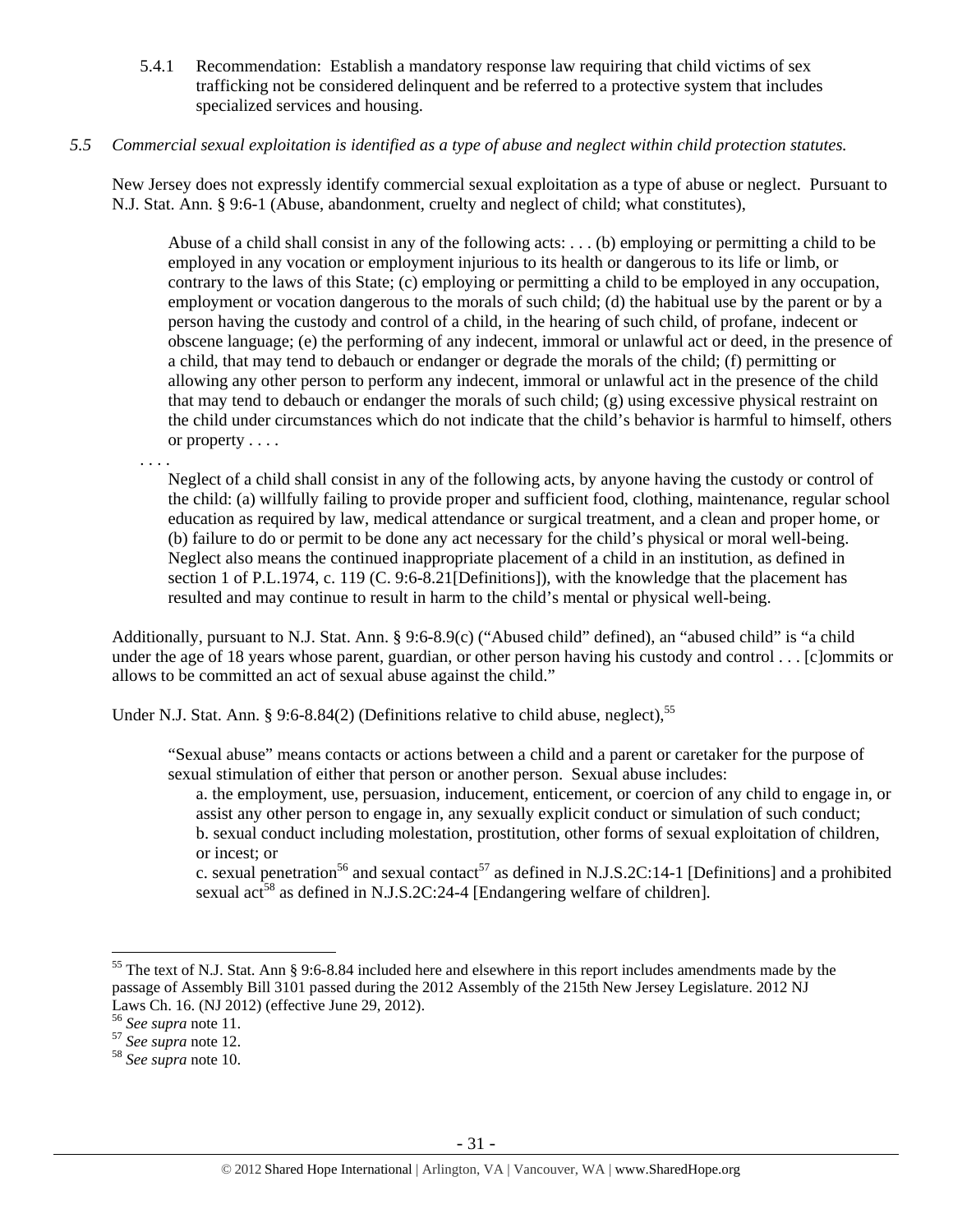- 5.5.1 Recommendation: Expand the definitions of abuse to expressly include when a child is victimized through N.J. Stat. Ann. § 2C:13-8 (Human trafficking).
- *5.6 The definition of "caregiver" (or similar term) in the child welfare statutes is broad enough to include a trafficker who has custody or control of a child in order to bring a trafficked child into protection of child protective services.*

For the purpose of protective child welfare laws, N.J. Stat. Ann. § 9:6-2 ("Parent" and "custodian" defined) defines "the person having care, custody and control of any child" as including,

any person who has assumed the care of a child, or any person with whom a child is living at the time the offense is committed, and shall include . . . a person who legally or voluntarily assumes the care, custody, maintenance or support of the child.

This definition is potentially broad enough to encompass a trafficker for the purpose of child welfare intervention.

*5.7 Crime victims' compensation is specifically available to a child victim of sex trafficking or commercial sexual exploitation of children (CSEC) without regard to ineligibility factors.* 

Crime victims' compensation is only allowed for certain crimes, but most crimes related to domestic minor sex trafficking are included. Under the Criminal Injuries Compensation Act of 1971, the Victims of Crime Compensation Agency may order payment for victims<sup>59</sup> who suffer personal injury or death resulting from the commission or attempt to commit specified offenses, including violations of N.J. Stat. Ann. § 2C:13-8 (Human trafficking), § 2C:14-2 (Sexual assault), § 2C:14-3 (Aggravated criminal sexual contact; criminal sexual contact), or any other lewd, indecent, or obscene acts with children. N.J. Stat. Ann. § 52:4B-11. The Agency may make an order for compensation even if the buyer has not been prosecuted or convicted. N.J. Stat. Ann. § 52:4B-10. Applications shall be made within two years of the date of injury or death (unless good cause is found for delay) and reported to authorities "within three months after its occurrence or reasonable discovery." N.J. Stat. Ann. § 52:4B-18. Furthermore, pursuant to N.J. Stat. Ann. § 52:4B-18,

No compensation shall be awarded if:

a. . . . the victim did not cooperate with the reasonable requests of law enforcement authorities unless the victim demonstrates a compelling health or safety reason for not cooperating; or

. . . .

c. The victim was guilty of a violation of . . . subtitle 2 of Title 2C [Specific Offenses] of the New Jersey Statutes, which caused or contributed to his injuries; or

. . . f. The victim has been convicted of a crime and is still incarcerated; or

. . . . . . . .

 $\overline{a}$ 

Additionally, New Jersey has a "Sex Crime Victim Treatment Fund," which is only applicable to crimes that fall within the sexual assault chapter, such as sexual assault and lewdness, but not human trafficking. N.J. Stat. Ann. § 52:4B-43.2.

5.7.1 Recommendation: Provide exceptions to the listed ineligibility criteria for child sex trafficking victims to ensure that domestic minor sex trafficking victims may receive compensation.

 $59$  Pursuant to N.J. Stat. Ann. § 52:4B-2 (Definitions), a "victim" is defined as "a person who is injured or killed by any act or omission of any other person which is within the description of any of the offenses specified in [N.J. Stat. Ann. § 52:4B-11]."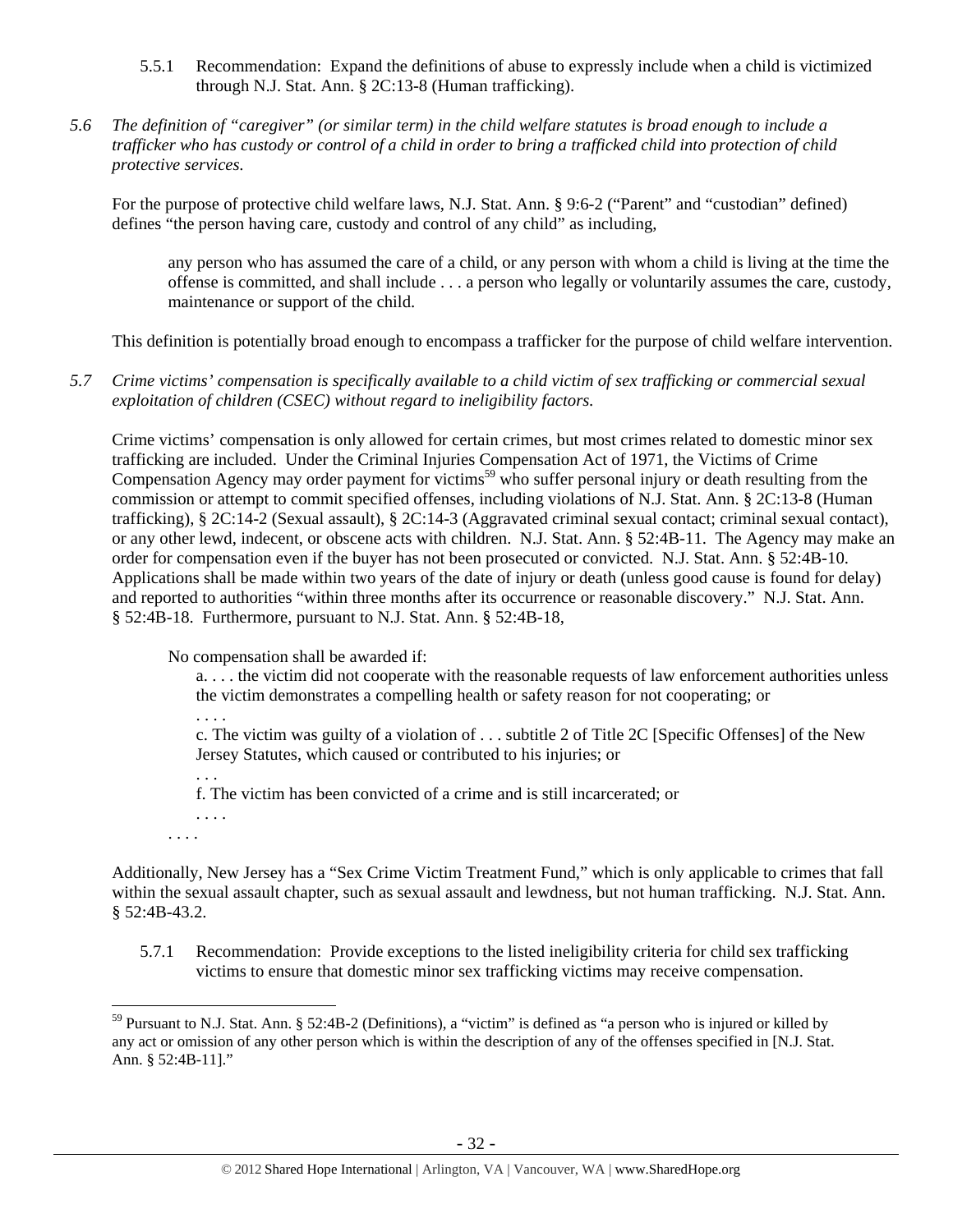# *5.8 Victim-friendly procedures and protections are provided in the trial process for minors under 18.*

The only CSEC victims eligible for the protections of New Jersey's "rape shield" law are victims of N.J. Stat. Ann. § 2C:24-4 (Endangering welfare of a child). However, many CSEC victims are ineligible, including victims of N.J. Stat. Ann. § 2C:34-1 (Prostitution and related offenses) and § 2C:13-8 (Human trafficking). N.J. Stat. Ann. § 2C:14-7(a). Pursuant to N.J. Stat. Ann. § 2C:14-7 (Victim's previous sexual conduct; manner of dress),

a. In prosecutions for aggravated sexual assault, sexual assault, aggravated criminal sexual contact, criminal sexual contact, endangering the welfare of a child in violation of N.J.S. 2C:24-4 or the fourth degree crime of lewdness in violation of subsection b. of N.J.S. 2C:14-4, evidence of the victim's previous sexual conduct shall not be admitted nor reference made to it in the presence of the jury except as provided in this section. . . .

b. In the absence of clear and convincing proof to the contrary, evidence of the victim's sexual conduct occurring more than one year before the date of the offense charged is presumed to be inadmissible under this section.

c. Evidence of previous sexual conduct with persons other than the defendant which is offered by any lay or expert witness shall not be considered relevant unless it is material to proving the source of semen, pregnancy or disease.

d. Evidence of the victim's previous sexual conduct with the defendant shall be considered relevant if it is probative of whether a reasonable person, knowing what the defendant knew at the time of the alleged offense, would have believed that the alleged victim freely and affirmatively permitted the sexual behavior complained of.

e. Evidence of the manner in which the victim was dressed at the time an offense was committed shall not be admitted unless such evidence is determined by the court to be relevant and admissible in the interest of justice, after an offer of proof by the proponent of such evidence outside the hearing of the jury or at such hearing as the court may require, and a statement by the court of its findings of fact essential to its determination. A statement by the court of its findings shall also be included in the record.

f. For the purposes of this section, "sexual conduct" shall mean any conduct or behavior relating to sexual activities of the victim, including but not limited to previous or subsequent experience of sexual penetration or sexual contact, use of contraceptives, sexual activities reflected in gynecological records, living arrangement and life style.

Similarly, the law prevents the disclosure of the identity of some child victims, but only for victims of certain sexual offense crimes including N.J. Stat. Ann. § 2C:24-4 (Endangering welfare of children), but not N.J. Stat. Ann. § 2C:13-8 (Human trafficking) or § 2C:34-1 (Prostitution and related offenses). N.J. Stat. Ann. § 2A:82- 46(a).

Similarly, New Jersey's law allowing a minor to testify via closed circuit television does not include CSEC offenses as qualifying offenses. N.J. Stat. Ann. § 2A:84A-32.4(a). Only prosecutions for "aggravated sexual assault, sexual assault, aggravated criminal sexual contact, criminal sexual contact, or child abuse, or any action alleging abused or neglected children" can occur via closed circuit television under this statute. N.J. Stat. Ann. § 2A:84A-32.4(a). An order for such testimony of a witness 16 years of age or younger may be made when "there is a substantial likelihood that the witness would suffer severe emotional or mental distress if required to testify in open court." N.J. Stat. Ann. § 2A:84A-32.4(b).

5.8.1 Recommendation: Amend N.J. Stat. Ann. § 2A:84A-32.4 (Prosecutions or actions for sexual assault, criminal sexual conduct, or child abuse or neglect; closed circuit testimony by minor) and § 2C:14-7 (Victim's previous sexual conduct; manner of dress) to cover child victims of N.J. Stat. Ann. § 2C:13-8 (Human trafficking) and § 2C:34-1 (Prostitution and related offenses) to provide them greater protections when prosecuting trafficking cases.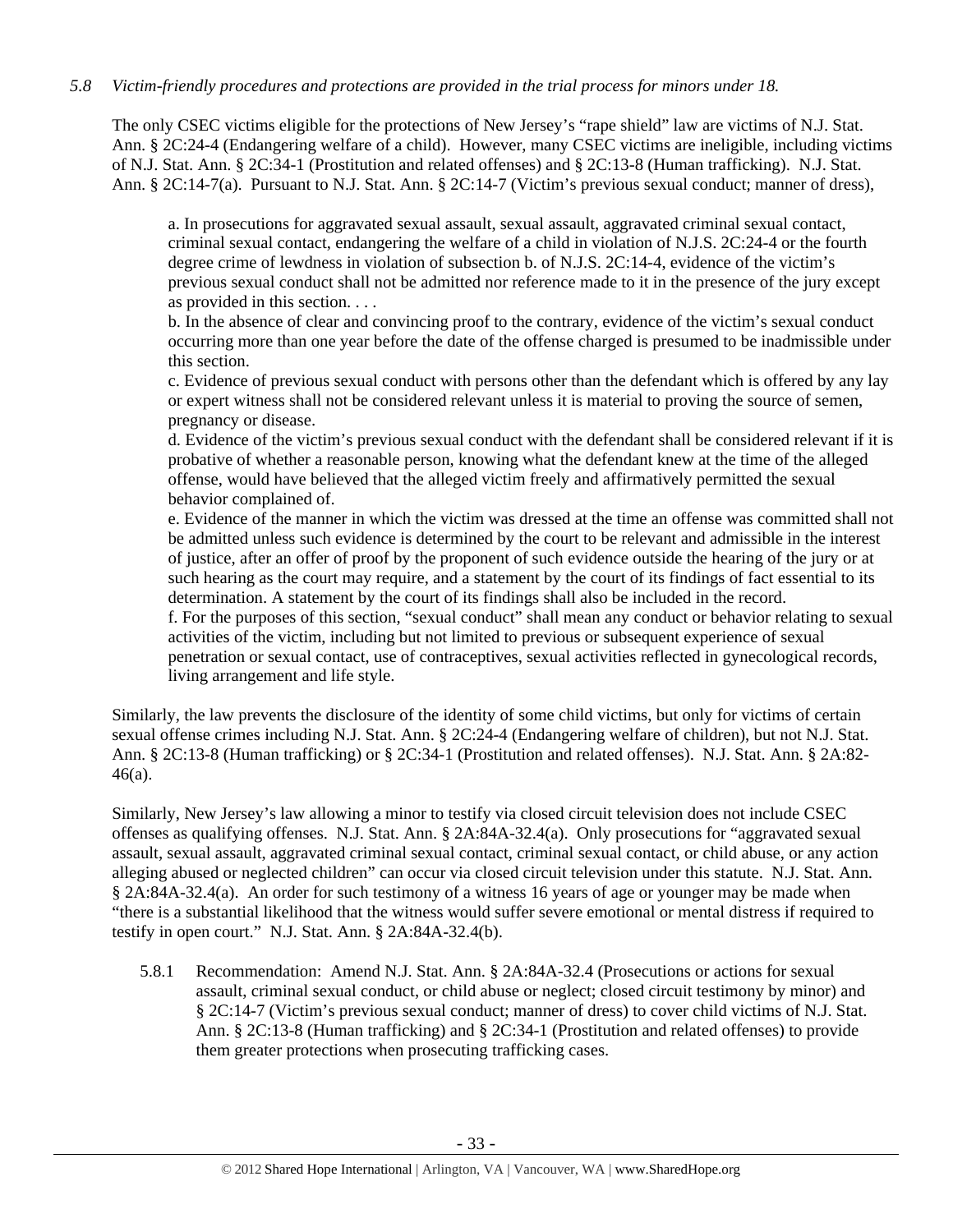*5.9 Expungement or sealing of juvenile delinquency records resulting from arrests or adjudications for prostitution-related offenses committed as a result of, or in the course of, the commercial sexual exploitation of a minor is available within a reasonable time after turning 18.* 

Juvenile records may be sealed under N.J. Stat. Ann. § 2A:4A-62 (Sealing of records), which states in part,

a. On motion of a person who has been the subject of a complaint filed under this act or on its own motion, the court may vacate its order and findings and order the nondisclosure of social, medical, psychological, legal and other records of the court and probation services, and records of law enforcement agencies if it finds:

(1) Two years have elapsed since the final discharge of the person from legal custody or supervision, or two years have elapsed after the entry of any other court order not involving custody or supervision; and

(2) He has not been convicted of a crime, or a disorderly persons offense or adjudged delinquent, during the two years prior to the filing of the motion, and no proceeding or complaint is pending seeking such conviction or adjudication.

. . . .

e. Any adjudication of delinquency or conviction of a crime subsequent to sealing shall have the effect of nullifying the sealing order.

f. Expungement of juvenile records shall be governed by the applicable provisions of chapter 52 of Title 2C of the New Jersey Statutes [Expungement].

A juvenile charged with prostitution or loitering for the purpose of prostitution can have their records expunged because these offenses are both disorderly persons offenses. N.J. Stat. Ann. §§ 2C:52-4.1(a)(2), 2C:52-3, 2C:34- 1(c)(4), 2C:34-1.1(b). However, if the juvenile is convicted twice of engaging in prostitution, the minor can be guilty of a fourth degree crime, resulting in possible barriers to expungement. N.J. Stat. Ann. § 2C:34-1(c)(4). In such situations, the juvenile record is only eligible for expungement on the same grounds as adult offenders. N.J. Stat. Ann. § 2C:52-4.1(a)(1). These requirements mandate 10 years without conviction of a subsequent crime before the juvenile is eligible for expungement. N.J. Stat. Ann. § 2C:52-2(a).

*5.10 Victim restitution and civil remedies for victims of domestic minor sex trafficking or commercial sexual exploitation of children (CSEC) are authorized by law.* 

Offenders convicted under N.J. Stat. Ann. § 2C:13-8 (Human trafficking) must pay restitution to the victim. Specifically, under N.J. Stat. Ann. § 2C:13-8(e),

The court shall award to the victim restitution which is the greater of:

(1) the gross income or value to the defendant of the victim's labor or services; or (2) the value of the victim's labor or services as determined by the "New Jersey Prevailing Wage Act," the "New Jersey State Wage and Hour Law," "the Seasonal Farm Labor Act," the laws concerning the regulation of child labor…or any other applicable State law, and the "Fair Labor Standards Act of 1938" ....

Similarly, other offenders may be ordered to pay restitution because the court is allowed to order the perpetrator to pay the victim restitution for any degree of crime. N.J. Stat. Ann. § 2C:43-3. However, except in state tax cases, "[t]he restitution ordered paid to the victim shall not exceed the victim's loss." N.J. Stat. Ann. § 2C:43-3.

Although no civil remedies are specifically outlined for human trafficking victims, minors could bring a civil case under an action for sexual abuse. N.J. Stat. Ann. § 2A:61B-1. For purposes of this action, "sexual abuse" is defined in N.J. Stat. Ann.  $\S$  2A:61B-1(a)(1) as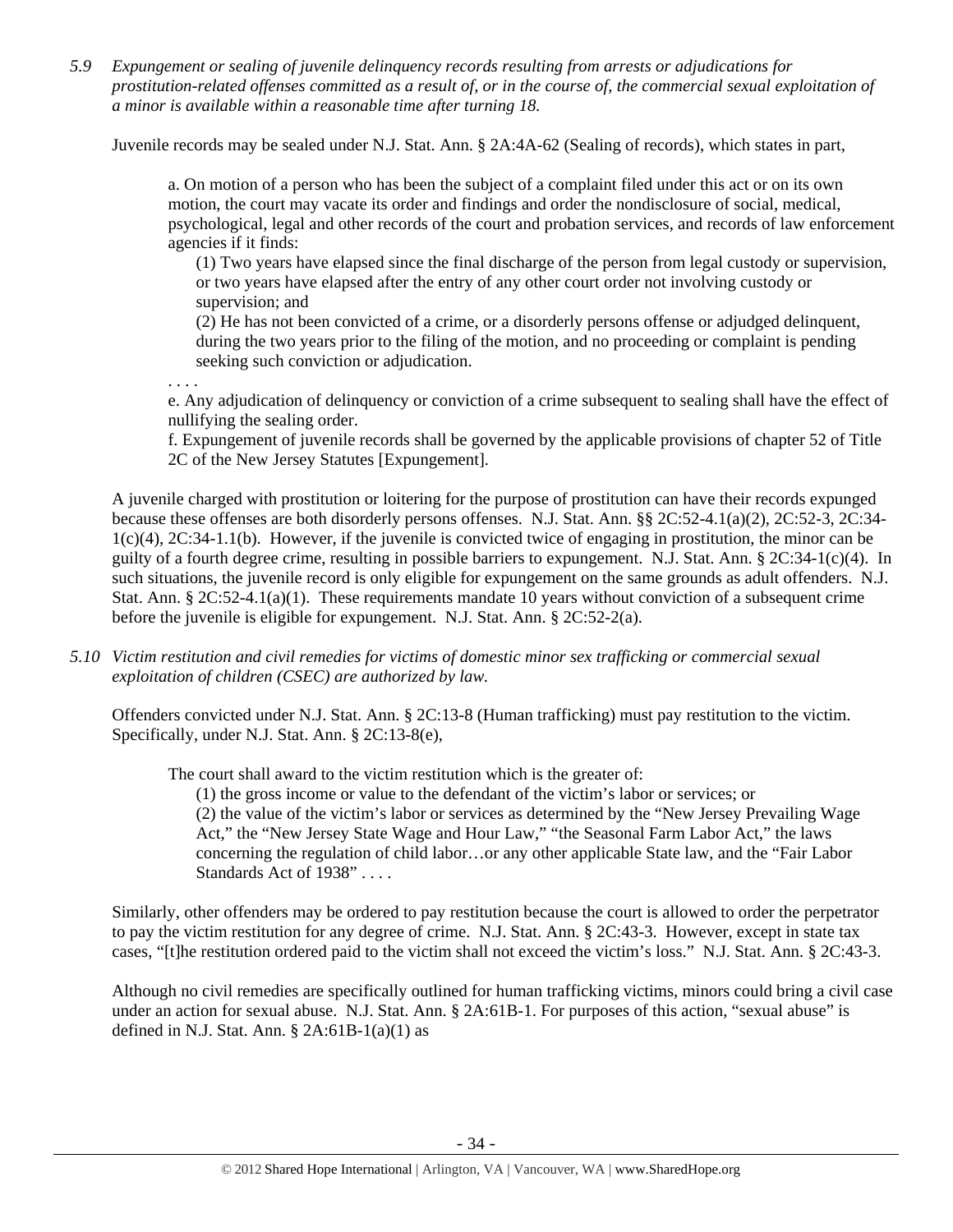an act of sexual contact or sexual penetration between a child under the age of 18 years and an adult. A parent, resource family parent, guardian or other person standing in loco parentis within the household who knowingly permits or acquiesces in sexual abuse by any other person also commits sexual abuse, except that it is an affirmative defense if the parent, resource family parent, guardian or other person standing in loco parentis was subjected to, or placed in, reasonable fear of physical or sexual abuse by the other person so as to undermine the person's ability to protect the child.

Victims of a racketeering offense may bring a civil case. N.J. Stat. Ann. §2C:41-4(c) states, "Any person damaged in his business or property by reason of a violation of N.J.S. 2C:41-2 may sue therefor in any appropriate court and shall recover threefold any damages he sustains and the cost of the suit, including a reasonable attorney's fee, costs of investigation and litigation." However, as this statute only provides for damages sustained to businesses or property, it is likely not useful to victims of human trafficking.

- 5.10.1 Recommendation: Amend CSEC laws to ensure that restitution is mandatory.
- *5.11 Statutes of limitations for civil and criminal actions for child sex trafficking or commercial sexual exploitation of children (CSEC) offenses are eliminated or lengthened sufficiently to allow prosecutors and victims a realistic opportunity to pursue criminal action and legal remedies.*

Most prosecutions in New Jersey are subject to a 5-year statute of limitations pursuant to N.J. Stat. Ann. § 2C:1- 6(b)(1) (Time limitations). Prosecutions for sexual assault and aggravated sexual assault under N.J. Stat. Ann. § 2C:14-2 (Sexual assault) have no limitation and may be brought at any time. N.J. Stat. Ann. § 2C:1-6(a)(1). An extension is also available to victims of N.J. Stat. Ann. § 2C:14-3 (Aggravated criminal sexual contact; criminal sexual contact) and § 2C:24-4 (Endangering welfare of children) pursuant to N.J. Stat. Ann. § 2C:1-6(b)(4), which states,

A prosecution for an offense set forth in N.J.S.2C:14-3 or N.J.S.2C:24-4, when the victim at the time of the offense is below the age of 18 years, must be commenced within five years of the victim's attaining the age of 18 or within two years of the discovery of the offense by the victim, whichever is later.

A civil action brought under N.J. Stat. Ann. § 2A:61B-1 (Definitions; accrual of actions; proceedings) for sexual abuse must "be brought within two years after reasonable discovery." N.J. Stat. Ann. § 2A:61B-1(b).

5.11.1 Recommendation: Amend N.J. Stat. Ann. § 2C:1-6(a)(1) (Time limitations) to include § 2C:13-8 (Human trafficking) and § 2C:34-1 (Prostitution and related offenses) when a child is involved, in order to allow prosecutions for these offenses to be brought at any time.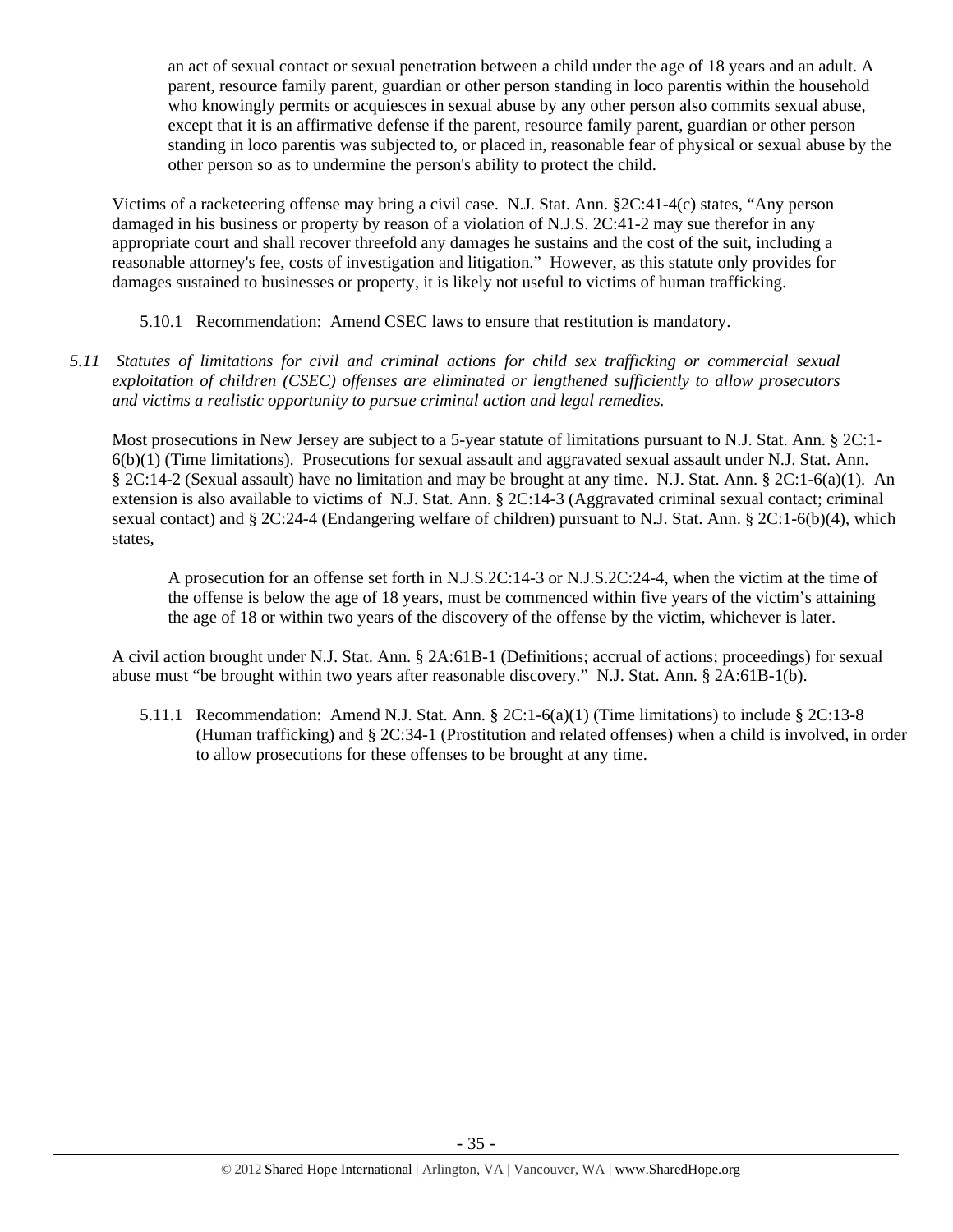#### **FRAMEWORK ISSUE 6: CRIMINAL JUSTICE TOOLS FOR INVESTIGATION AND PROSECUTIONS**

### *Legal Components:*

- *6.1 Training on human trafficking and domestic minor sex trafficking for law enforcement is statutorily mandated.*
- *6.2 Single party consent to audio-taping is permitted in law enforcement investigations.*
- *6.3 Wiretapping is an available tool to investigate domestic minor sex trafficking.*
- *6.4 Using a law enforcement posing as a minor to investigate buying or selling of commercial sex acts is not a defense to soliciting, purchasing, or selling sex with a minor.*
- *6.5 Using the Internet to investigate buyers and traffickers is a permissible investigative technique.*
- *6.6 Law enforcement and child welfare agencies are mandated to promptly report missing and recovered children. \_\_\_\_\_\_\_\_\_\_\_\_\_\_\_\_\_\_\_\_\_\_\_\_\_\_\_\_\_\_\_\_\_\_\_\_\_\_\_\_\_\_\_\_\_\_\_\_\_\_\_\_\_\_\_\_\_\_\_\_\_\_\_\_\_\_\_\_\_\_\_\_\_\_\_\_\_\_\_\_\_\_\_\_\_\_\_\_\_\_\_\_\_\_*

# *Legal Analysis:*

*6.1 Training on human trafficking and domestic minor sex trafficking for law enforcement is statutorily mandated.* 

While New Jersey law mandates training in many specific topics, it does not require training specifically focused on human trafficking. However, New Jersey does require training on "substances which could be used to facilitate sexual assault," training on tracing missing persons, and training on technology used in the commission of sex offenses, all of which could include topics related to domestic minor sex trafficking. N.J. Stat. Ann. §§52:17B-4.5(a), 52:17B-9.8, 52:17B-77.11.

Although not codified, New Jersey Office of the Attorney General issued Law Enforcement Directive No. 2012-2 (Investigation of human trafficking)<sup>60</sup> provides for training on human trafficking issues. "The Division of Criminal Justice shall within ninety days of the effective date of this Directive<sup>61</sup> develop human trafficking training programs for law enforcement officers and prosecutors." Human trafficking liaisons, which shall include "at least one detective/investigator and at least one assistant prosecutor" to serve at every County Prosecutor's offices, shall receive training. Additionally, the "chief executive of every State, county and local law enforcement agency shall identify those sworn officers who would benefit from receiving training on human trafficking based upon their duty assignment and shall, within sixty days of the effective date of this Directive provide . . . a list of those officers to be trained." These officers should complete the training "within ninety days of the training program being made available." Furthermore, "the training programs shall include instruction on the appropriate handling of possible human trafficking victims who may have committed an offense, including instruction on the affirmative defense to the offenses of prostitution. . . The training programs shall also include information concerning referrals for medical treatment, counseling and advocacy services, and housing/shelter."

In addition to this training, under the Directive, the Director of the Division of Criminal Justice shall "develop and disseminate to all law enforcement agencies investigation standards and protocols to be used by law enforcement agencies and officers when investigating a possible human trafficking violation." The standards shall include:

1. A detailed description of specific circumstances that are relevant to a possible violation of N.J.S.A. 2C:13-8, which specified relevant circumstances must be investigated to the extent feasible; 2. Guidelines on the specific questions to be posed during an investigation so as to obtain evidence or information concerning the relevant circumstances specified in the investigation standards and protocols . . .

 $\overline{a}$ 

<sup>&</sup>lt;sup>60</sup> See supra note 54.<br><sup>61</sup> Law Enforcement Directive No. 2012-2 (Investigation of Human Trafficking) was executed on July 12, 2012.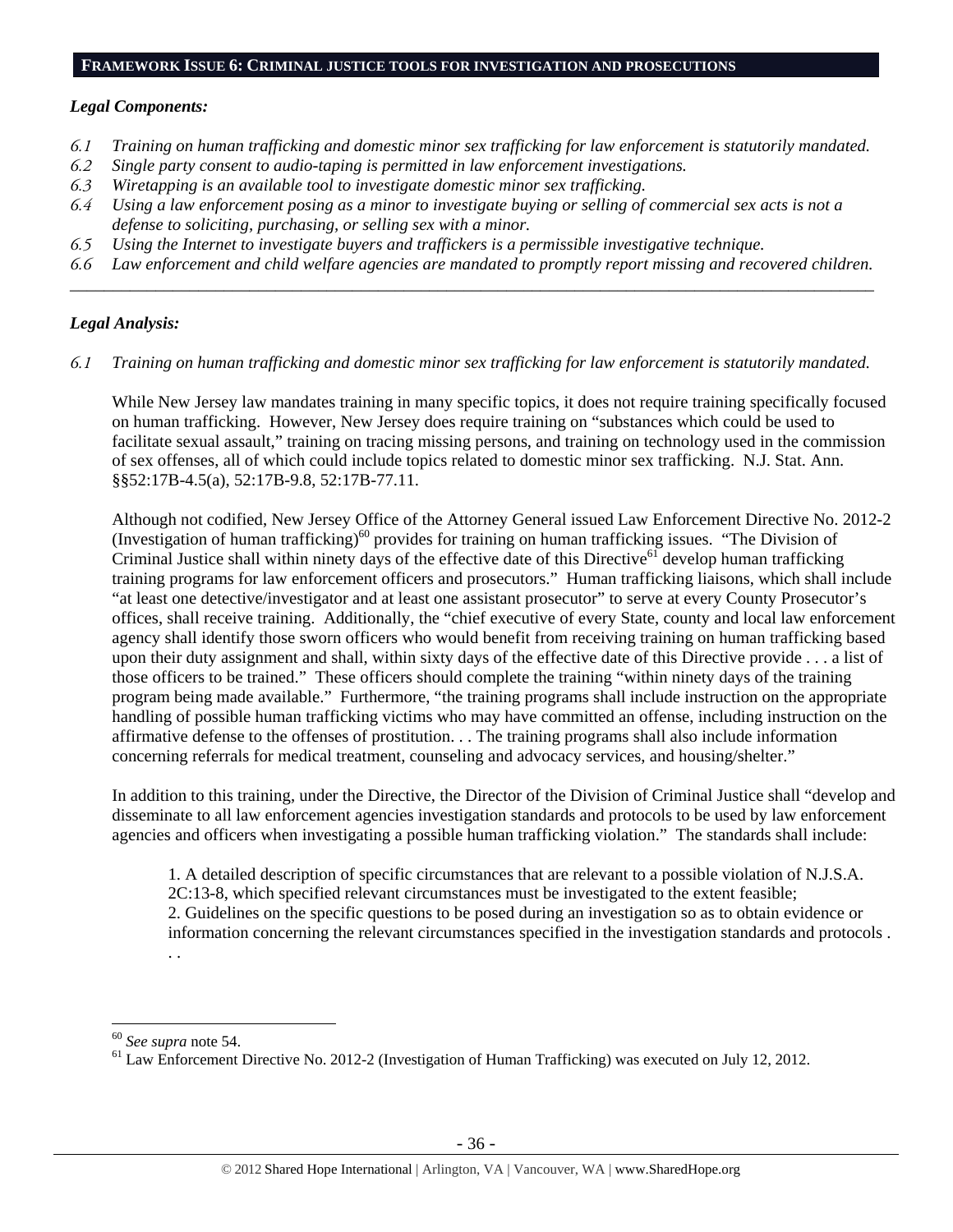3. A detailed description of the methods of investigation to be used to ensure the integrity and effectiveness of the investigative process. Those investigative methods shall, among other things, specifically address the fear and intimidation that often silences victims of human trafficking.

6.1.1 Recommendation: Enact a law that mandates training on domestic minor sex trafficking for law enforcement.

## *6.2 Single party consent to audio-taping is permitted in law enforcement investigations.*

New Jersey allows for single party consent to audio-taping. The following actions are lawful pursuant to N.J. Stat. Ann. § 2A:156A-4(b)–(d),

b. Any investigative or law enforcement officer to intercept a wire, electronic or oral communication, where such officer is a party to the communication or where another officer who is a party to the communication requests or requires him to make such interception;

c. Any person acting at the direction of an investigative or law enforcement officer to intercept a wire, electronic or oral communication, where such person is a party to the communication or one of the parties to the communication has given prior consent to such interception; provided, however, that no such interception shall be made without the prior approval of the Attorney General or his designee or a county prosecutor or his designee;

d. A person not acting under color of law to intercept a wire, electronic or oral communication, where such person is a party to the communication or one of the parties to the communication has given prior consent to such interception unless such communication is intercepted or used for the purpose of committing any criminal or tortious act in violation of the Constitution or laws of the United States or of this State or for the purpose of committing any other injurious act. . . .

# *6.3 Wiretapping is an available tool to investigate domestic minor sex trafficking.*

New Jersey only allows wiretapping for domestic minor sex trafficking cases that fall within N.J. Stat. Ann. § 2C:24-4 (Endangering welfare of children) or racketeering offenses under N.J. Stat. Ann. § 2C:41-2 (Prohibited activities). N.J. Stat. Ann. § 2A:156A-8.

Pursuant to N.J. Stat. Ann. § 2A:156A-8 (Authorization for application for order to intercept communications),

The Attorney General, county prosecutor or a person designated to act for such an official and to perform his duties in and during his actual absence or disability, may authorize, in writing, an ex parte application to a judge designated to receive the same for an order authorizing the interception of a wire, or electronic or oral communication by the investigative or law enforcement officers or agency having responsibility for an investigation when such interception may provide evidence of the commission of the offense of . . . endangering the welfare of a child pursuant to N.J.S. 2C:24-4, . . . racketeering or a violation of subsection g. of N.J.S. 2C:5-2, ... or any conspiracy to commit any of the foregoing offenses or which may provide evidence aiding in the apprehension of the perpetrator or perpetrators of any of the foregoing offenses.

- 6.3.1 Recommendation: Amend N.J. Stat. Ann. § 2A:156A-8 (Authorization for application for order to intercept communications) to add the crimes of N.J. Stat. Ann. § 2C:13-8 (Human trafficking) and § 2C:34-1 (Prostitution and related offenses) (when the victim is a child) as crimes for which wiretapping may be authorized.
- *6.4 Using a law enforcement posing as a minor to investigate buying or selling of commercial sex acts is not a defense to soliciting, purchasing, or selling sex with a minor.*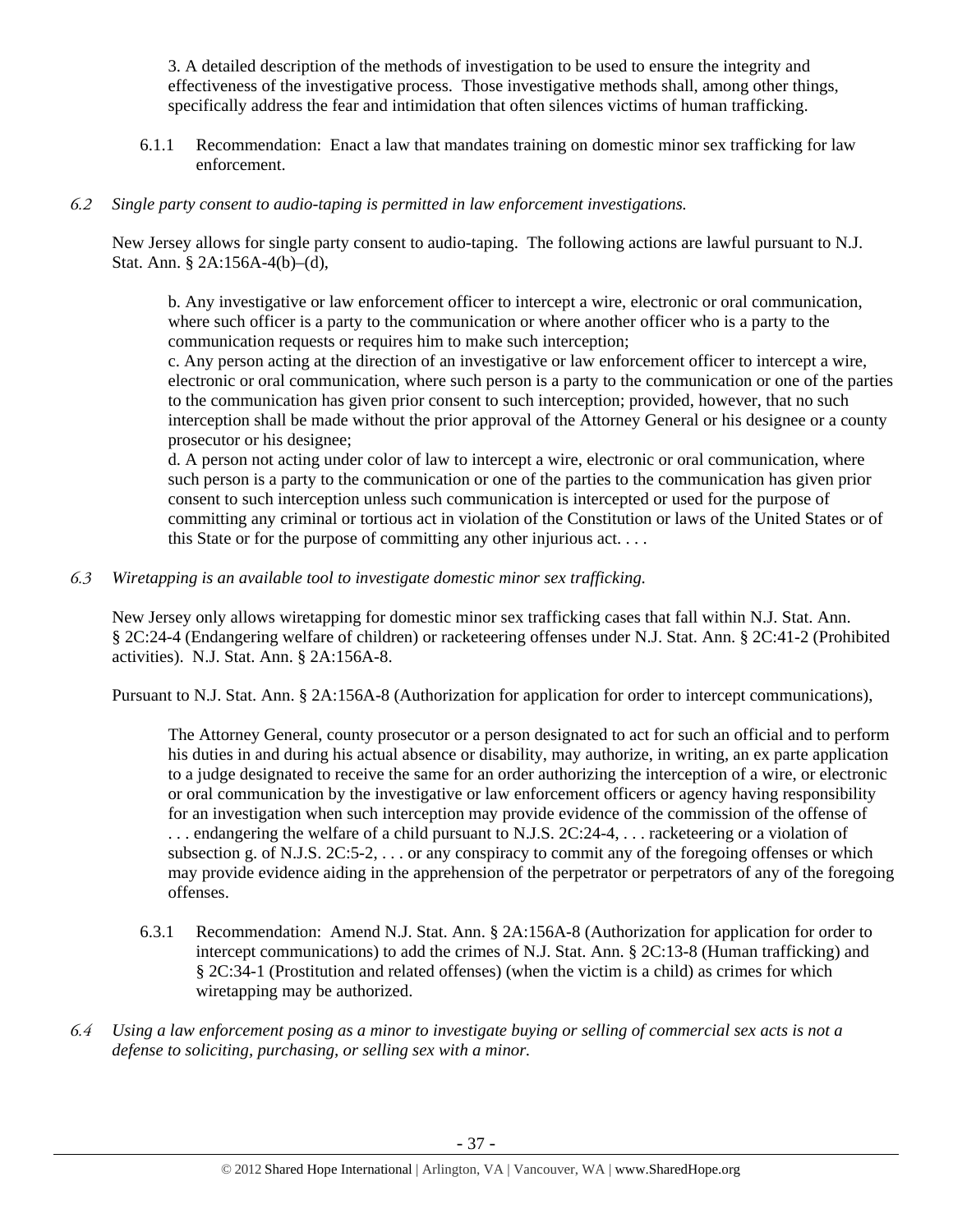While no law expressly allows for the use of a decoy in investigations of prostitution or sex trafficking, N.J. Stat. Ann. § 2C:13-6(a) (Luring, enticing child by various means, attempts; crime of second degree; subsequent offense, mandatory imprisonment; definitions) appears to permit the use of a decoy, by making it a crime to attempt to lure a person the offender "reasonably believes to be a child." N.J. Stat. Ann. § 2C:13-6(a) states,

A person commits a crime of the second degree if he attempts, via electronic<sup>62</sup> or any other means, to lure or entice a child<sup>63</sup> or one who he reasonably believes to be a child into a motor vehicle, structure<sup>64</sup> or isolated area, or to meet or appear at any other place, with a purpose to commit a criminal offense with or against the child.

*6.5 Using the Internet to investigate buyers and traffickers is a permissible investigative technique.* 

While no law expressly allows for investigation using the Internet, law enforcement can likely use electronic means for investigation under N.J. Stat. Ann. § 2C:13-6(a) (Luring, enticing child by various means, attempts; crime of second degree; subsequent offense, mandatory imprisonment; definitions).<sup>65</sup>

*6.6 Law enforcement and child welfare agencies are mandated to promptly report missing and recovered children.* 

Law enforcement must report missing and recovered minors in New Jersey. Under N.J. Stat. Ann. § 52:17B-9.8 (Powers, duties of unit), the Department of Law and Public Safety shall,

a. Coordinate, file and investigate all missing persons cases in this State, and cooperate with local law enforcement officials and federal law enforcement officials in the creation of a centralized office on missing persons in this State;

. . . .

c. Collect and maintain data on missing persons and unidentified bodies in this State and throughout the United States;

d. Coordinate efforts with other states and with the federal government in the investigation of cases involving missing persons or unidentified bodies;

. . . .

Additionally, pursuant to N.J. Stat. Ann. § 52:17B-217 (Actions relative to high risk missing person or child), if the missing person is a child,

b. The lead law enforcement agency shall promptly notify all law enforcement agencies within the State and, if deemed appropriate, law enforcement agencies in adjacent states or jurisdictions of the information that may aid in the prompt location and safe return of the high risk missing person.

c. Local law enforcement agencies that receive notification from the lead law enforcement agency pursuant to subsection b. of this section shall forward that information immediately to their officers and members.

d. The lead law enforcement agency shall, as expeditiously as possible, prepare and disseminate a photographic information bulletin utilizing the Missing Child Alert System, or any successor law enforcement notification system the State may employ.

 $\overline{a}$ 

 $62$  *See supra* note 23.<br><sup>63</sup> Pursuant to N.J. Stat. Ann. § 2C:13-6(b), a "child" is "a person less than 18 years old."

<sup>&</sup>lt;sup>64</sup> Pursuant to N.J. Stat. Ann. § 2C:13-6(b), "structure" is defined as "any building, room, ship, vessel or airplane and also any place adapted for overnight accommodation of persons, or for carrying on business therein, whether or not a person is actually present."

<sup>65</sup> *See supra* Section 6.4 for the relevant provisions of N.J. Stat. Ann. § 2C:13-6(a).